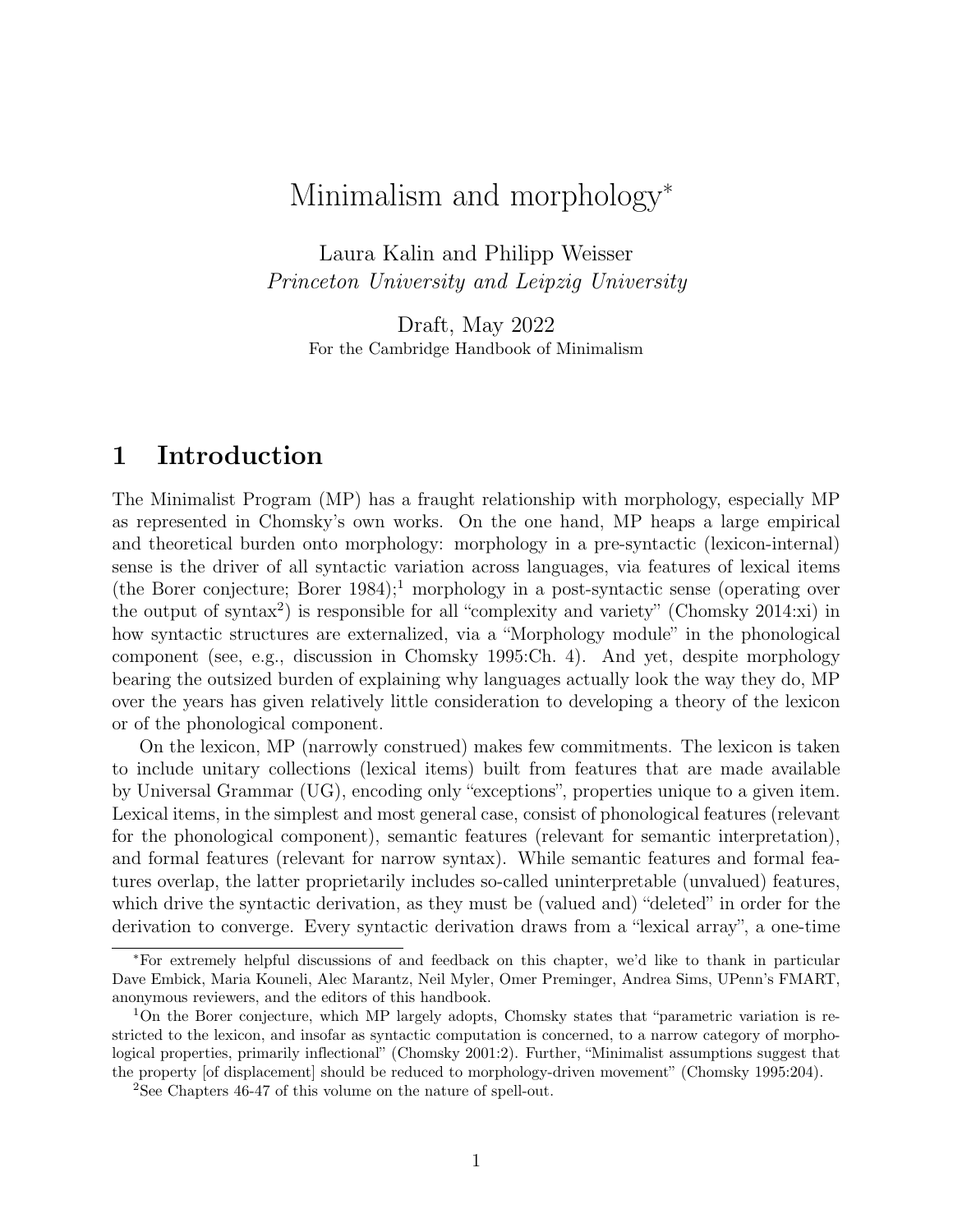collection of lexical items that may be accessed in the course of the derivation, reconceptualized in more recent work as part of the "workspace" (see, e.g., Chomsky 2020 and Chapter 51 of this volume). We won't have much more to say about the lexicon in this chapter, but offer a number of references to the interested reader: see Pustejovsky and Batiukova 2019 for a recent overview of the lexicon across theoretical frameworks; for MP-driven work on the lexicon, see Ramchand 2008 and Pietroski 2018; and for more on features in MP, see Adger and Svenonius 2011 and Svenonius 2019, as well as Chapters 37-38 in this volume.

On the nature of the phonological component, Chomsky states he will "henceforth ignore" (Chomsky 1995:155) such concerns or at best "have little to say" (Chomsky 1995:210). The phonological component is explicitly taken to be "'extraneous' to language, relating to externalization by systems with nonlinguistic properties and capable of much variation while [the faculty of language] remains fixed" (Chomsky 2000:118), and "having nothing particular to do with core elements of language design" (Chomsky 2014:xi). Indeed, Chomsky (1995) several times alludes to the ridiculousness of even entertaining the possibility that morphology works the same across languages, quoting Jespersen, who famously said "no one ever dreamed of a universal morphology." Chomsky does occasionally concede that "there are doubtless constraints on how externalization takes place" (Chomsky 2014:xi), but nevertheless, the implication is clear: UG is for syntax, while morphology is a grab bag of exceptions, arbitrariness, and relatively unconstrained variation.<sup>3</sup>

Prior to the rise of Minimalism, most work in morphology/syntax assumed that words were the atoms of syntax, and that the morphological module stood on its own, without any meaningful interaction with syntax;<sup>4</sup> for example, see Chomsky 1970, Jackendoff 1972, Wasow 1977, Allen 1979, Roeper and Siegel 1978, Lapointe 1980, Lieber 1980, Kiparsky 1982, di Sciullo and Williams 1987, Spencer 1991, Bresnan and Mchombo 1995. Coinciding with the early days of Minimalist theorizing, Distributed Morphology (DM) was born (Halle and Marantz 1993, 1994), which takes "morphology" to begin with/in the syntax. On this view (not unique to DM), it is morphemes that are the atoms of syntax, and syntax provides the basis for all word formation, which may take place in or after the syntax. In the midst of these developments, early Minimalism threw its hands up and adopted a worst-case scenario morphology combining approaches, allowing for word formation and morphological processes to take place pre-syntactically, syntactically, and post-syntactically. Considering an inflected verb, for example, Chomsky (1995:219) states that "its tense and  $\phi$ -features might be chosen optionally and assigned to the word as it enters the numeration, or they might result from overt V-raising to Agr and T. Or the word might reach the phonological component uninflected, the PF form resulting from interaction with functional elements

<sup>3</sup>Though see Samuels 2011 for an MP-driven account of the phonological component, pursuing the idea that (morpho)phonology is an ideal solution to mapping syntactic structures to the Sensory-Motor system. This work is in a number of respects compatible with what we have to say here. See also Samuels' chapter on externalization in this volume, Chapter 5.

<sup>4</sup>Some exceptions to this generalization bear mentioning. First are Chomsky's early works (e.g., Chomsky 1957, Chomsky and Halle 1968), in which the syntax is responsible for building both words and higher-level syntactic structure, and phonological forms (at least for inflectional morphemes) are supplied after the syntactic structure is built; these assumptions are quite like those of Distributed Morphology. Second are morphological theories that adopt what is known as the Split Morphology Hypothesis (e.g., Anderson 1982, 1992), where derivational morphology and inflectional morphology belong to different parts of the grammar, with the latter being introduced (at least featurally) in the syntax.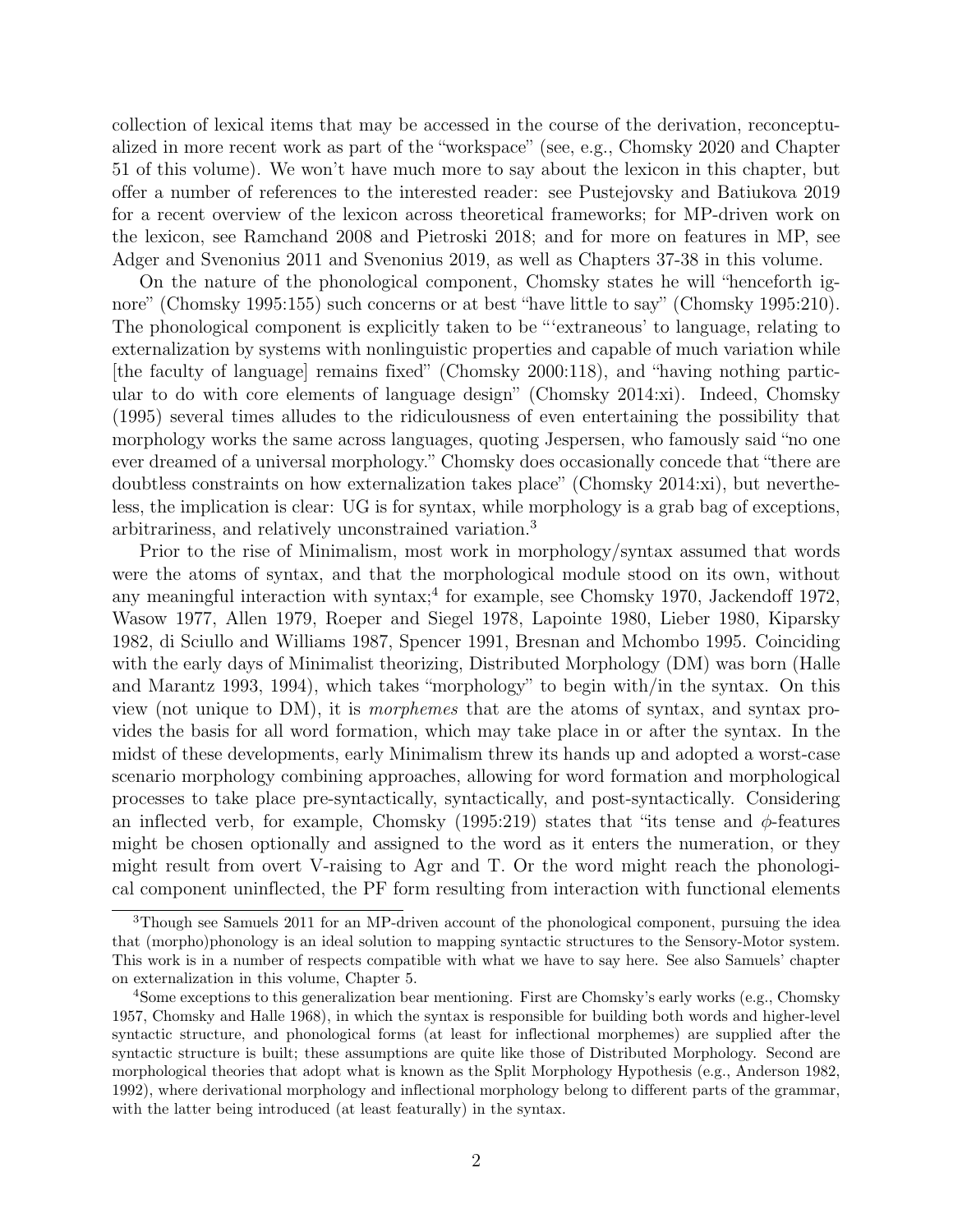within the phonological component. The answers could vary across or within languages."

In the almost three decades since the earliest work in MP, the field's perspective on the morphology-syntax interface has changed substantially. The empirical and theoretical picture has become much more nuanced, and we now ask much more fine-grained questions about interactions among syntax, morphology, and phonology, as well as interactions between phenomena that sit at their interface(s).<sup>5</sup> Some of these changes in perspective are reflected in later MP, including MP moving away from a model where words are built in a generative lexicon (though MP still shies away from making many commitments in this area).

The change of perspective in the field was undoubtedly facilitated by a number of related developments, especially: (a) MP's adoption of valuation (via Agree) as opposed to checking (via a spec-head relationship), allowing for dynamic feature valuation and feature interactions during the course of the syntactic (and post-syntactic) derivation (see Chapters 23-27 of this volume); (b) the rise of DM, which in many ways blurred the distinction between syntactic and morphological processes and provided a novel toolset for describing and understanding the vast expanse of morphosyntactic diversity in the world's languages; and (c) an explosion of empirical research into morphosyntactic phenomena, which has provided a fruitful testing ground for morphological theory, including DM but also others—see, e.g., Nanosyntax (Starke 2009, Caha 2009, 2020, and Chapter 9 of this volume) and Paradigm Function Morphology (Stump 2001, 2016). We do not attempt to do justice here to this rich body of literature and what it has uncovered about morphosyntactic variation.

In this chapter, we consider the *other* side of morphology, the one that early MP suggested might simply not exist. We ask, what (if anything) is universal about the morphology—in particular, the morphological engine—of human languages? In answering this question, we will see that research in the past few decades has pushed us significantly forward, offering (we argue) a resounding "yes" to the existence of universal principles of morphology. We consider and defend three specific candidates for universal aspects of morphology: late insertion (§2), bottom-up insertion (§3), and domains/cycles (§4). Finally, we step back and consider what we've gained through these developments (§5).

# 2 Late insertion

Most morphological theories of the past 30 years are realizational in nature, meaning that they take the abstract pieces/features that make up a word to be separate from—and logically prior to—the phonological exponents of those pieces/features. The core motivation for realization comes from the observation that natural language morphology lacks strict one-to-one mappings of form to meaning/function, e.g., the especially common phenomena of syncretism (one exponent, many meanings/functions) and allomorphy (many exponents, one meaning/function), which we will elaborate on in the coming sections.

A proper subset of realizational theories adopt what is referred to in the literature as *late* insertion: phonological realization (which we also will refer to as *exponence*) operates over structures built in the (narrow) syntax, with syntax being the primary structure-building engine of the grammar, both for words and phrases/clauses. To put it another way: syntax

<sup>5</sup>For some examples of this type of inquiry, see Chapters 12-13 of this volume.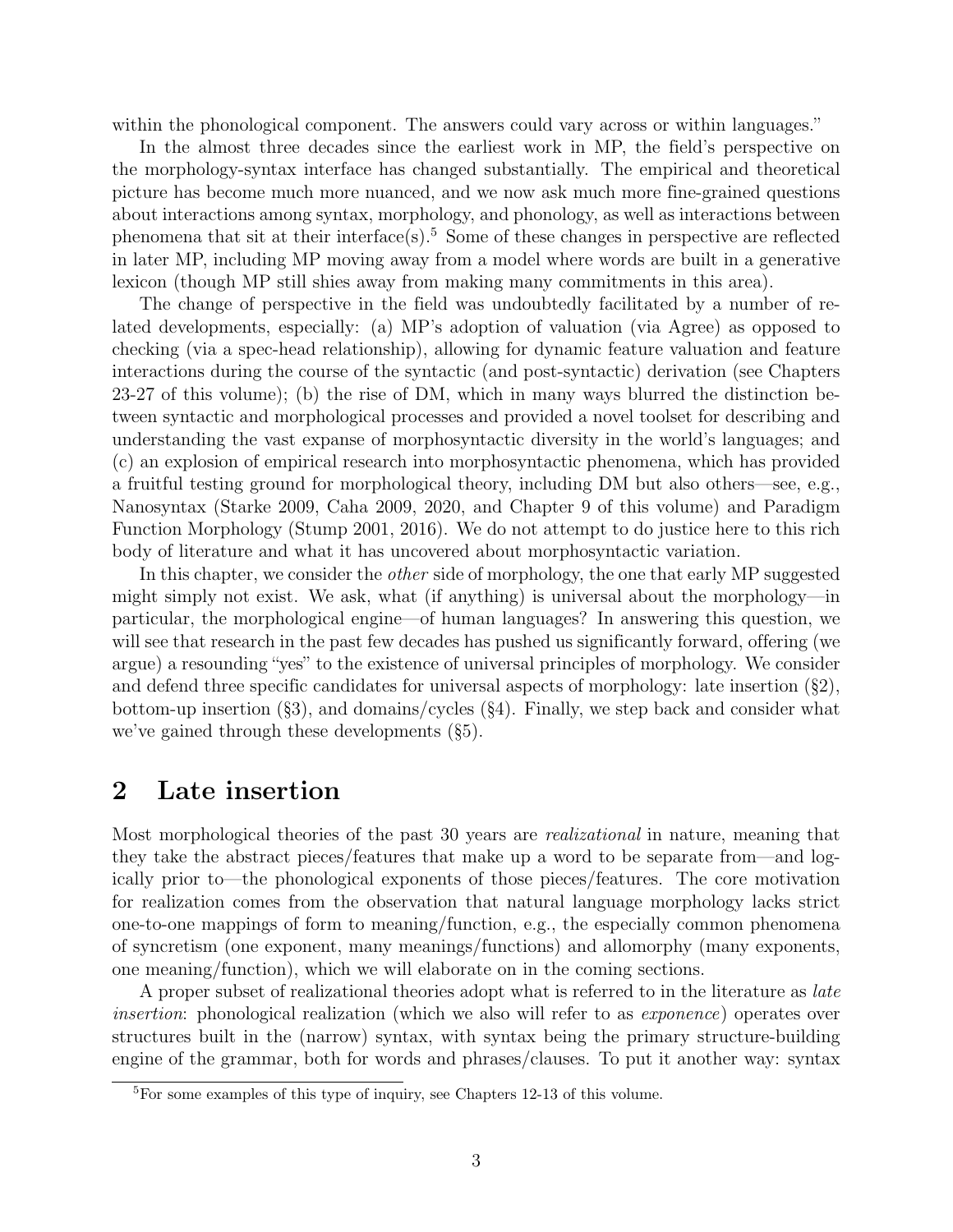feeds realization, hence insertion of phonological exponents is "late". Late insertion is exemplified most prominently today by DM and Nanosyntax. (For an overview of the technical way that DM implements late insertion, see Chapter 48 of this volume.)

In The Minimalist Program, Chomsky positions himself as open to late insertion, on the basis of phonologically-suppletive forms like the English copula (be, is, am, are, was, were), but resistant to its universality, asserting that "it would be a methodological error to generalize the worst case [(late insertion)] to all cases—to infer from the fact that the worst case exists that it holds for all lexical items" (Chomsky 1995:220). In later Minimalist work, Chomsky continues in this vein, holding that early insertion and late insertion co-exist: "In the simplest case, the entry L[exical] I[tem] is a once-and-for-all collection (perhaps structured) of (A) phonological, (B), semantic, and (C) formal features. [...] Lex is distributed when departure from the simplest account is warranted in favor of late insertion, typically for inflectional elements and suppletion" (Chomsky 2001:10-11).

In addition to a complexity-based argument against the Minimalist model mixing early and late insertion, there is actually a diverse array of other of motivations for positing uniform late insertion. In this section, we will discuss support for late insertion from (i) the role of syntax in word formation and exponence (§2.2, and also §2.3.4), (ii) the nature of exponents/exponence  $(\S 2.3)$ , and (iii) the lack of phonological effects in syntax  $(\S 2.4)$ . As we will see, a number of unrelated and otherwise mysterious crosslinguistic generalizations/observations fall out naturally given a late insertion theory. While non-late insertion theories can handle many of these observations in one way or another, under such models it is an accident that all the observations point to (indeed, in many cases are predicted by) late insertion.

We therefore put forward late insertion as our first candidate for a universal principle of natural language morphology. Before turning to arguments for late insertion, we first briefly lay out a typology of morphological theories (§2.1) that we will refer back to many times.

## 2.1 Late insertion in the context of morphological theory

Since the variety of morphological models that have been proposed in the literature is so vast (see Stewart 2016 for an attempt to list and discuss the most prominent ones), we want to define some relevant dimensions along which morphological theories can differ and, in doing so, clarify some of the terminology we will use. This terminology and basic typology of theories will help us be clear about which types of theories our different arguments for late insertion apply to. We differentiate theories along two dimensions:<sup>6</sup> (i) where in the grammar words are built, and (ii) whether phonological exponents introduce (are tied directly to) meaning/features or reflect meaning/features.

With respect to (i), we make three distinctions: whether words are built (a) separate from (and potentially before) the syntax, (b) in the syntax only, or (c) in the syntax and post-syntax. Theories taking the (a) position are known as *lexicalist*,<sup>7</sup> in that some/all words

<sup>&</sup>lt;sup>6</sup>This classification is of course not exhaustive. See e.g. Stump 2001, Stewart 2016 for other important dimensions along which theories differ. Stump (2001) for example also classifies theories as to whether they assume the independent existence of affixal morphemes in the lexicon, an issue we do not address directly in this chapter, though this is generally assumed in late insertion theories.

<sup>7</sup>This term comes from the Lexicalist Hypothesis (Chomsky 1970), which states that the syntax manip-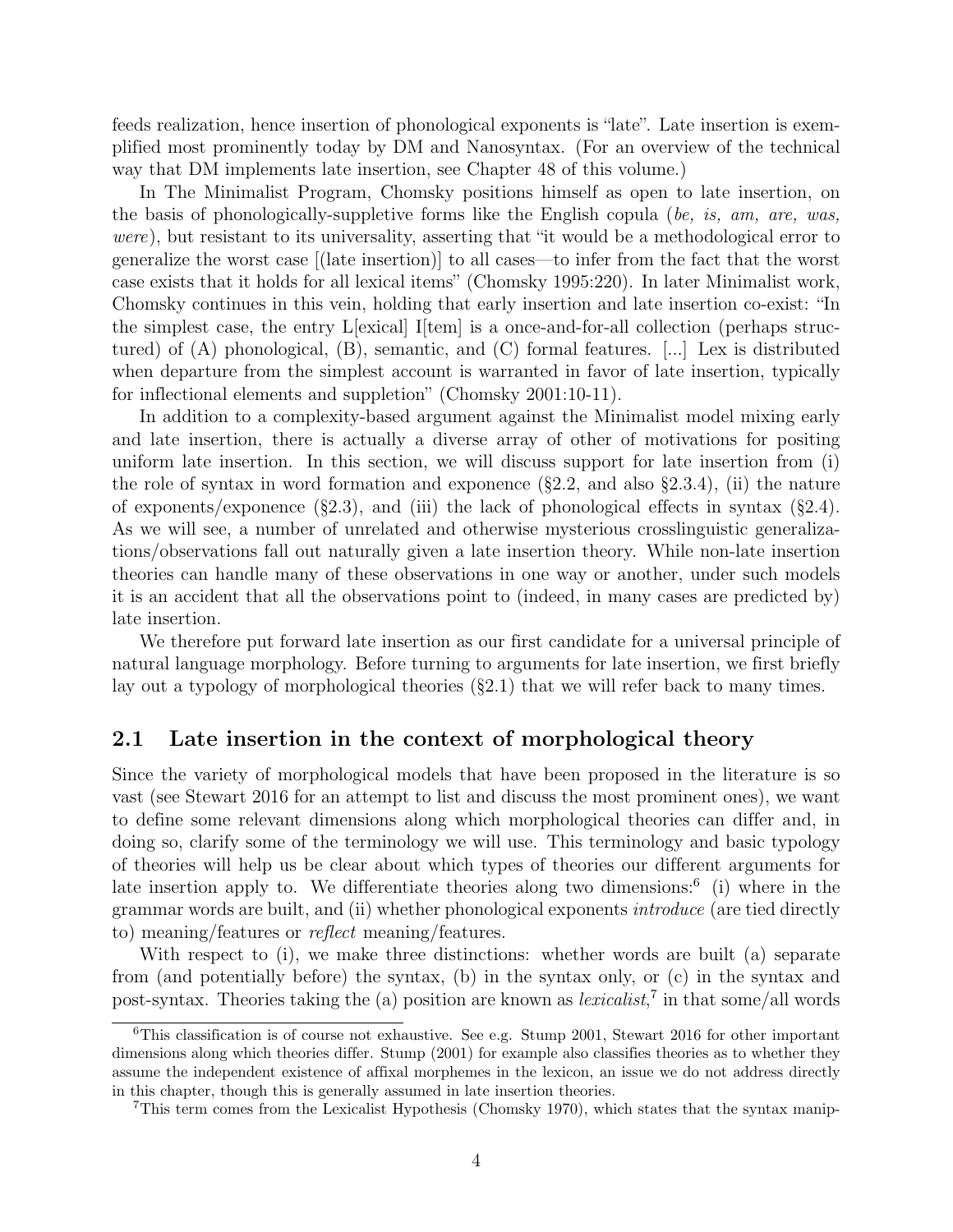are formed in one or more components of the grammar (including at least the lexicon) that are wholly separate from the syntax; such theories may be piece-based (taking words to be formed via concatenation of discrete pieces) or process-based (taking words to be formed via the sequential application of processes/rules). Theories taking the (b) and (c) positions hold that the atoms of syntax are smaller than words, at the size of what we will refer to as morphemes (roots and morphosyntactic features); such theories are *non-lexicalist*, and are inherently piece-based.

With respect to (ii), we are referring to the crucial differentiation among morphological theories termed by Stump (2001:Ch. 1) the *incremental* vs. *realizational* distinction. In incremental theories, the form of a word is tied directly to additive phonological pieces/processes that introduce meaning/features into the word, and thus words are built up incrementally. In realizational theories, on the other hand, the phonological form of a word reflects (hence, realizes) meaning/features that are independently given, either at the word level or at the morpheme level. (See also our brief discussion of realization at the outset of this section.)

Cross-classifying the two dimensions above, we arrive at the basic typology of morphological theories shown in Table 1; please note that the list of theories in this table is very far from exhaustive.

|                   | Lexicalist                    | Non-lexicalist       |                     |  |
|-------------------|-------------------------------|----------------------|---------------------|--|
|                   | $Non-syntactic$               | Syntactic            | $(Post-) syntactic$ |  |
|                   | word formation                | word formation       | word formation      |  |
| $\it Incremental$ | Aronoff 1976; Wunderlich      | Lieber 1992; Collins |                     |  |
|                   | 1996; Stiebels 2002           | $&$ Kayne 2021       | (unattested?)       |  |
|                   | Anderson 1992, 2005; Aronoff  | Starke $2009$ ;      | Noyer 1992; Halle   |  |
| Realizational     | 1994; Beard 1995; Stump 2001, | Caha 2009, 2020;     | $&$ Marantz 1993,   |  |
|                   | 2016; Müller 2021             | Bruening 2017        | 1994                |  |

Table 1: A typology of morphological theories

Lexicalist models featured in Table 1—some incremental, some realizational—include variations of A-morphous/Affixless Morphology (Aronoff 1976, 1994, Anderson 1992, 2005, Beard 1995), Minimalist Morphology (Wunderlich 1996, Stiebels 2002), Paradigm Function Morphology (Stump 2001, 2016), and Harmonic Serialism-based morphology (Müller 2021). Non-

ulates words, and is not in the business of manipulating word-internal structures. The (in)adequacy of the Lexicalist Hypothesis has been the subject of a long-standing and heated debate (see amongst many others, Lapointe 1980, Williams 1981, Bresnan 1982, Baker 1985, 1988, di Sciullo and Williams 1987, Bresnan and Mchombo 1995, Borer 2005, Stewart and Stump 2007, Bruening 2018, Müller 2018) and we will largely refrain from discussing its implications in what follows.

We also want to note that lexicalist theories are very diverse—as one of our reviewers aptly put it, "there are many shades of lexicalism". In addition, the term *lexicalism* itself is a moving target, used in very different senses by different authors. We refer the reader to the excellent discussion of different aspects of lexicalism in Fábregas and Putnam 2020:22ff, which draws much more fine-grained distinctions than we are making here. For example, they distinguish among the following (logically-independent) aspects of (non-)lexicalism: whether the syntax can manipulate sub-word elements; whether elements drawn from the lexicon impose their will on the syntax; whether inflectional elements are introduced in the lexicon or in the (post-)syntax (see also our fn. 4); and whether (and to what extent) the syntax is involved in determining wordhood.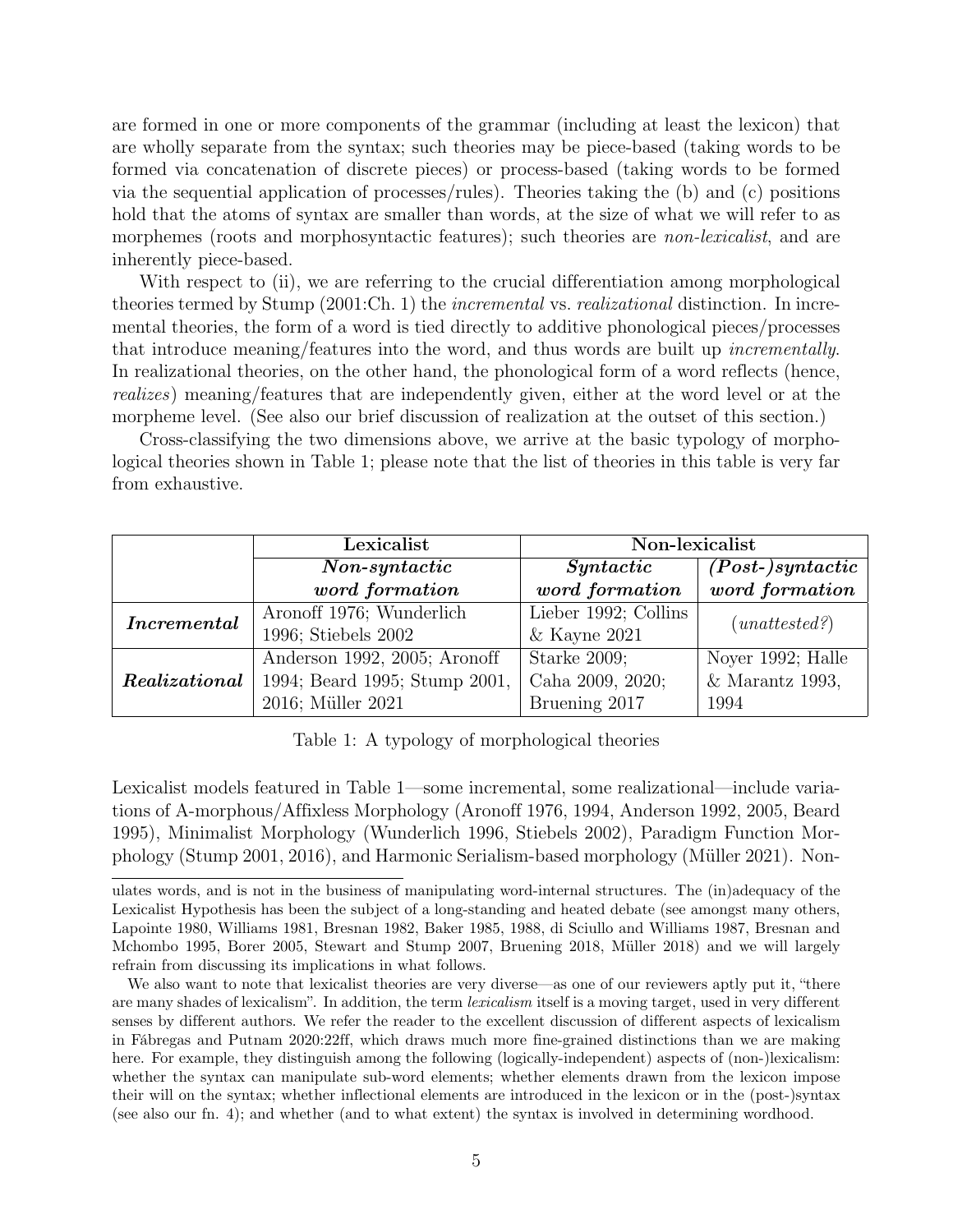lexicalist models may be incremental or realizational as well, and we take the term late insertion in its conventional use to pick out just the realizational ones, i.e., the bottom right two cells of Table 1. The models included in these cells are DM (Noyer 1992, Halle and Marantz 1993, 1994), Nanosyntax (Starke 2009, Caha 2009), and Consolidated Morphology (Bruening 2017). (We refer the reader to Bobaljik 2017 and Baunaz and Lander 2018 for accessible overviews of DM and Nanosyntax, respectively.) Non-lexicalist models may instead be incremental in nature, and here we have included Word Syntax (Lieber 1992) and Morphology as Syntax (Collins and Kayne 2021) as examples of such frameworks; note that while we know of no incremental models that propose that word-formation can be post-syntactic, such a possibility is not ruled out conceptually.

As a caveat with respect to Table 1, it's important to note that frameworks vary widely in terms of how exactly word formation happens, and (in the case of non-lexicalist theories) what it means for word formation to be syntactic. In Lieber's Word Syntax and Bruening's Consolidated Morphology, for example, though complex words are built using syntactic operations, there is no substantial interaction between syntactic elements above and below the X<sup>0</sup> level (apart from licensing relationships). In contrast, in Distributed Morphology, such interactions abound, and in Nanosyntax, the distinction between above  $X^0$  and below  $X^0$  is non-existent. This difference among non-lexicalist theories—with respect to the degree of integration of morphology and syntax—will be relevant a number of times throughout this section, as some arguments point specifically to the need for a truly integrated syntax and morphology; this is especially true of the arguments in  $\S 2.2$ .

In the remainder of this section, we will present a variety of arguments for late insertion. The reader will soon see that any individual argument (taken apart from the others) is generally relevant for just one particular dimension of contrast in Table 1, namely, providing support for (i) non-lexicalist models  $(\S2.2)$ , or (ii) realizational models  $(\S2.3)$ ; note that in some cases, an argument may cross-cut the classifications in Table 1, and if so, we specifically discuss this as well. Combining all the evidence, including the phonology-free nature of syntax  $(\S2.4)$ , is what triangulates to support late insertion.

#### 2.2 Arguments for non-lexicalist models

In this section, we present a series of arguments for non-lexicalist models, i.e., models that take words to be formed in the syntax (and potentially also the post-syntax), rather than being wholly or partially formed in a dedicated module of the grammar. (See Table 1.)

#### 2.2.1 The role of syntax in word formation

The most basic argument for an integrated syntax and morphology comes from the fact that word-internal structure commonly recapitulates (matches) syntactic structures/processes, an observation referred to as the Mirror Principle (Baker 1985). For example, in Quechua, the relative closeness of the causative and reciprocal morphemes to the verb root correlates with whether the arguments of the root are coindexed with each other (reciprocal inside causative) or whether the causer is co-indexed with one of the root's arguments (causative inside reciprocal); for more details, see Baker 1985:374f, who draws on observations and data from Muysken 1981a,b. Along similar lines, the relative closeness of tense, aspect, and mood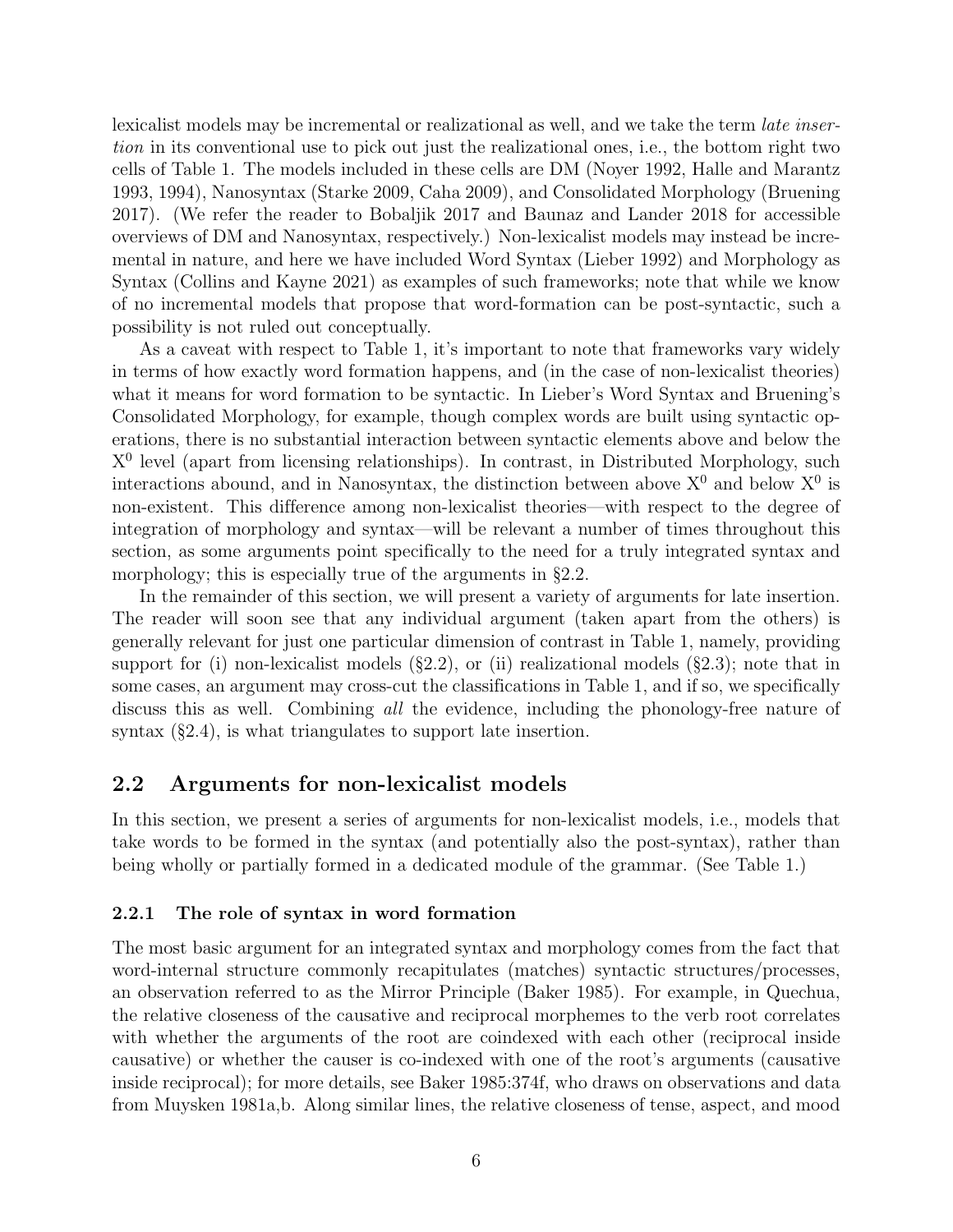morphemes to the verb root correlate with their proposed syntactic/semantic hierarchy (see, e.g., Demirdache and Uribe-Etxebarria 2000, Julien 2002). Such Mirror Principle obeying orders are found across morphosyntactic and semantic domains.

The simplest way to account for the observation that word-internal structures generally obey the Mirror Principle is to have the morphological form of words fall out directly from the syntactic structure. Any other solution that aims to capture the Mirror Principle needs to duplicate structure-building operations, either in anticipation of the syntax, in parallel to the syntax, or as a recapitulation of the syntax, which in turn may necessitate (as it does in early Minimalism) a complex "checking" procedure. Even some of the non-lexicalist models we discussed above—those that lack a truly integrated syntax and morphology, like Consolidated Morphology and Word Syntax—also need a checking procedure.

The potential wrinkle, of course, comes from cases where the Mirror Principle seems to be violated—when morphological form does not (transparently, at least) match syntactic structure. However, it has been argued (compellingly, in our opinion) that such apparent morphological deviations from syntactic structure are still highly syntactically constrained. For example, different types of syntactic movements might interact to give the appearance of a Mirror Principle violation when there actually isn't one (e.g., Speas 1991, Rice 2000, Cinque 2005, Koopman 2017, Myler 2017). Or, syntactic movement might interact with a later (syntactically constrained) morphological operation that obscures the underlying structure (e.g., Embick and Noyer 2001, Barragan 2003, Harris and Halle 2005, Arregi and Nevins 2012, Harley 2013, Guseva and Weisser 2018, Kalin 2020). There also appear to be syntax-morphology mismatches in terms of constituency, in particular where a morphological constituent does not correspond to a syntactic one. This is famously the case for English tensed verbs, though, again, morphological wordhood is still conditioned by syntactic factors (see discussion in Bobaljik 2017). Importantly, then, even when morphological form and syntactic structure are misaligned, they are best understood in a model where syntax is involved in word formation, prior to and constraining other operations.

As an example of syntax-morphology misalignment, consider Wolof factive relative clauses (Torrence 2021). In Wolof, what Torrence calls bi-factives involve a sort of copying operation, where instead of a head noun in the relative clause, there is a copy of the embedded verb, e.g., (1) (verb copy bolded):

(1) Réccu-na-a regret-fin-1sg [ naan b-i drink CL-C<sub>REL</sub> 1SG drink palm.oil CL-the ma naan diwtiir g-i ] 'I regret (the fact) that I drank the palm oil.

Torrence shows that what gets copied in the head noun position can actually correspond to a larger syntactic constituent, including e.g. the object; Torrence analyzes this as due to the movement of a null FACT noun that pied pipes phrasal material along with it. Most relevantly for our purposes, high inflectional material—even when it morphologically joins with the verb—cannot be pied piped, (2) (copied material again bolded):

(2) dàgg-e(\*-woon) yoxos paaka b-i cut-INSTR(-PAST) oyster knife CL-C<sub>REL</sub> Awa cut-INSTR-PAST oyster knife Awa dàgg-e-woon yoxos paaka 'the fact that Awa cut an oyster with a knife'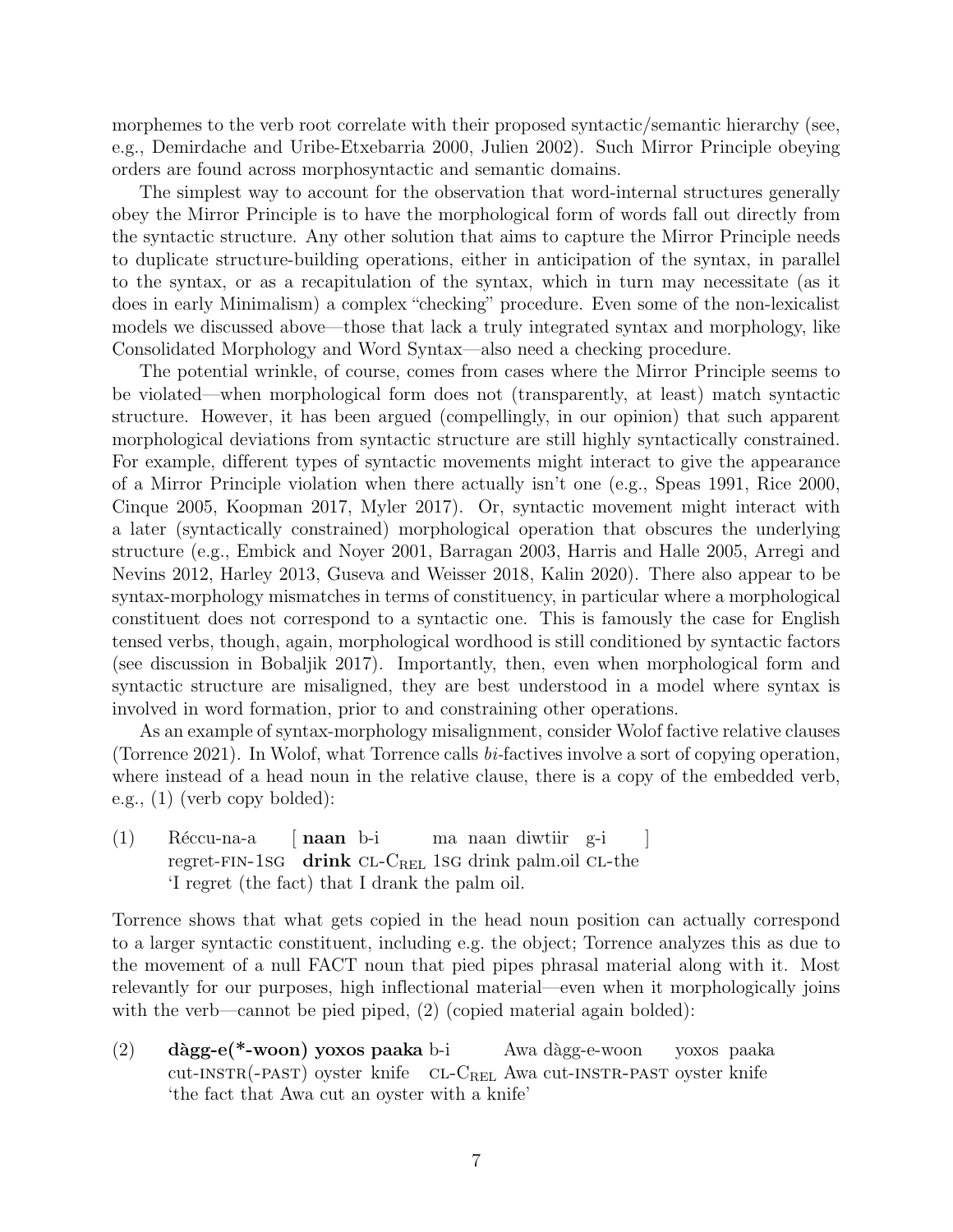In (2), the verb, the instrumental suffix on the verb, the direct object, and the instrument are all copied; but, past tense marking cannot be copied, even though tense is suffixal on the verb. These data are very difficult to explain if the verb is "born" (merged into the syntax) fully inflected, since if so, there should be no copyable constituent that contains the verb and lacks tense marking. However, the data can be naturally understood if tense originates syntactically outside of the VP, and joins with the verb either syntactically or post-syntactically. (For similar sorts of misalignments which may be related to the Wolof data above, we refer the reader to the literature on predicate cleft constructions; good entry points are Kandybowicz 2009 and Hein 2018, with many relevant references within.)

The role of syntax in word formation provides an argument against lexicalist approaches, as any attempt to model the types of facts discussed above without syntactic (and potentially post-syntactic) word formation will lead to redundancy in the model, as well as potentially predicting unattested ways a word's form/structure might deviate from the syntax. In other words, the Mirror Principle and the constrained nature of syntax/morphology mismatches together suggest that word formation must primarily be an issue of syntax (plus potential additional operations in the post-syntax according to some theories).

The connection of late insertion to syntax-first word formation comes from recognizing that word formation (both syntactic and post-syntactic) feeds exponence. Take, for example, Bobaljik's (2012) Root Suppletion Generalization, which states that "root suppletion is limited to synthetic (i.e., morphological) comparatives". This generalization is based on Bobaljik's finding that (e.g.) the root good can supplete in the context of a comparative morpheme that is inside the word domain of GOOD (as in *bett-er*), but there are (arguably) no cases crosslinguistically that look like *more bett*, with suppletion of GOOD conditioned by an element external to the word containing good. Suppletive allomorphy, then, seems to be word-bounded.<sup>8</sup> Further cases of syntax and word formation feeding exponence are taken up in §2.2.4 and §2.3.

#### 2.2.2 Dynamic wordhood

Non-syntactic (lexicalist) theories of morphology fundamentally rely on the notion of the word—words are for the most part built in the lexicon whereas phrases and clauses are built in the syntax. But a lot of evidence points to the fact that wordhood is not static, and that wordhood is not a predefined notion that grammatical processes refer to in a uniform way.

For starters, there are many cases where different grammatical processes that rely on the notion of the word do not seem to refer to the same types of objects. In the simplest case, this is seen in well-known mismatches between morphosyntactic words on the one hand and phonological words on the other (see among many others, Matthews 1991, 2002, Dixon and Aikhenvald 2002, Dixon 2009, Elordieta 2014). An extreme type of example of the mismatch between morphosyntactic and phonological words is found in polysynthetic languages, where words correspond to syntactically-constructed DP and  $\rm CP~ph(r)$ ases (Rice 1993, Compton and Pittman 2010, Compton 2017, Miller 2018, Ershova 2020). Since the binary distinction between morphosyntactic and phonological words is widely recognized

<sup>&</sup>lt;sup>8</sup>There also appear to be further restrictions on what can influence exponent choice, though exactly what those restrictions are is much debated. See §2.3.1 for more on suppletive allomorphy, and §4.1 for some additional discussion of locality of allomorphy.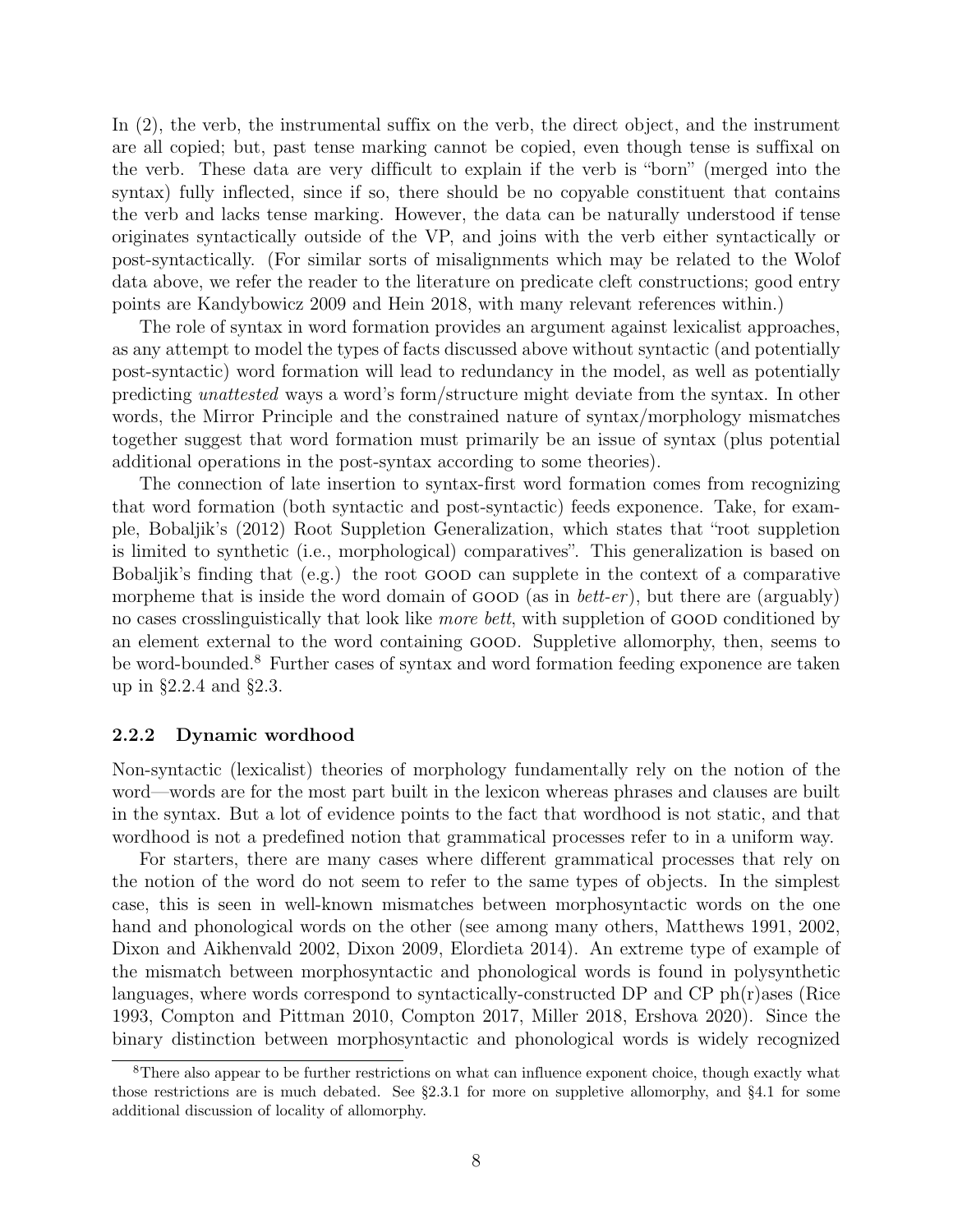beyond specific frameworks (see Tallmann 2020 for a recent overview), many theories do have a way of capturing these kinds of mismatches, even without late insertion.

The hardest nuts for lexicalist theories of morphology to crack are arguably cases where morphosyntactic wordhood is not uniform even within a single language (see e.g. Julien 2002). In a recent paper, Georgieva et al. (2021) discuss the behavior of negation in the two Finno-Ugric languages Mari and Udmurt, and show that negation behaves like a proper, syntactically free, auxiliary in the sense that it bears higher verbal features (tense, mood, subject agreement) and determines the form of the dependent lexical verb. But at the same time, negation behaves like a bound morpheme with respect to word order and morphophonological processes. Thus, even a very specific notion such as morphosyntactic word does not yield fixed/consistent results. Another case is discussed in Fenger (2020): certain restructuring verbs in Japanese behave like they are part of the same morphosyntactic word as their complement verb for word order and morphophonological processes, but behave like a separate morphosyntactic word in other ways, e.g., in coordinations.

In late insertion models, such facts can be accommodated fairly straightforwardly since wordhood can be dynamically determined during the course of a derivation. A word can count as a free element for (some) syntactic purposes but may very well be incorporated into a larger word at a later stage of the derivation, yielding a mixed pattern. Consider, for example, that words can productively be zero-derived from phrases, like "Bonnie and Clyded" and "know-it-all" (Bruening 2018:4-5; see Bruening 2018 as well as Carnie 2000 for many more). A similar point has been made for word-internal agreement processes in Dutch and German A-N-N compounds (Ackema and Neeleman 2004, Barnickel 2014, de Belder and van Koppen 2014).

Syntactic (and post-syntactic) word formation makes it possible to model distinctions and embeddings among various stages of morphosyntactic words and phonological words.

#### 2.2.3 Clitics and affixes

Another related argument for non-lexicalist theories is the observation that it is often hard to distinguish between affixes and clitics. Lexicalist theories crucially rely on there being a fundamental distinction between the building blocks of morphology and the building blocks of syntax. Thus most of the literature that seeks to identify reliable, crosslinguistic diagnostics of one or the other (see e.g., Zwicky 1977, Zwicky and Pullum 1983, Klavans 1985, 1995, Miller 1992, Halpern 1995, Monachesi 1996, Miller and Sag 1997, Crysmann 2000) comes from lexicalist frameworks. However, despite these concerted efforts, there is to date no set of diagnostics that would unambiguously allow us to distinguish the two categories.

Consider the discussion by Crysmann (2000), who meticulously applies all the relevant clitic vs. affix diagnostics to weak pronouns and some non-argument elements in European Portuguese. Crysmann shows that these items obligatorily attach only to verbs, and display semantic and morphophonological idiosyncrasies as well as arbitrary paradigmatic gaps; all of these characteristics are usually taken as clear indicators of affixhood (as in Miller 1992 for French). Further, and this is probably the most compelling evidence for affixhood, these items can even appear in between the verb and tense/mood markers in future or conditional contexts, (3) (Crysmann 2000, citing Spencer 1991:366):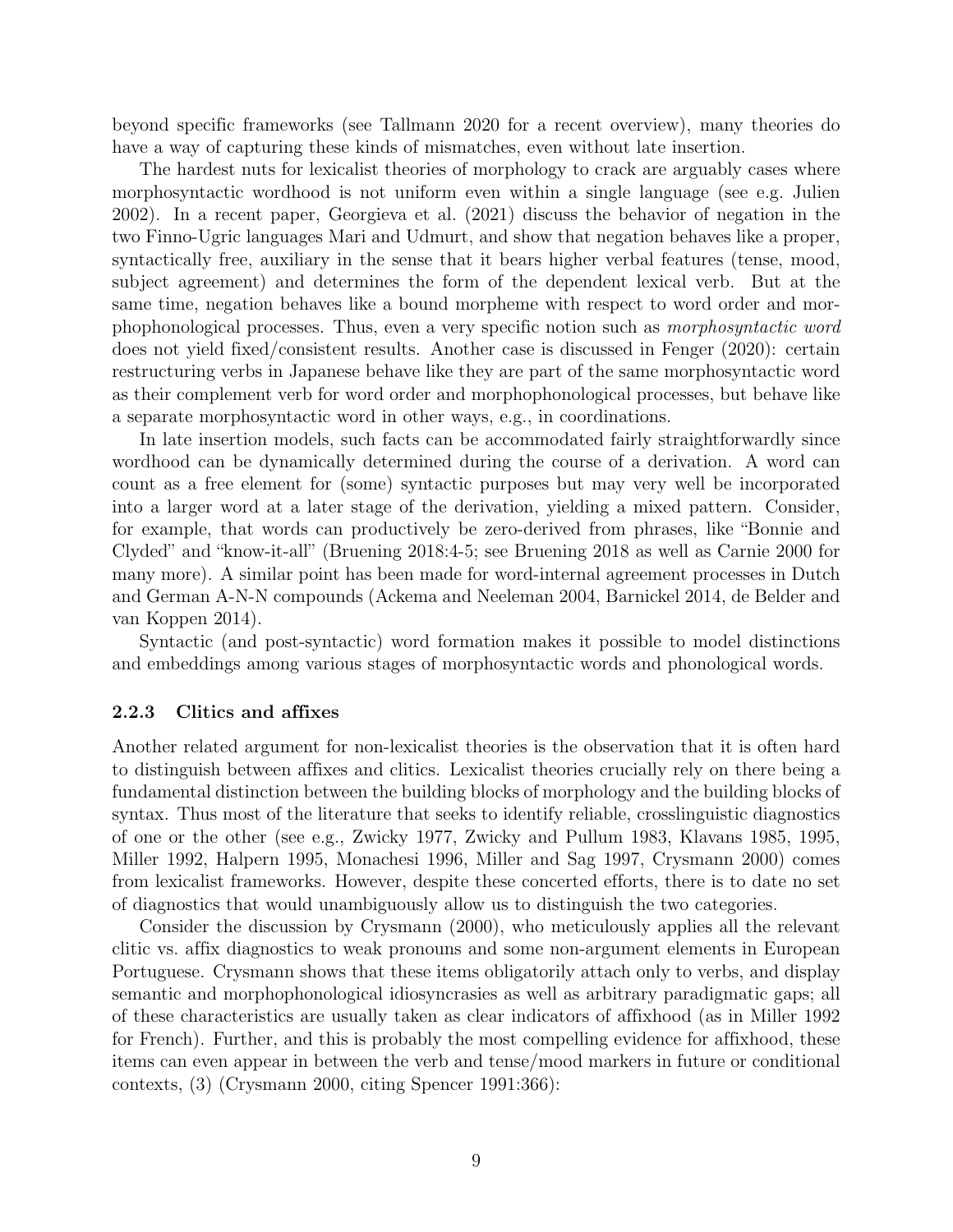(3) Monstrar-no-los-á. show-us-them-fut 'He will show them to us.'

Importantly, Crysmann independently identifies the tense and mood morphemes as affixes. Substantial evidence, then, points to the affixal nature of  $(e.g.)$  no and los in  $(3)$ .

On the other hand, however, these weak pronouns (and certain non-argument elements) show a certain amount of word order freedom: they can appear pre- or post-verbally, (4a,b), a choice which depends not only on the features of the element itself but also on the syntactic context. Further, these items can take wide scope over coordinated constituents, (4c) (from Barbosa 1996), a diagnostic that has been claimed as a strong argument in favor of a clitic status (see Miller 1992).

- $(4)$  a. The students phoned=him alunos telefonaram=lhe todos. all. 'All the students phoned him.'
	- b. Os alunos the students all todos lhe=telefonaram. him=phoned. 'All the students phoned him.'
	- c. ...que não **te** [trouxera ao ...that not you= brought to.the hospital and took to house hospital e levara à casa]. '...that I hadn't brought you to the hospital and taken you home.'

Against the background of the conflicting results of the diagnostics, Crysmann concludes that "transitional types do indeed occur" (2000:121). The account he proposes, which is couched in HPSG, is based on the crucial assumptions that (i) constituent structure and linear order are dissociated, and (ii) lexical items created by the morphological component can contain independent morphs, which may, at least potentially, be linearized discontinuously by the syntax.<sup>9</sup> Finally, Crysmann needs to assume that non-constituent coordination is possible, essentially rendering useless Miller's (1992) much-employed Coordination Criterion for diagnosing clitics.

Such drastic measures as proposed by Crysmann for reconciling "transitional types" are not necessary in a framework in which the difference between affixes and clitics is less important. As discussed in the previous section, under a non-lexicalist approach, it is in fact expected to find mismatches (for example of the sort observed in European Portuguese) where an element syntactically behaves like an independent item (i.e., for the purposes of coordination or word order) but morphologically and phonologically behaves like a bound item (see e.g. Embick and Noyer 2001, Embick 2010, Shwayder 2015, Fenger 2020, Georgieva et al. 2021).

The general difficulty in distinguishing between clitics and affixes can be taken as an argument against lexicalist theories and, thus, for non-lexicalist theories. Moreover, cases of this sort are also potentially problematic for the non-integrated non-lexicalist theories, such as Consolidated Morphology, where affixes are base-generated as adjoined to their host and then licensed via Agree throughout the derivation.

<sup>9</sup>For a discussion of linearization in Minimalism, see chapters 42-44 of this volume.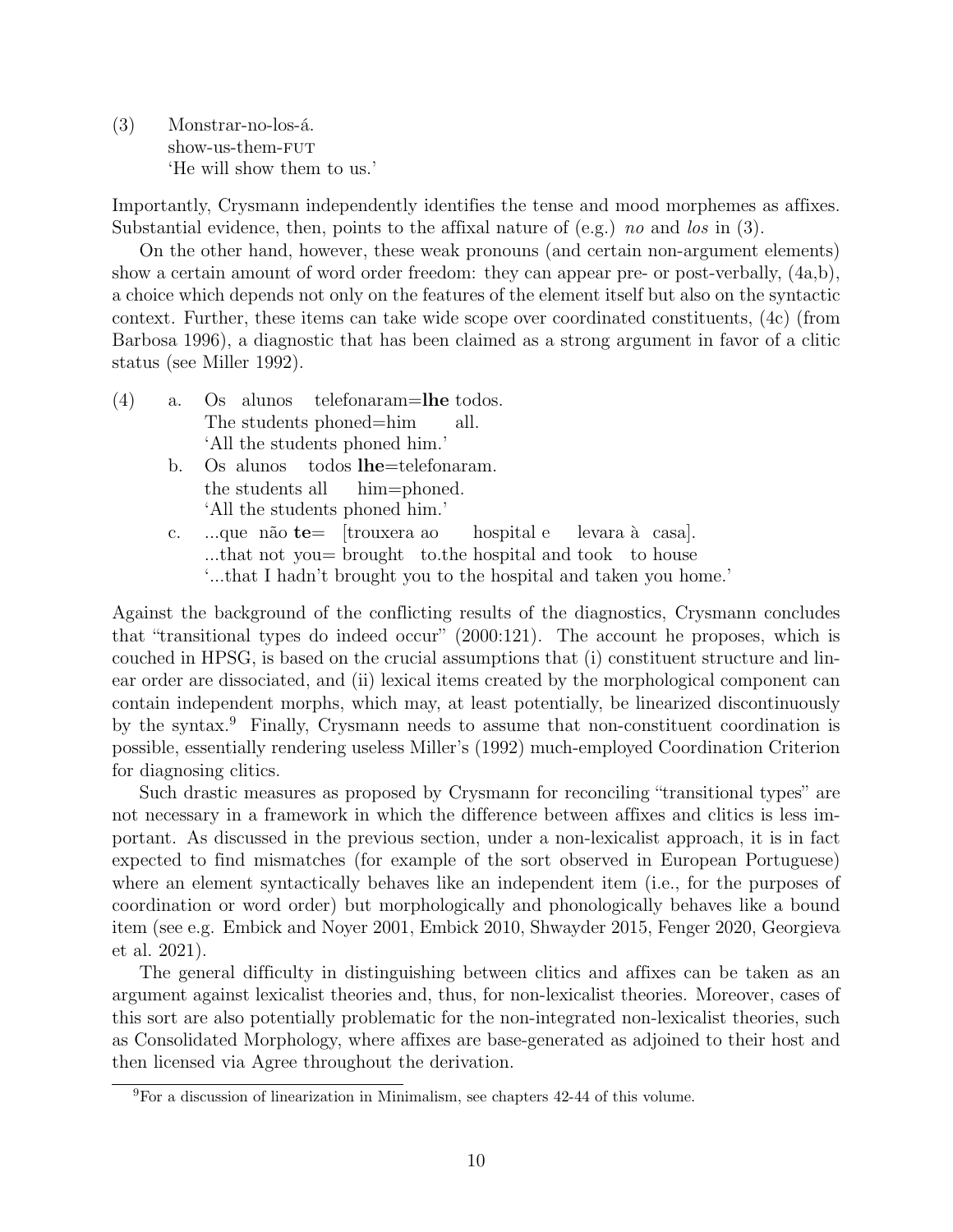#### 2.2.4 Valuation over pre-specification

Early Minimalism adopted the lexicalist view that inflectional features generally enter the syntax with a pre-specified value, as part of pre-formed words. For example, in a sentence like Rosie loves spiders, it was assumed that the verb enters the syntax fully-formed, loves, with both a present tense feature and a 3rd person singular agreement feature. In order to be licensed, inflectional features need to be "checked" against a syntactic terminal bearing the feature, e.g., for an inflected verb, against T and Agr. Checking theory is elaborated in Chomsky 1995:Ch. 3-4, with a complex calculus involving special checking domains and special checking positions. (For more on features in Minimalism, see Chapters 37-38 of this volume.)

Later Minimalism moved to a valuation model, where inflectional features enter the syntax without a value, and get valued in the course of the derivation through the operation Agree (see Chapters 23-24 of this volume). There are a number of (types of) arguments for a valuation model over a checking model. One is an argument of theoretical simplicity valuation circumvents the need for extensive lookahead in choosing what features/exponents should enter the syntax, and it obviates the need for checking-motivated covert movement. There are empirical arguments for valuation, as well, which we review briefly below.

The first piece of evidence for a valuation-based model comes from possible (and impossible) ellipsis mismatches, like those discussed for Brazilian Portuguese by Nunes and Zocca (2005), exemplified in (5) (bracketed constituent elided, mismatched exponent bolded).

- $(5)$  a. the João is tall-MASC.SG and the Maria also João é alt-o e a Maria também é [alt-**a**] is tall-fem.sg 'João is tall and Maria is [tall] too.'
	- b. \*O João est-eve aqui e the João be-PST here and the Maria also a Maria também vai [est-ar aqui]. goes be-INF here Intended: 'João was here and Maria will [be here] too.'

Under a model where both adjectives and verbs are fully inflected upon entering the syntax, there needs to be a story about why the type of inflectional mismatch in (5a) is tolerated under ellipsis, but not the type in (5b). A valuation model gives us tools for understanding constraints on allowable mismatches—in particular, such mismatches are arguably limited to features that enter the syntax without a value, such as agreement features, (5a).

Another argument for valuation over checking comes from the fact that agreement acts like an "obligatory operation" (in Preminger 2011's words)—an unvalued feature can actually fail to get a value in the course of the derivation and thus take a default form (Béjar 2003, López 2007, Preminger 2011, 2014; see also Chapter 23 in this volume).<sup>10</sup> The appearance of some affixes is thus negatively defined. López (2007) gives the following simple example from Icelandic (from Sigurðsson 1996:9, gloss adapted), where the verb and the participle inflect for default values (3sg. NEUT) when there is no accessible nominative subject to agree with. $11$ 

 $10$ For similar findings in the domain of case, see Schütze 1997.

<sup>&</sup>lt;sup>11</sup>Note that default agreement shows up in Icelandic in a variety of contexts including in expletive constructions (Jónsson 2009) and with conjoined subjects (Thorvaldsdóttir 2019).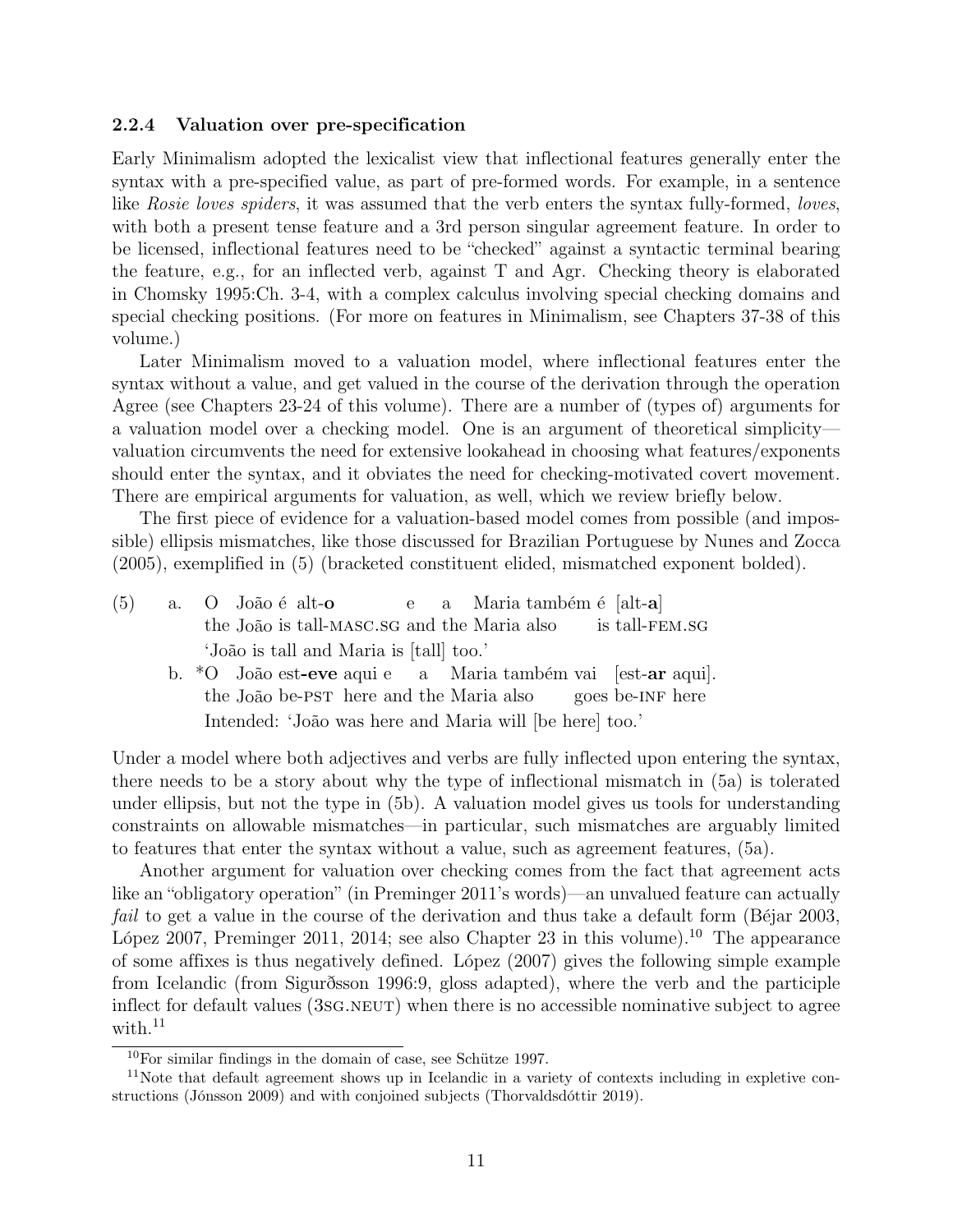(6) Stelpunum girls.DAT.PL.DEF be.PST.3SG helped.3SG.NEUT var hjálpað 'The girls were helped.'

This pattern is easy to account for in a valuation-based model of Agree, where default agreement is the result of the probe having tried to find an accessible argument but ultimately failing. In a checking-based model, on the other hand, this pattern is hard to account for: we expect agreement to always require some sort of licensing, but there is nothing in the structure of (6) that would seem to license a third singular neuter affix. And if we assume that default agreement does not have to be licensed, we would crucially expect such agreement to be possible in all configurations, e.g., even with first person nominative subjects, counter to fact.

A final argument we offer is that a valuation model straightforwardly allows us to explain why certain elements exhibit fundamental asymmetries at different stages of the derivation, i.e., before and after they receive a value. For example, Murugesan (2019, 2022) argues that differences between languages which do exhibit the Anaphor Agreement Effect—a widelyobserved ban on anaphors controlling verbal agreement (Rizzi 1990, Woolford 1999)—and those which do not can be attributed to the relative order of two instances of Agree. The proposal goes as follows. By assumption, an anaphor receives its features via Agree with its binder (antecedent). If Agree between the (relevant) verbal head and the anaphor happens after Agree between the binder and the anaphor, then the anaphor can participate in verbal agreement. However, if verbal agreement happens before the anaphor has undergone Agree with its binder, then the anaphor will not be able to participate in verbal agreement, giving rise to the Anaphor Agreement Effect. Such asymmetries are straightforwardly captured in a valuation model. In checking models, where the items in question already have their features from the outset, such asymmetries are not predicted, and some stipulation must rule out such agreement.<sup>12</sup>

The above arguments in favor of a valuation model over a checking model show that the syntax plays a central role in determining the features present in words. While thus in general supporting non-lexicalist approaches, nevertheless these arguments cross-cut our classifications in the table to some extent. Some lexicalist theories, like Paradigm Function Morphology, have a matching procedure between fully-formed words and the output of syntax (see, e.g., Stewart and Stump 2007), and can therefore accommodate a syntactic valuation approach to inflectional features straightforwardly. And conversely, some nonlexicalist models, like Consolidated Morphology, employ checking as opposed to valuation and so cannot be reconciled with a valuation approach.

## 2.3 Arguments for realizational models

The previous section focused on arguments that primarily speak to the need for an integrated syntax and morphology, i.e., that speak against lexicalist models. This section turns to argu-

<sup>&</sup>lt;sup>12</sup>In principle, it might be possible to stipulate that only features that are checked can participate in subsequent syntactic processes, but it is unclear why this should be the case. Note also that such a stipulation would clash with the common assumption that only *unchecked* features count as interveners for Agree (see for example Béjar and Rezac 2003).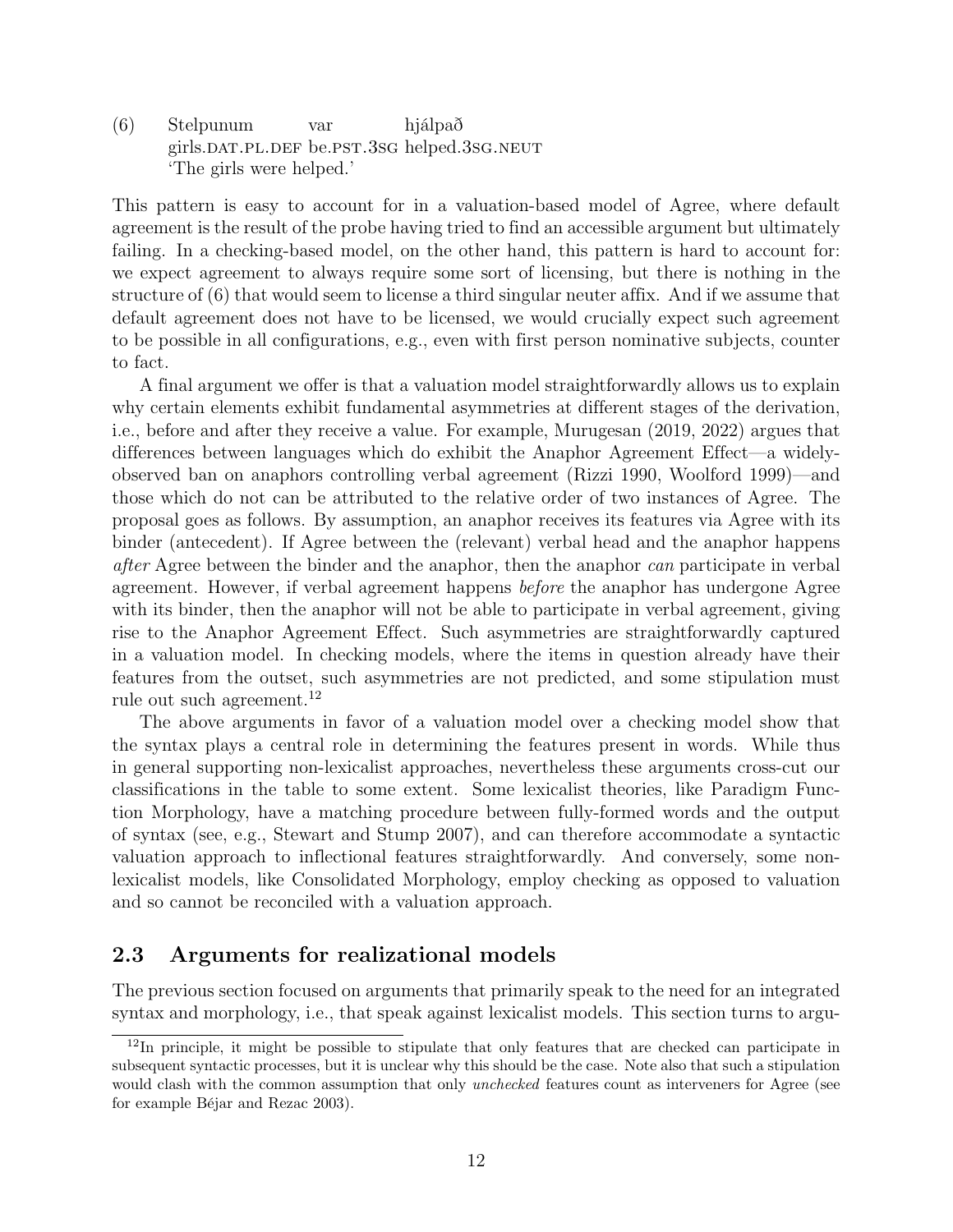ments for a realizational theory of morphology, where exponents reflect features/structures that are given independently, rather than an incremental theory of morphology, where exponents introduce features into words/structures. The arguments in this section thus focus on the nature of exponents and exponence, including in particular suppletive allomorphy (a many-to-one correspondence between phonological form and function/meaning) and what is in some ways its inverse, syncretism (a one-to-many correspondence between phonological form and function/meaning).

#### 2.3.1 Suppletive allomorphy, first pass

Suppletive allomorphy describes a situation where there are multiple replacive (non-phonologicallyderived) exponents for a particular feature (set) or root. Plural marking in English, for example, comes in a number of suppletive forms, depending on the root being pluralized—e.g., cat-s, child-ren, ox-en, fish- $\emptyset$ . Roots can have suppletive forms too,<sup>13</sup> like the case of GOOD in good vs. bett-er discussed above. Suppletive allomorphy is found throughout the languages of the world, especially commonly for inflectional items, and has been the focus of much discussion over the past few decades (see, e.g., Carstairs 1987, Inkelas 1990, Bobaljik 2000, Paster 2006, Veselinova 2006, Siddiqi 2009, Kilbourn-Ceron et al. 2016, Kalin To Appear).

Suppletive allomorphy is an issue for any theory that assumes a strict one-to-one mapping between form and meaning/function, which is true of many incremental theories. In such a theory, there must be rampant partial overlap across lexical items, where multiple distinct lexical items contain the same feature/root. For example, -ren and -s must have partially overlapping lexical entries, both corresponding to the feature plural. In addition, a mechanism is needed for regulating which lexical item is compatible with a given environment, a mechanism that is straightforward just in case the following conditions hold of the allomorphy: (i) the environment can be positively stated, (ii) the environment is immediately local, and (iii) the environment is found *inward* relative to the lexical item being inserted (i.e., the relevant environment is already present). The case of the English plural suffix -ren fits this bill: -ren combines only with the root *child*, which is immediately local and is already present at the point of introducing the plural. However, as will be elaborated below (in this section and following sections), suppletive allomorphy often deviates from this simplest type of case.

One significant challenge for incremental models is the fact that the contextual environments that condition suppletive allomorphy may be outward relative to the choice point. Root suppletion, for example, is always outwardly-sensitive, with the root's form determined by morphosyntactic features that are outside of the root. Consider again that the adjective GOOD appears as *bett* in the context of the comparative suffix,  $-er$ . If exponents are introduced incrementally while words are built, from the root outward, then there should be no accessible outer material for the choice of a lexical item to be sensitive to—e.g., how does the root good know it should be paired with the form bett without also being able to see the (yet-to-be-added) comparative morpheme? To achieve this, an incremental model would need to do one of the following: (i) deny the existence of suppletive allomorphy altogether (as Collins and Kayne 2021 do), (ii) build in significant checking/look-ahead, or (iii) adopt

<sup>&</sup>lt;sup>13</sup>Though see Bonet and Harbour 2012:§3.2 and Harley 2014 for an overview of the debate surrounding roots and root suppletion within DM.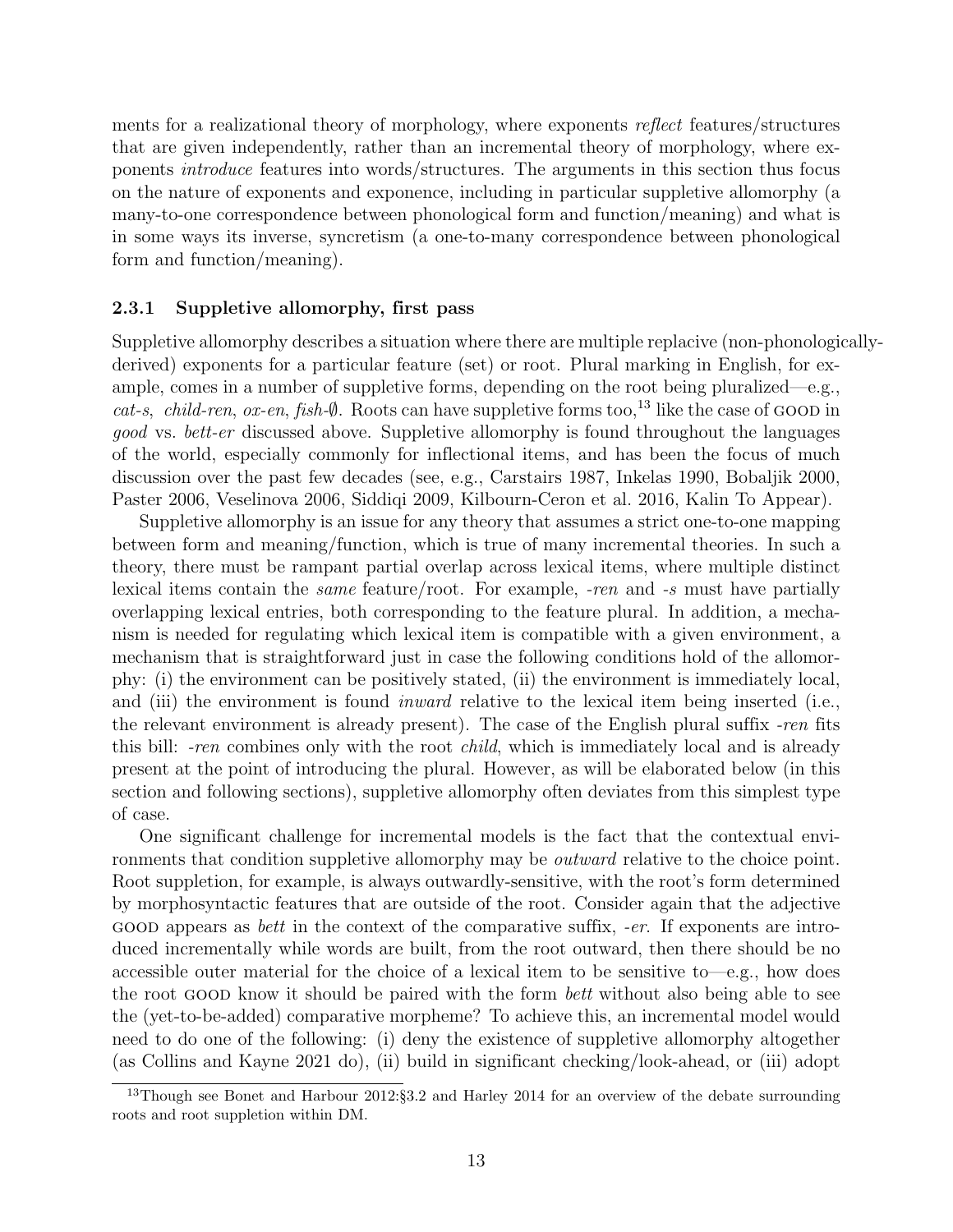Chomsky's strategy in early MP of allowing exceptional late insertion in cases of suppletive allomorphy (as discussed at the start of §2 here).

In a realizational model, on the other hand, form-meaning mismatches and inward/outward conditioning of suppletive allomorphy are both straightforwardly possible, since exponents are chosen for an already-given structure or set of features. In the coming sections, we'll return at times to suppletive allomorphy, to see other ways in which its nature is challenging for incremental models, as well as (in some cases) being challenging for lexicalist realizational models like Paradigm Function Morphology (see especially §2.3.4).

#### 2.3.2 Syncretism and elsewhere distributions

Syncretism describes a situation where one exponent appears with distinct (but related) functions/meanings. Put another way, exponents may be *underspecified* (less specific than possible) relative to the set of features/morphemes in a language. Syncretism is quite common, again largely in the realm of inflectional morphology (see, e.g., Stump 2001, 2016). Exponents can also have elsewhere (negatively-defined) environments. In this section, we elaborate on these overlapping types of underspecificity, and discuss the theoretical implications they have.<sup>14</sup>

Consider "L" agreement marking in Turoyo (Neo-Aramaic; Turkey; Jastrow 1993, Kalin 2020): li (1sg), lan (1pl), ləx (2m.sg), lax (2F.sg), lxu (2pl), le (3m.pl), la (3F.sg), lle  $(3PL).$ <sup>15</sup> Under a model where agreement is the result of feature valuation (see §2.2.4), it must be that the feature set being valued for L agreement includes person, gender, and number features, since all are visible in one exponent or another. However, the exponed contrasts are not maximal. First person singular marking lacks a gender contrast, as does all plural marking. Both of these instances of gender leveling can be dealt with through underspecification—the exponents that map to the valued person-number-gender feature bundles realize a *subset* of the features in those feature bundles themselves. Thus, where (e.g.) la realizes  $[3, F, SG]$ , li realizes only  $[1, SG]$ , and so will be inserted when the feature bundle is [1,M,sg] or [1,F,sg]; in other words, [1,M,sg] and [1,F,sg] are realized syncretically (by the same exponent). Note that while it is plausible to take the lack of gender differentiation in plural exponents to reflect a general lack of gender features for plurals in the language (see §2.3.3 for more on such "metasyncretisms"), it is not plausible to make the same move for first person, as first person nominals do trigger gender agreement in the adjectival system.<sup>16</sup> The Turoyo example shows how underspecification of an exponent (e.g., li being underspecified for gender) can be used in a realizational framework to model syncretism across a natural class of feature bundles (in the case of  $li$ , syncretism across feature bundles containing 1PL); we call such cases shared feature syncretism, adopting a term from Kramer 2016.

<sup>&</sup>lt;sup>14</sup>See Anderson 1992, Marantz 1997, Stump 2001, who make similar points as we make here. Stump 2001:Ch. 1.2 also discusses extended/multiple exponence—"a given property may be expressed by more than one morphological marking in the same word"—as a motivation for realizational theories, which we do not take up here.

<sup>&</sup>lt;sup>15</sup>These can be decomposed into an initial  $l$  piece, hence the label L agreement, plus a piece that varies by phi-features, but this segmentation is not relevant here.

<sup>&</sup>lt;sup>16</sup>This example/argument is similar to points made by Noyer 1998, using Arabic, Stump 2001:8, using Bulgarian, and Bobaljik 2017, using Russian.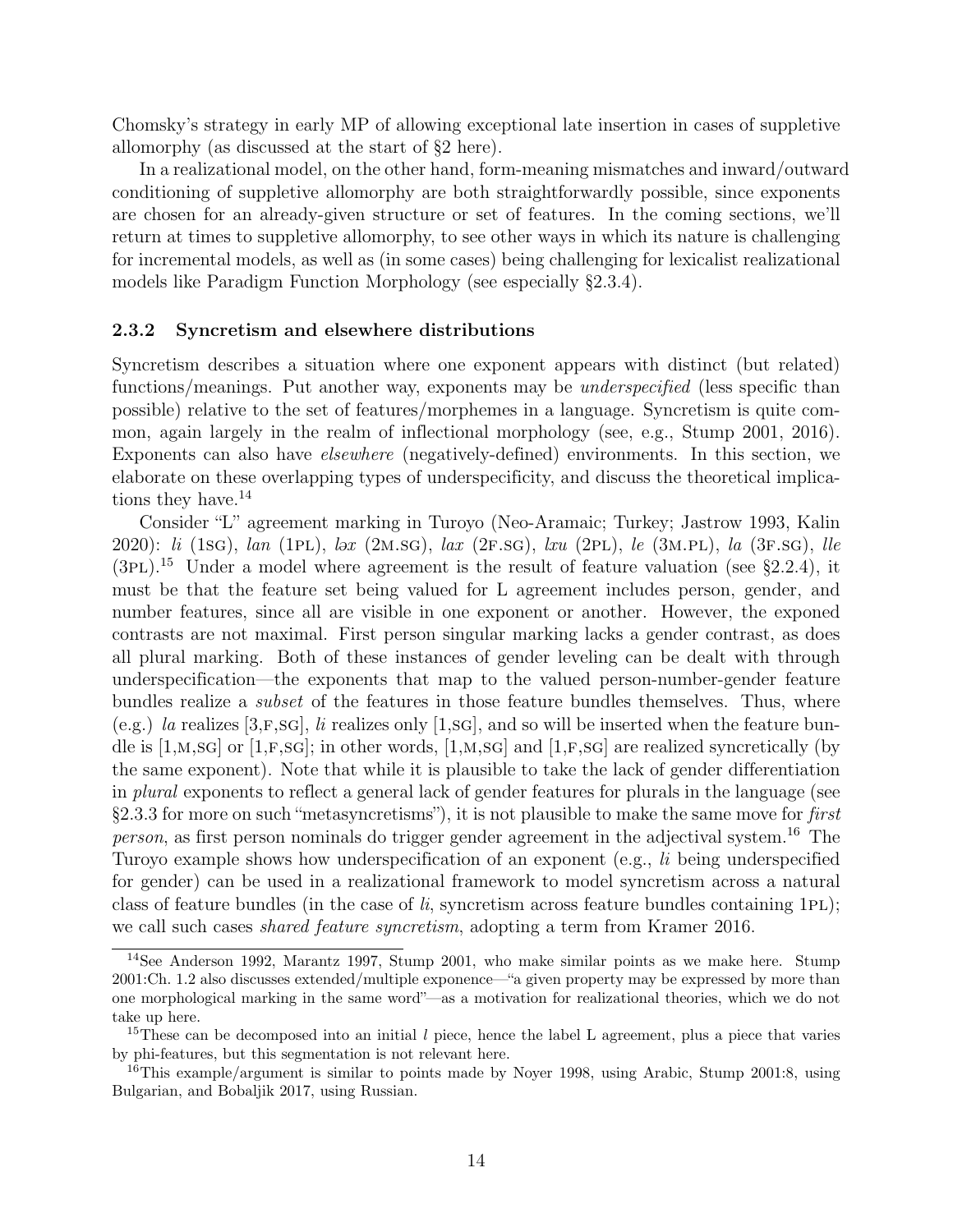Relative featural underspecification can also be used to model *nonshared feature syn*cretism (again adopting a term from Kramer 2016)—syncretism across a non-natural class via an elsewhere distribution. (Note that even in such cases, there is still a shared feature, just not one that picks out the syncretic set exclusively.) Kramer (2009, 2016) discusses the Amharic determiner in this context, which has two forms, one specific to singular feminine, -wa, and the other for all other definite determiners, -u. This is a nonshared feature syncretism because  $-u$  appears with a non-natural class of determiners, namely, whenever the definite determiner is plural and/or not feminine.

Nonshared feature syncretisms can be modeled naturally in a realizational model via the Elsewhere Principal (also called the Paninian Principle), which states that more specific exponents take priority over less specific ones.<sup>17</sup> In the Amharic case discussed above, the Elsewhere Principle derives an elsewhere distribution for an exponent  $(-u)$  by virtue of the presence of a competing exponent that realizes a more specific feature set  $(-wa)$ —thus the non-feminine and plural determiners display a syncretism of the nonshared feature type, all being realized by -u. Nonshared feature syncretisms can also be intuitively thought of as elsewhere syncretisms.

Turning away from syncretism for a moment, elsewhere distributions may also result from differences in specificity across the contextual environment for insertion of different exponents for the same morpheme; this gives rise to suppletive allomorphy (see §2.3.1). For example, consider the nominalizer in Bahnar (Banker et al. 1979, Kalin To Appear), which has three suppletive forms:  $a$ - with a single root ('tie up'),  $b\sigma$ - with all stems that begin with an  $m$ , and the infix - $\sigma n$ - elsewhere. Whereas the distribution of  $a$ - and  $b\sigma$ - can each be stated straightforwardly using a natural class (lexical and phonological, respectively), to state the distribution of  $\text{-} \sigma n$ - would require saying it combines with non-m-initial stems and roots that are not tie.up, which is obviously not a natural class. Again, a realizational model makes this elsewhere distribution trivial to account for (with the Elsewhere Principle), and examples of this type of exponent distribution abound.

The discussion above shows that the relation between roots/feature sets and exponents must be indirect to a certain extent. In an incremental model (such as Wunderlich 1996 or Collins and Kayne 2021), where exponents are tied to the morphosyntactic features directly, such indirect relations are difficult to model. Syncretisms pose a problem for incremental models because there would need to be multiple homophonous exponents introducing closelyrelated feature sets (assuming there's independent evidence/need for the presence of the features being syncretized). Elsewhere distributions pose a different sort of problem, as they require putting negative conditions on the appearance of an exponent.

On the other hand, in a realizational model, syncretisms and elsewhere distributions can be modeled straightforwardly using the Elsewhere Principle (or in the case of Nanosyntax, the Superset Principle). This, in turn, suggests that a realizational model is empirically more adequate than an incremental model.

<sup>17</sup>See Anderson 1992:132, fn. 29 for a brief tracing of the Elsewhere Principle's origin.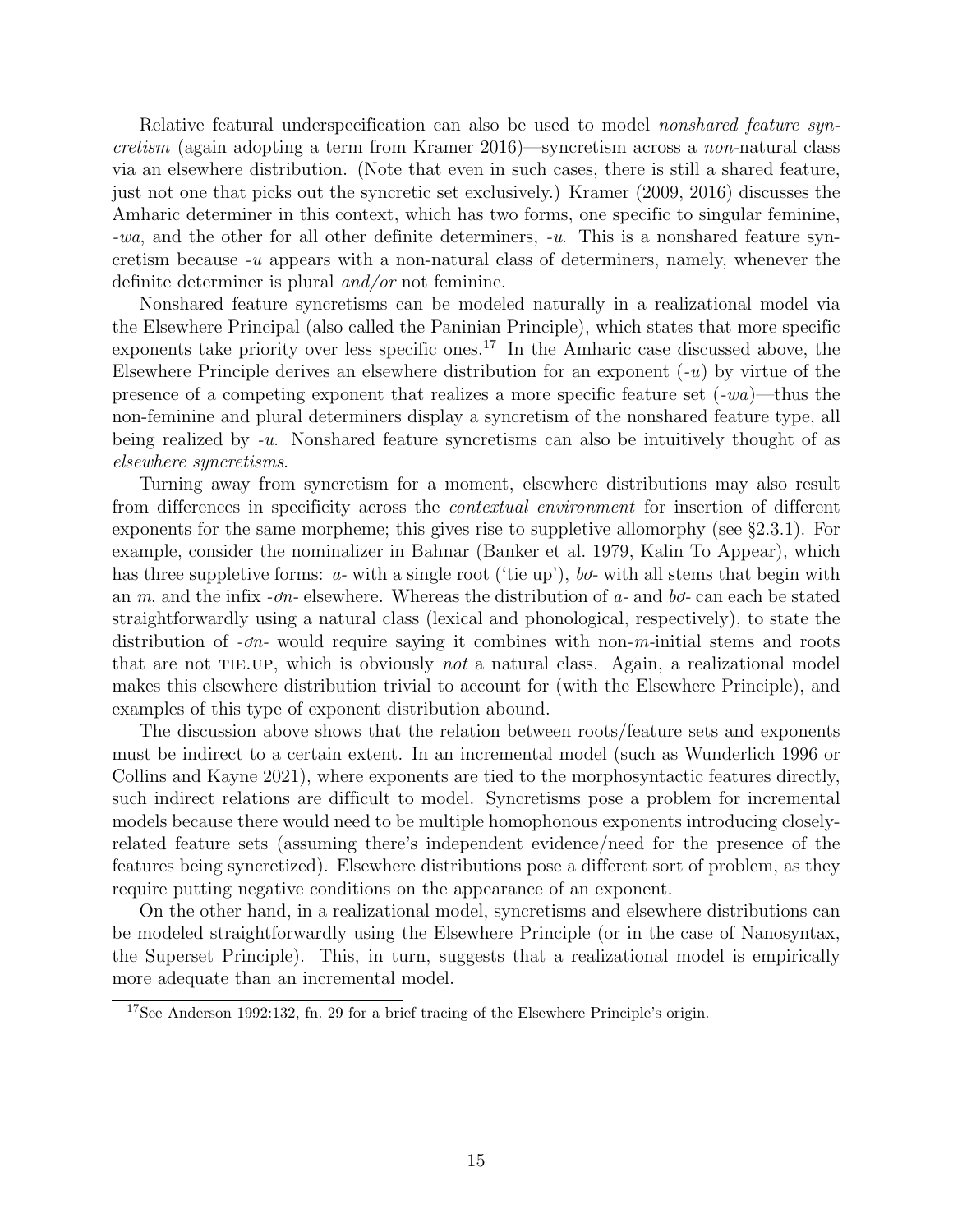#### 2.3.3 Meta-syncretisms

When a particular potential contrast in a feature set is *never* expressed with distinct exponents in a particular language, this is a metasyncretism. To use an oft-cited example from the foundational theoretical work on metasyncretism, Williams 1994, consider Latin nominal declension. In Latin, nouns all take an inflectional suffix that encodes (some subset of) case, number, and noun class. In the plural, no matter the noun class, there is never a distinction between dative and ablative case, both of which are "indirect" cases; in other words, there is a metasyncretism of ablative and dative in the plural.<sup>18</sup> Metasyncretisms, and their relevance for morphological theory, have been much discussed over the years (see, e.g., Williams 1994, Halle 1997, Noyer 1998, Frampton 2002, Bobaljik 2003, Harley 2008, Henze and Zimmermann 2011, Nevins 2011).

Metasyncretisms are challenging for incremental theories of morphology because such syncretism patterns would either have to be *accidental* or there would need to be a constraint on possible lexical items, ruling out the relevant feature contrast across the entire lexicon. Such an absence in the lexicon predicts, in turn, that there should be no trace at all of those leveled features, e.g., in the syntax or in other morphological processes.

A realizational theory—due to the lateness of exponence—affords a way to understand metasyncretisms without such syncretisms needing to be accidental, and without committing to the wholesale absence of that feature contrast (when part of the relevant feature set). One specific type of mechanism that has been proposed to derive metasyncretisms, in particular within the theory of DM, is called *impoverishment*, and involves feature deletion prior to exponence.<sup>19</sup>,<sup>20</sup> Impoverishment often seems to happen in response to two marked features (like plural and feminine) coinciding.<sup>21</sup> Hence, there is a well-known observation that marked parts of the paradigm (e.g., in the plural or in the negative) show fewer morphological distinctions than unmarked ones (e.g. in the singular or in the affirmative). Returning to the Latin example, impoverishment would, post-syntactically, get rid of the featural contrast between ablative and dative (e.g., by deleting the oblique feature, cf. fn. 18) in the context of a plural feature. After impoverishment, no exponent will be able to realize this case contrast in the plural, because the contrast is simply gone; thus, there is a metasyncretism across the language.

Impoverishment has other benefits within a realizational theory, as well. Harley (2008), for example, shows that impoverishment makes it possible to account for an otherwise mys-

<sup>&</sup>lt;sup>18</sup>Though theories of the features involved in case marking vary, this seems to be a shared feature type of syncretism, e.g., for Williams 1994, with both ablative and dative being "indirect" cases, and for Halle 1997, with both being nonstructural dependent cases, differing only in their obliqueness.

<sup>&</sup>lt;sup>19</sup>Impoverishment originates with Bonet 1991. For an excellent recent overview of impoverishment and the different ways it might be implemented, the reader is referred to Keine and Müller To appear.

 $^{20}$ In realizational word-and-paradigm theories like Paradigm Function Morphology, a mechanism of property mapping (controlling the mapping from feature cells to form cells in a paradigm) is used to capture metasyncretisms, rather than impoverishment. See Kramer 2016 for a comparison of impoverishment and property mapping.

<sup>&</sup>lt;sup>21</sup>Various definitions of markedness have been proposed in the literature. In Weisser to appear, markedness as an empirical phenomenon is defined as "the observation that there is a systematic asymmetry in the way grammatical rules refer to a proper subset of members of a grammatical opposition." See Weisser to appear for more examples of added markedness effects, technical ways to implement them, and other uses of the concept in morphology.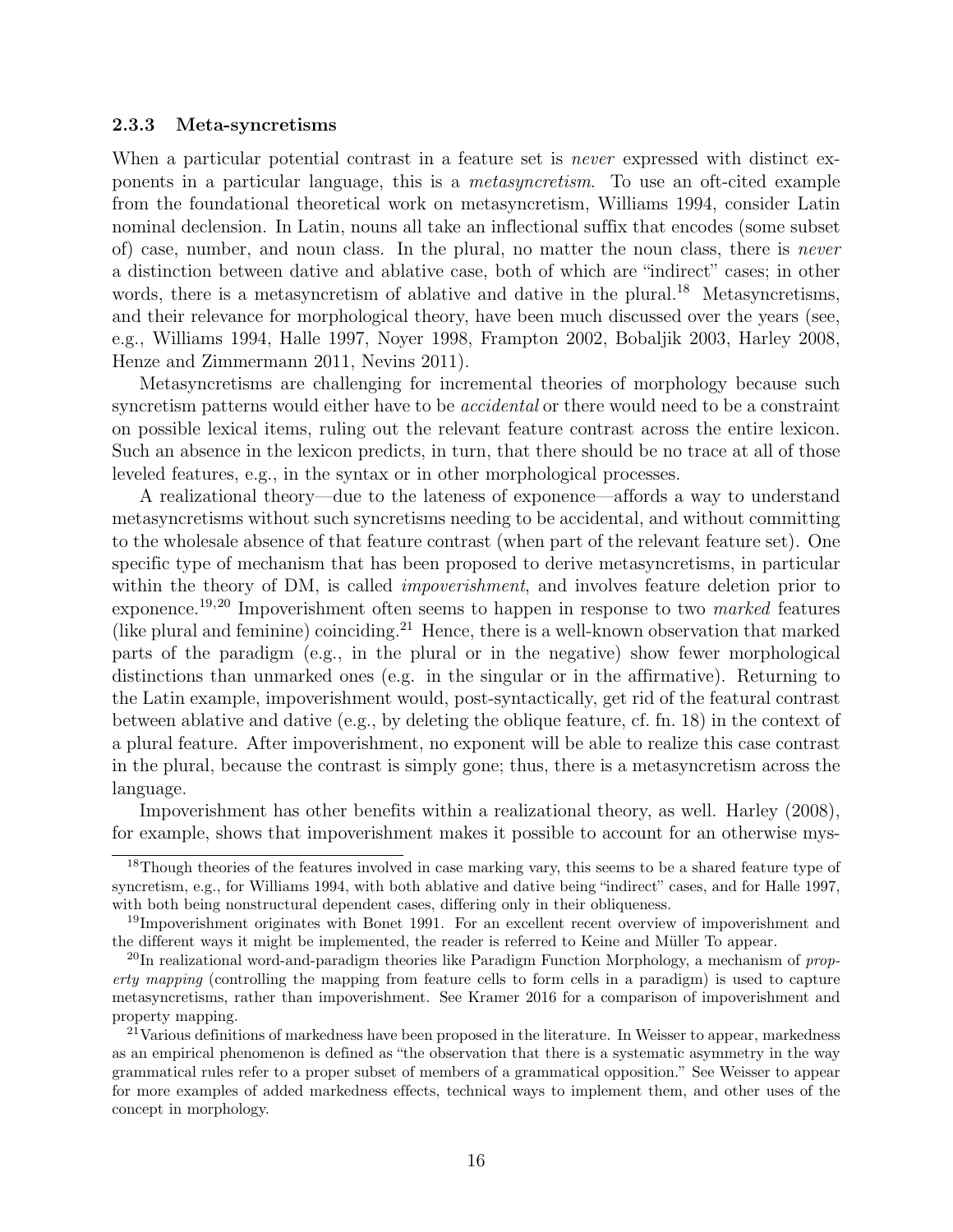tifying pattern of case syncretism in Baoan. In the next section, we turn to yet another use for this mechanism.

#### 2.3.4 Retreat to the unmarked

Our next argument for a realizational model combines a number of the observations we've made above: in a syntactically derived environment (see §2.2.1 for a discussion of the role of syntax in word formation), an exponent may display an unexpected default/elsewhere form (see §2.3.2 on elsewhere distributions) that can be understood as a retreat to the unmarked in a marked environment (via feature deletion; see §2.3.3). This is evidence specifically for a non-lexicalist realizational model. (Credit for this argument goes to Eulàlia Bonet, who presented it in the Linguistics Flash-Mob virtual talk series.)

Consider the famous example of Spanish spurious se, so-called by Perlmutter (1970, 1968). When the indirect and direct objects are both clitics (and so are adjacent, both preceding the verb), the indirect object must be realized as the (otherwise reflexive) clitic se, rather than its expected dative person-bearing form, (7b).

(7) a. Lo 3sg.acc recommended to him recomendé a él 'I recommended it to him.' b. Se/\*le se/3sG.DAT 3sG.ACC recommended lo recomendé

'I recommended it to him.' (Adapted from Perlmutter 1970:191)

There have been many analyses of this unexpected appearance of se in environments like that in (7b), but all are united in taking the appearance of se to reveal a retreat to a less marked exponent in a marked context, e.g., due to deletion of a dative case feature in the context of an accusative (Halle and Marantz 1994, who cite Harris 1993), due to deletion/impoverishment of (3rd) person features in the context of another 3rd person (Bonet 1994, Nevins 2007), or due to reduced feature content as a result of (the failure of) syntactic licensing (Walkow 2012). Under all these accounts, there is some kind of feature clash in a derived syntactic configuration—exponence of the dative clitic as se is the result of an interaction among lexical, syntactic, and potentially post-syntactic factors. For other examples of derived feature clashes feeding exponence, see Nevins 2012, Walkow 2012, among others.

Instances of a retreat to the unmarked in a marked environment show again that it is crucial to have exponence/exponents separate from the features they seem to express—the features must be present, independent of their corresponding exponents, with exponents only being supplied later (realizationally). The role of syntax in creating marked environments shows further that a realizational model is best paired with a non-lexicalist integrated syntax and morphology. To account for these types of facts, other types of models—like Paradigm Function Morphology—would be forced to have significant look-ahead and/or complex negatively-specified checking environments for exponents.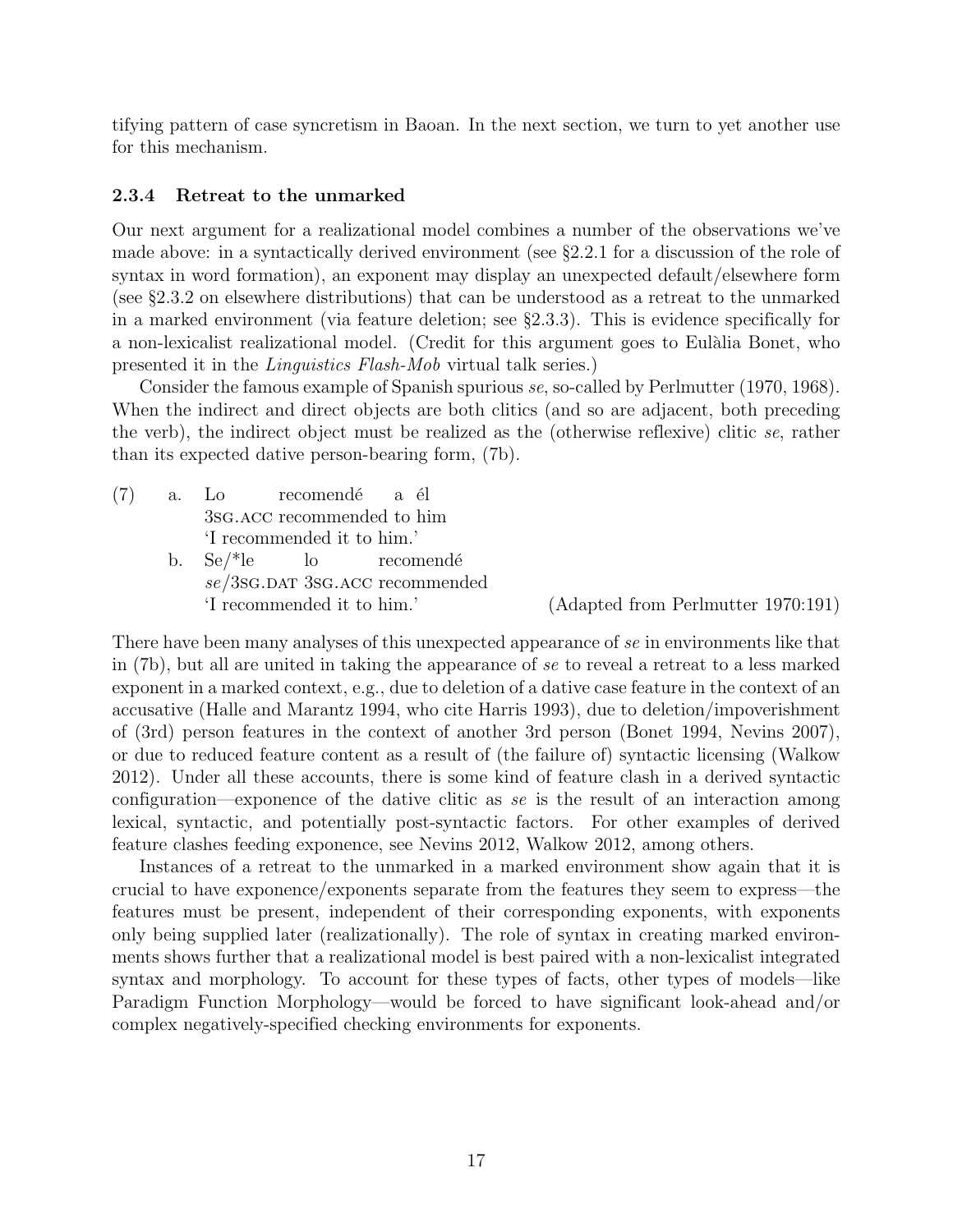## 2.4 Syntax is phonology-free

Our final argument for late insertion is one of the classic ones for a general modular theory of grammar. It is based on the longstanding observation that the ways in which syntax and phonology interact are very restricted. This well-known restriction is captured most clearly in the Principle in (8), which originates in Zwicky and Pullum 1986:

(8) The Principle of Phonology-Free Syntax (PPFS): In the grammar of a natural language, rules of syntax make no reference to phonology. (Miller et al. 1997:68)

The PPFS predicts that phonological factors should never directly influence syntactic operations.

At first glance, there are quite a number of apparent counterexamples where phonological or prosodic considerations seem to play a role for the application of syntactic rules or processes. A straightforward example of this type concerns the placement of adjectives in French, which is often explained in terms of the number of syllables involved, with prosodically light adjectives placed pre-nominally and heavier adjectives placed post-nominally. However, as Miller et al. (1997) show, this explanation is a mere statistical tendency and thus fails to explain the empirical pattern. The authors note that such tendencies may be best explained by assuming that the syntax includes some optional rules/processes, and the speaker may make their choice between alternative outputs based on prosodic or phonological considerations. This kind of a approach, according to which the syntax includes optionality and the phonology then filters among the different options, has since been applied to several other phenomena with the same profile. Most notably, Heavy NP Shift (see amongst many others Zwicky 1986, Inkelas and Zec 1990, Grimshaw 2005, Bresnan et al. 2007, Anttila et al. 2010) and Object Shift (Holmberg 1999, Erteschik-Shir 2005) have been treated along these lines.<sup>22</sup> So, despite the apparent counterexamples, the vast majority of current frameworks adopt the PPFS in one way or another.<sup>23</sup> (For further discussion, see e.g. Zwicky 1969, Hetzron 1972, Zwicky and Pullum 1986, Miller et al. 1997).

In this short section, we want to focus on the contrast between PPFS and the lesserknown Principle of Superficial Constraints in Phonology (PSCP) from Zwicky (1970) (see also Kaisse 1985):

 $22A$ nother prominent account that uses this mechanism is Bošković 2001, where phonological filtering (in particular, phonologically-determined copy choice) is taken to explain prosodically-driven clitic placement in South Slavic languages. However, it has been argued that this mechanism is not adequate to capture all cases of phonology-sensitive clitics (see e.g. Embick and Noyer 2001, Chung 2003, Legate 2008, Harizanov 2014, Franks 2017, Weisser 2020). These works argue instead that clitic displacement is at least partially post-syntactic/phonological in nature (cf. §2.3.4).

 $^{23}$ For a recent exception, see Bruening 2017, who provides the interesting observation that, in many cases, syntactic operations also do not see *syntactic* properties of lexical items. Thus, he concludes, the PPFS is not general enough. He posits that, for example, just like there is no language in which only verbs starting with a labial consonant undergo head movement, there is also no language in which only (in)transitive verbs do. And while this is certainly an interesting hypothesis that deserves further investigation, we believe that, even if his hypothesis turns out to be right, it is no reason to throw out the baby with the bathwater. The point is that there are some syntactic rules that refer to transitivity, but there can never be any syntactic rules which are sensitive to labial/non-labial contrasts.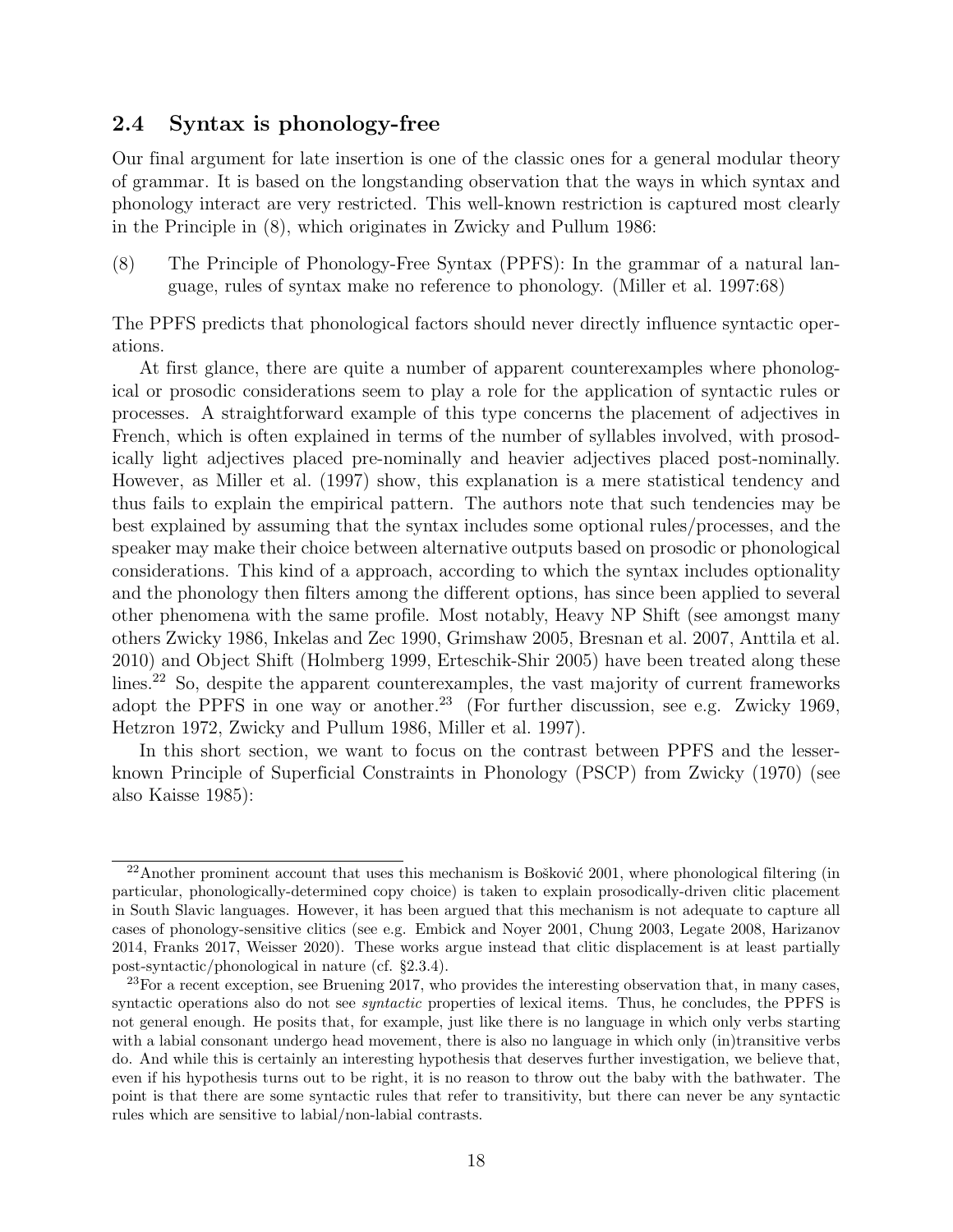(9) The Principle of Superficial Constraints in Phonology (PSCP): The only syntactic conditions or constraints on phonological rules are those referring to surface structure. (Zwicky and Pullum 1986:71)

This principle elucidates a stark asymmetry between syntax and phonology: syntactic rules can never see phonological information, whereas phonological rules can see syntactic information to a certain extent. Even more suggestive, perhaps, is the fact that phonological rules only see syntactic information at the very end of the syntactic derivation; phonological rules never see the underlying (deep) structure of syntax. The most natural way to have the two principles in (8) and (9) fall out from the architecture of grammar is to agree with Zwicky and Pullum's assessment that the phonological module as a whole must follow the syntactic module, and therefore phonological information simply is not present in the syntax and can therefore not be referred to by syntactic rules.<sup>24</sup>

The argument coming from the PPFS and the PSCP crosscuts the classification of morphological theories we started out with. Some strongly lexicalist theories, such as PFM (Stump 2001, 2016), can naturally accommodate these observations: PFM takes morphology to happen essentially in parallel to the syntax (with the syntax operating purely over abstract features/roots). On the other hand, some syntactic theories of word formation such as Collins and Kayne (2021) or Bruening (2017) at least potentially do have a problem capturing the PPFS and the PSCP, the former because phonological forms are part of the lexical items that constitute the atoms of syntax, and the latter because realization is intra-syntactic.<sup>25</sup> Finally, for Nanosyntax and Distributed Morphology, in which realization is late and phonological forms do not ever enter the syntax, both PPFS and the PSCP fall out automatically from the nature of the system.<sup>26</sup>

### 2.5 Interim comments

The preponderance of empirical evidence points us to late insertion: a realizational model of morphology, where word formation is syntactic (and potentially also post-syntactic), and realization follows some/all syntactic structure-building. In contrast to the idea that late insertion is the "worst case" (Chomsky 1995:220), in fact, adopting late insertion solves many empirical puzzles in one fell swoop.

Unsurprisingly, there are some challenges for late insertion models. For space reasons, we do not expound on these here, but we will mention two that we take to be prominent. First, syncretism can, in some cases, save an otherwise illicit syntactic configuration, where a single item in the syntax has multiple conflicting feature specifications. For example, in German free relatives, the relative pronoun must receive the same case internal to and external to the relative clause, except when the internal and external cases happen to be syncretic, in which case strict matching is not necessary (Groos and van Riemsdijk 1981, cf. Vogel 2002).

<sup>&</sup>lt;sup>24</sup>See Zwicky and Pullum  $(1986)$  for a much more detailed discussion of the issues at stake here.

<sup>&</sup>lt;sup>25</sup>Note that such approaches could always make some sort of stipulation as to why the phonological forms are not visible to the syntax, but the point here is that it does not follow automatically.

<sup>&</sup>lt;sup>26</sup>An interesting wrinkle is introduced by cyclic spell-out, where syntactic structures (or sub-parts of them) are exponed and then structure-building continues. Cyclic spell-out opens the door to morphophonological aspects of spelled-out structures influencing later syntactic operations. This back door is exploited by Martinović (2019), who proposes it makes the right predictions in Wolof.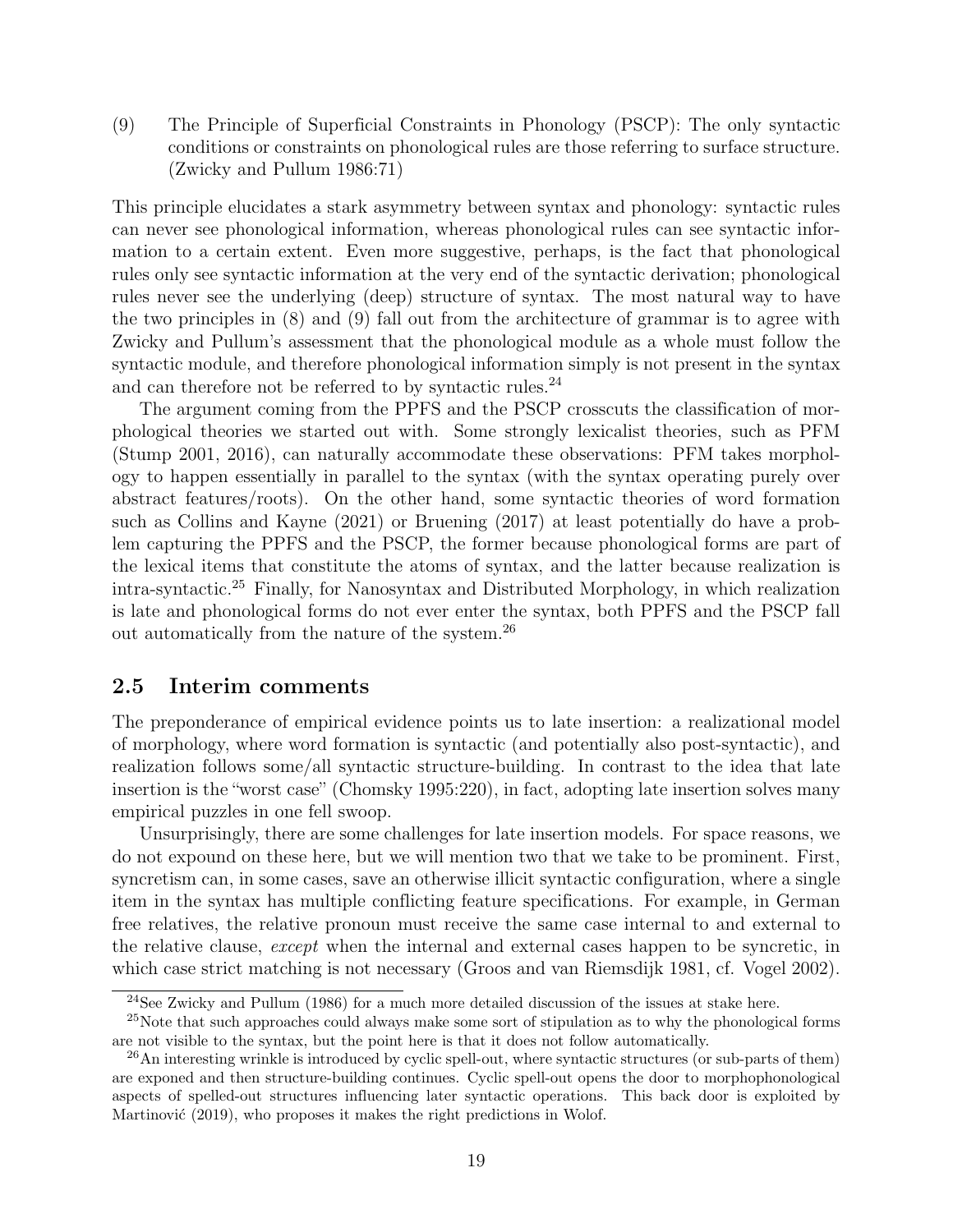Importantly, facts like these are problematic for many theories of morphology, but can be reconciled with a late insertion approach in various ways—see, e.g., Himmelreich (2017), who derives these effects as the result of bidirectional Agree and featural containment, or Bergsma (2019), who pursues an account in terms of structural containment, and Bjorkman (2021), who suggests that there may be multiple paths to resolution-by-syncretism, including (i) unexpected featural/syntactic identity; and (ii) constraints that hold at the point of exponent choice, on the realization of conflicting feature sets.

Second, the jury is still out about whether there are or are not (empirically-observed) restrictions on possible syncretisms. Late insertion seems to predict that there should be, as syncretisms come about due to the nature of (and interactions among) realization rules, in particular, with respect to (relative) underspecification and (relative) contextual conditioning. If words are built non-syntactically, in a divorced grammatical module, that opens up the possibility of "morphomic" distributions of exponents (that cannot be accounted for by appealing to natural classes of features or elsewhere distributions), which in turn is much more permissive in terms of possible syncretisms. For the issues at stake, as well as some ways to reconcile late insertion with morphomic distributions, we refer the reader to Luís and Bermúdez-Otero 2016, Kramer 2016, Trommer 2016, and Hein and Weisser (to appear).

# 3 Bottom-up insertion

While late insertion  $(\S2)$  is commonly adopted these days within the Minimalist syntactic tradition, a somewhat more controversial hypothesis is that, in the process of realizing a morphosyntactic structure, exponence starts from the most embedded node and proceeds upward—this is known as bottom-up insertion (sometimes referred to as inside-out insertion, and subsumed in DM under the term *cyclicity*). Bottom-up insertion is found in some form across many different types of morphological frameworks, both incremental and realizational, both lexicalist and non-lexicalist (e.g., Anderson 1982, 1992, Kiparsky 1982, 2000, Wunderlich 1996, Bobaljik 2000, Stump 2001, Paster 2006, Starke 2009, Embick 2010, Bruening 2017). The two basic proposed alternatives to bottom-up insertion are simultaneous insertion within a domain (e.g., Prince and Smolensky 1993, Mester 1994, Mascaró 1996, Svenonius 2012, Bonami and Crysmann 2016, Svenonius 2016, Rolle 2018, Fábregas and Putnam 2020) or a hybrid model where bottom-up insertion is possible (perhaps even default), but so is simultaneous or top-down/outside-in insertion (e.g., Carstairs 1990, Wolf 2008, Deal and Wolf 2017).

Two preliminary notes are in order. First, determining what the most embedded node is in a structure is not always trivial. We adopt Myler's (2017) formulation, based on containment and distinctness, whereby a node x is more deeply embedded than another node y just in case the maximal projection of y contains and is categorially distinct from x. This definition establishes that in (10) below, x is the most embedded, followed by y, followed by z.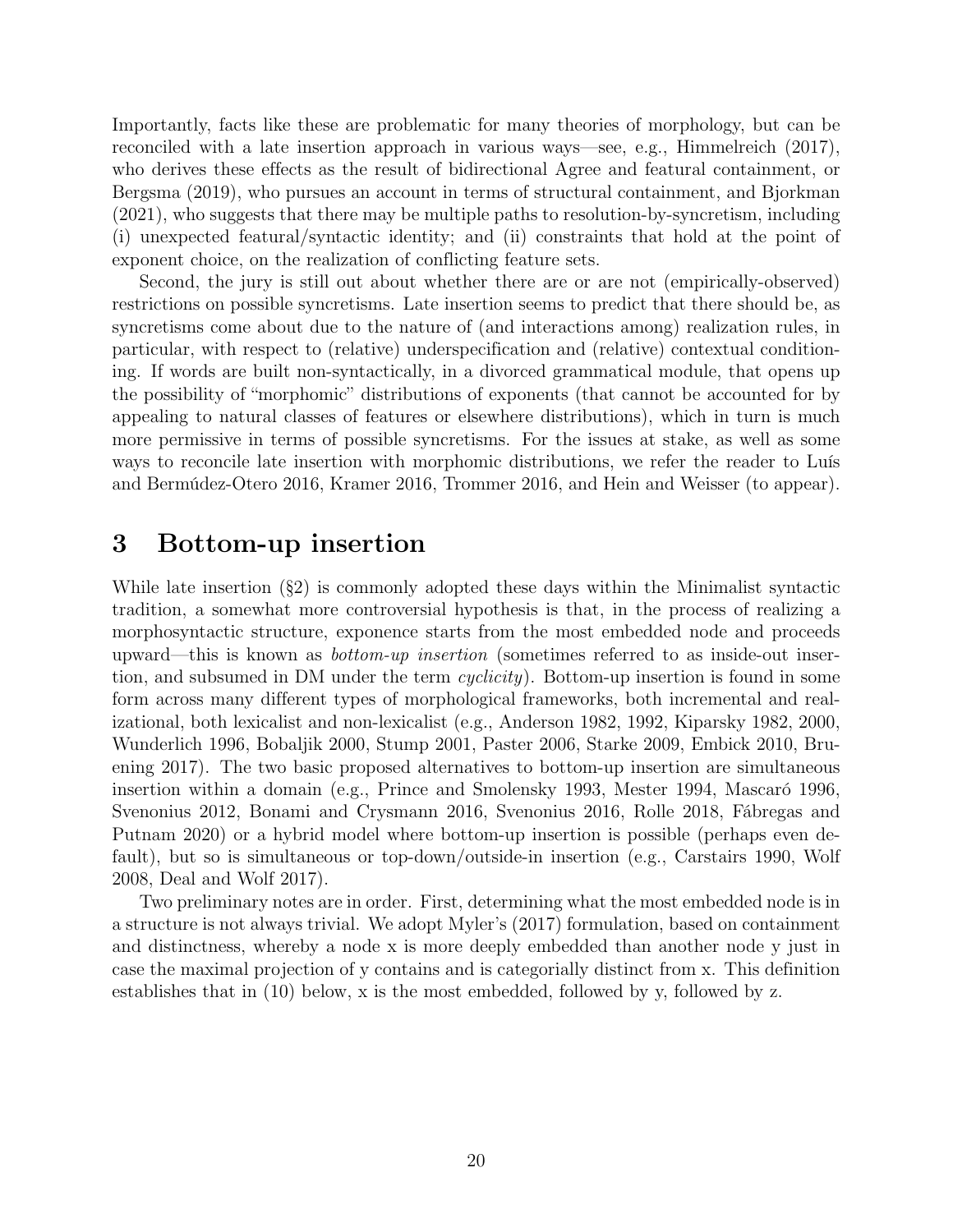$(10)$  $\begin{array}{c} \begin{array}{c} \diagup \\ y \end{array} & \begin{array}{c} \diagup \\ z \end{array} \\ \diagup \end{array}$ x y

According to bottom-up insertion, then, node x would be exponed before node y, and node y before node z. To see how this definition would order exponence in more complex structures generated by phrasal movement, the reader is referred to §3.5 below, and to Myler 2017.

Second, in much of the discussion below, a differentiation will be made between *inward* and outward directionality, a terminological distinction originating with Carstairs 1987. An inward direction for a phenomenon means that it cares about material that is more embedded than some reference point; an outward direction for a phenomenon means that it cares about material that is *less embedded* than some reference point. As should be clear, these notions are relative to a particular position in a structure. Thus, in (10), we could say that when y looks outward, it sees z, and when it looks inward, it sees x. When z looks inward, it can see both x and y, and when x looks outward, it can see both y and z.

There are a variety of types of empirical motivations for bottom-up insertion, including (i) the constrained directionality of phonologically-conditioned suppletive allomorphy (§3.1), (ii) where infixes can (and can't) look to satisfy their phonological placement requirements  $(\S3.2)$ , (iii) the timing of infixation with respect to exponent choice for inner morphemes (§3.3), (iv) typological differences between the direction of replacive and additive grammatical tone (§3.4), and (v) apparently non-local phonological interactions among morphemes (§3.5). The theme that we will see emerge is that, when a morphological phenomenon is phonologicallyconstrained/determined, it displays an inward/outward asymmetry. These asymmetries can all naturally be understood through bottom-up insertion.

We therefore put forward bottom-up insertion as a second universal aspect of natural language morphology.

## 3.1 Phonologically-conditioned suppletive allomorphy is inwardlysensitive

Perhaps the best-known argument for bottom-up insertion is an asymmetry in phonologicallyconditioned suppletive allomorphy (PCSA), brought to the attention of morphological theorists in a series of works by Carstairs-McCarthy (Carstairs 1987, 1988, 1990, Carstairs-McCarthy 1998). He argued that, in general, the conditioning environment for PCSA is to be found inwardly relative to the morpheme in question. As an example, Carstairs (1990:17) cites the Seri passive prefix, realized as  $p$ - before vowel-initial roots and  $a:\mathbb{R}^2$ - before consonantinitial roots (Marlett and Stemberger 1983). This displays inward-sensitivity because the choice of exponent for this affix is sensitive to the phonological form of the affix's stem (in this case, the root). Over the years, this generalization has been strengthened, perhaps most extensively by Paster 2005, 2006, 2009, but also by Dolbey 1997, Bobaljik 2000, Embick 2010, Kalin 2020, To Appear, among others.

A natural way to capture the generalization that PCSA is inward-looking is for exponence to proceed from the most embedded morphosyntactic node upward. This bottom-up insertion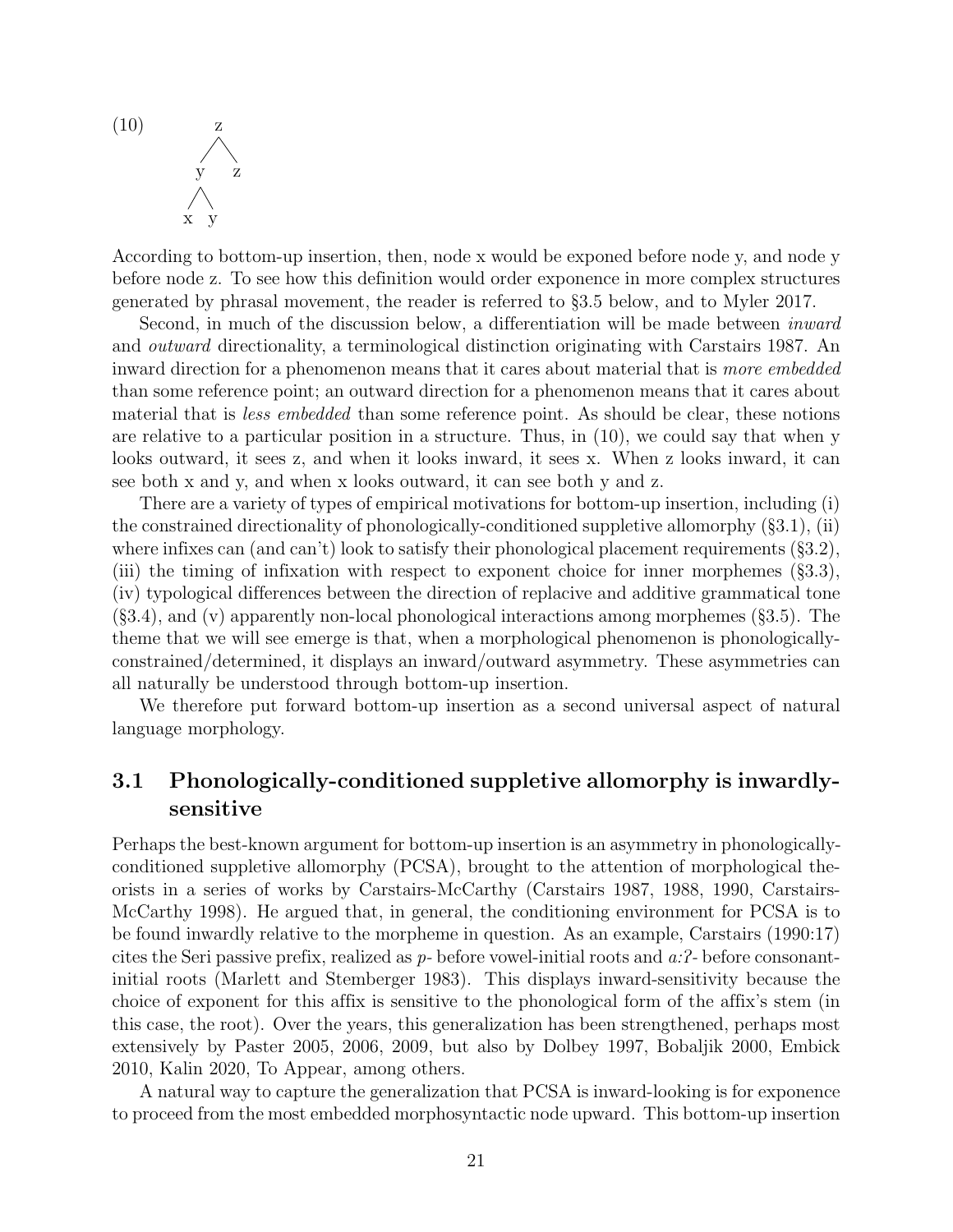guarantees that, at the point of exponence at a particular terminal, all and only the terminals that are more embedded than that terminal will have a phonological form. It is therefore predicted to be impossible for PCSA to look (be sensitive) outward.

There is, however, a fair bit of controversy about whether outwardly-sensitive PCSA exists, either as generally allowed, or allowed in certain special circumstances (e.g. Carstairs 1990, Hannahs and Tallerman 2006, Anderson 2008, Svenonius 2012, Deal and Wolf 2017 (cf. Kiparsky to appear); Rolle and Bickmore 2020). If true outward-looking PCSA does exist, this would support the need for simultaneous and/or top-down insertion, at least as an option in addition to bottom-up insertion. While this is to some extent still an open empirical question, it is (to our knowledge) not disputed that the overwhelming majority of cases of PCSA are inward-looking, which calls out for some kind of explanation.

If PCSA stood alone as the only evidence for bottom-up insertion, it would not be a knockdown argument, especially in light of potential counterexamples. But there is converging evidence for bottom-up insertion from other phenomena, as well, which the following sections turn to.

## 3.2 Infixation is inward-looking and inward-moving

Infixes are affixes that are different from garden-variety prefixes and suffixes in that they must occupy a particular position with respect to a phonological pivot (e.g., Yu 2007). In Leti (Malayo-Polynesian; Indonesia), for example, the nominalizer  $-ni$ - appears towards the left edge of its stem and must appear before a vowel, e.g., (11) (Blevins 1999:386).

(11) 
$$
-n\mathbf{i}-(\text{NOM}) + \text{kasi (dig)} \rightarrow \mathbf{k} < \mathbf{n} \mathbf{i} > \text{asi 'act of } \mathbf{d} \text{,}
$$

It is clear that an infix can "move" (at least metaphorically, perhaps not literally) inwards—an infix can be realized inside phonological material that is more embedded than the morpheme exponed by the infix (i.e., relative to its morphosyntactic position), as in (11).

It is also well-known and well-attested that, when an infix is able to satisfy its positional needs at the stem edge (due to the phonological nature of this edge), it can surface right there, thereby looking like a prefix/suffix rather than an infix. Continuing with Leti, we can see that when -ni- combines with a vowel-initial stem, it will surface at the leftmost edge of this stem (Blevins 1999:384), as in (12).

(12) -ni- (NOM) + atu (know)  $\rightarrow$  <ni>atu 'knowledge'

Thus in addition to an infix being able to "move" inwards in the sense described above, it can also "look" inwards at the edge of its stem, and stay at the stem edge.

The natural question, in the current context, is as follows: can infixes move and/or look outwards, into/at less embedded phonological material? Kalin To Appear, in considering 51 case studies of infixation (that also involve allomorphy, though this is not relevant here), reports that infixes can in fact only "move" and "look" inwards—never outwards. Empirically speaking, when an infix appears in a morphologically complex word, where it could hypothetically look/move "outward" to satisfy its positional needs, it never does. Both sub-types of inward-only constraint will be exemplified below.

Let's continue with Leti. In Leti, inflected verbs take a subject-marking prefix, realized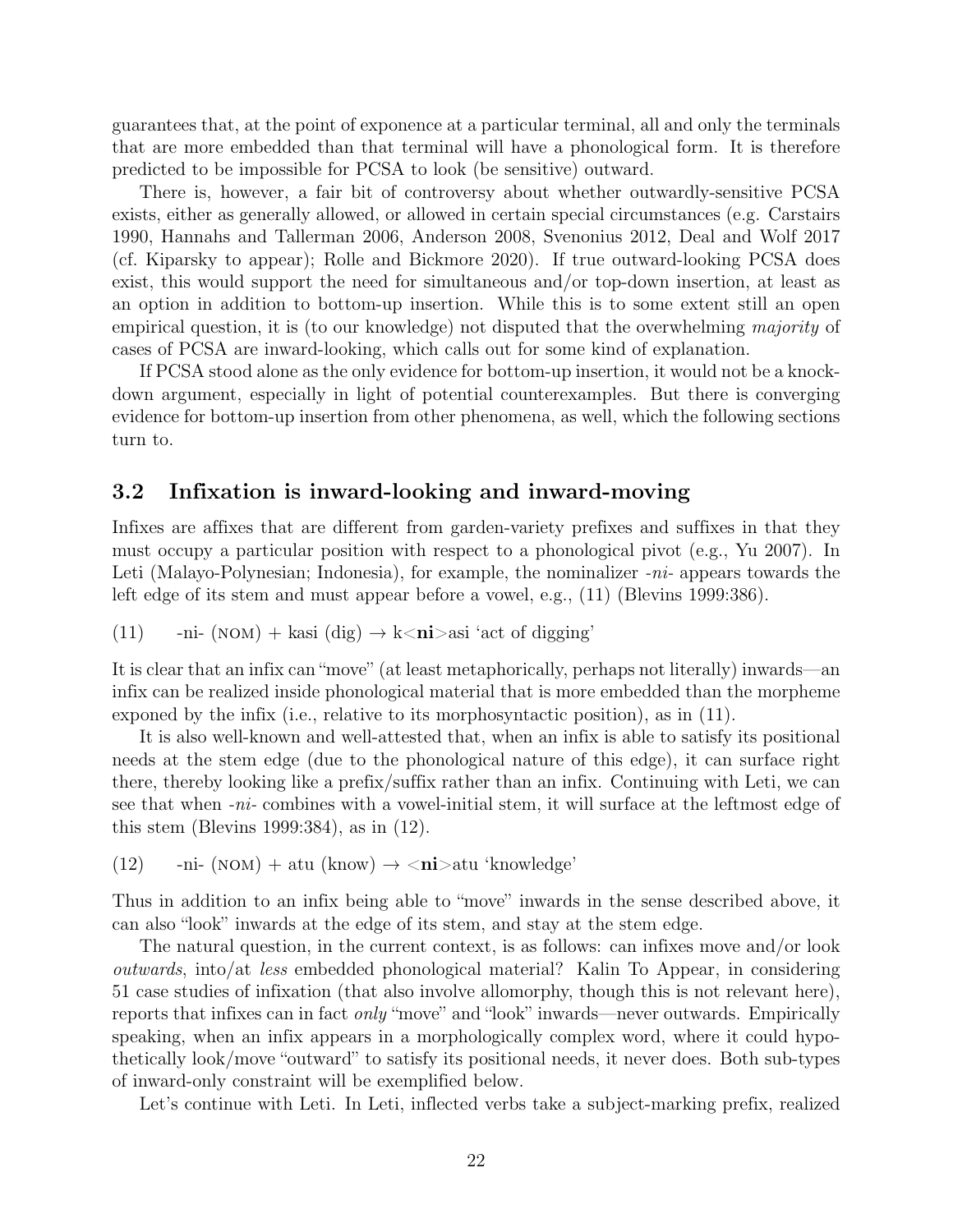as the outermost morpheme at the left edge of the word. When a verb root is nominalized (as in  $(11)/(12)$ , it can be re-verbalized (by zero derivation) and thereby take a subject-marking prefix. The relevant set of inflectional subject-marking prefixes in this context all have a V or CV shape (Blevins 1999:388). We might expect, then, that the nominalizing infix could move outwardly into one of these inflectional prefixes in order to satisfy its need to precede a vowel. But, the infix cannot move outward, as seen in  $(13).^{27}$ 

(13) A re-verbalized nominalized verb in Leti (Blevins 1999:389-390)  
\n
$$
ta\text{-s}\text{-ni}\text{-oi}
$$
 (cf.  $t\text{-si}\text{-ni}\text{-a-soi}$ )  
\n $1\text{PL.INCL.I}-\text{NOM}\text{-shift}$   
\n'we (incl.) inherit'

Despite the fact that the infix would have to displace over the same number of segments in either direction in order to satisfy its pivot/placement, it only has the option of displacing inwardly, into its stem; it cannot "move" outward  $(*t \leq n \geq a\text{-}soi)$ . Note that there is nothing wrong with an infix surfacing inside an affix, so long as that affix is inward relative to the nominalizer; for example, when  $-ni$ - combines with a complex stem like  $va$ -kini (RECIP-kiss), the resulting nominalization is  $v \langle ni \rangle a$ -kini 'reciprocal kissing' (Blevins 1999:400).

While (13) shows that infixes "move" only in an inward direction, it is also the case that infixes only "look" inwardly as well. Consider the verbal plural infix  $-\tilde{a}$ - in Hunzib (Northeast Caucasian), with various surface allomorphs. This infix is positioned relative to the right edge of its stem, and has as its positional requirement that it must precede a consonant, e.g., (14) (van den Berg 1995).

| (14) | a. áhu (take) + -á- (VPL) $\rightarrow$ $\alpha < \hat{\alpha} >$ hu                              | (van den Berg 1995:284) |
|------|---------------------------------------------------------------------------------------------------|-------------------------|
|      | b. ék (fall) + -á- (VPL) $\rightarrow$ e $\langle y\hat{a}\rangle$ k                              | (van den Berg 1995:295) |
|      | c. šoše (bandage) + -á- (VPL) $\rightarrow$ šo $\lt \mathbf{w}\hat{\mathbf{a}}$ $\gt$ še          | (van den Berg 1995:334) |
|      | d. čáx (write) + -á- (VPL) $\rightarrow$ ča $\lt$ <b>á</b> $>$ x                                  | (van den Berg 1995:292) |
|      | e. $i\text{x-lə}$ (warm-VBLZ) + -á- (VPL) $\rightarrow$ $i\text{x} < \hat{\mathbf{a}} > -le^{28}$ | (van den Berg 1995:308) |

As can be seen in (14), the verbal plural combines with verbal roots/stems, and the infix surfaces inside of its verbal stem, before the consonant closest to the right edge of the stem. Many suffixes can pile up at the right edge of the verb in Hunzib, so we might expect to find a parallel to Leti  $\langle ni \rangle$  atu from (12), where—just in case there is a consonant-initial suffix the verbal plural infix could surface at the edge of its stem, satisfying its pivot/placement in that spot by looking outward. However, this is not possible:

(15) The verbal plural with outer tense marking (van den Berg 1995:82)

r-i $<$ yá $>$ ke-n pl.class-kill<v.pl>-pret.ger (cf. \*r-i $\lambda e \langle y \hat{\mathbf{d}} \rangle$ -n, \*r-i $\lambda \langle \hat{\mathbf{d}} \rangle$ -n) 'killed (iterative, plural object)'

<sup>&</sup>lt;sup>27</sup>Note that the problem cannot be the creation of a tn onset sequence, as this is permitted, e.g.,  $t \le n$ i>eti, 'chopping' (Blevins 1999:390).

<sup>&</sup>lt;sup>28</sup>There is often neutralization of stem-final vowels in Hunzib. In the verbal plural, stem-final [o, u,  $\partial$ ] typically neutralize to [e] (van den Berg 1995:26,81).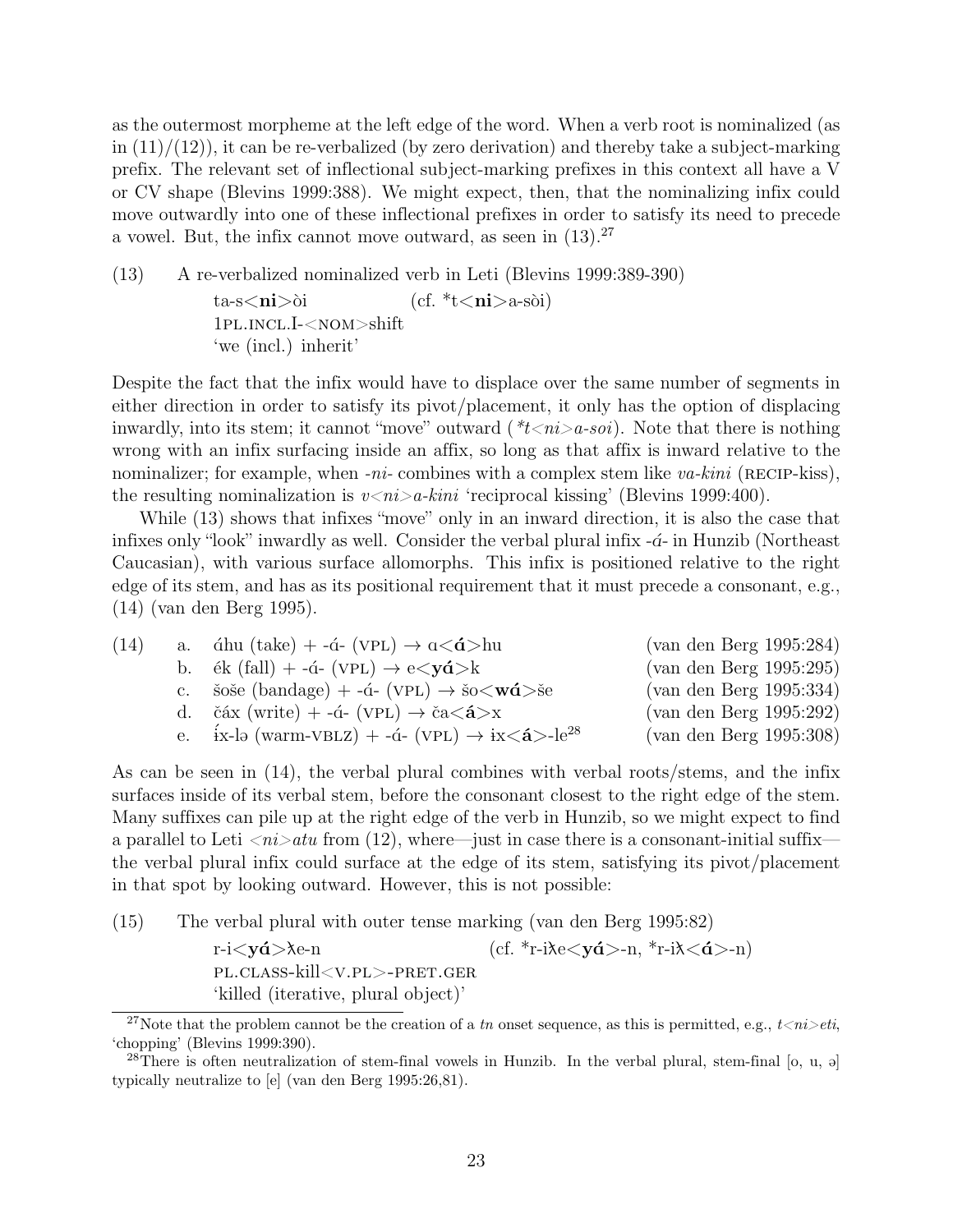Despite the presence of the consonantal preterite suffix  $-n$ , it is not possible for the verbal plural to be realized at the rightmost edge of its stem. Rather, the infix must find its pivot/placement in an inward direction, which requires "moving" into its stem,  $i\lambda e$ .

Both of the inward-looking/moving observations above are systematic crosslinguistically, and we are not aware of any counterexamples: an infix can surface at the edge of its stem just in case it can find its pivot/placement by looking inwardly in that position; and (when no edgemost pivot is forthcoming) an infix must move inwardly into its stem to satisfy its positional needs. Bottom-up insertion provides a natural explanation for this inwardness of infixation—at the point where an infix is looking to satisfy its pivot/placement (namely, when the relevant morpheme is exponed), the only visible phonological material is material more embedded than the morpheme being exponed. If exponence were simultaneous across a structure or could go outward-in, then this result is completely unexpected—infixation should be able to look and move in an outward direction. In other words, without bottomup insertion, there would need to be an arbitrary stipulation to account for the uniform inwardness of infixation.

The argument here—that bottom-up insertion is needed to explain the inwardness of infixation—holds no matter what specific account of infixation is assumed, e.g., whether infixes are taken to be placed in the phonology (e.g., McCarthy and Prince 1993b) or in the morphology (e.g., Yu 2007), and whether infixes do (e.g., Kalin To Appear) or don't (e.g., Yu 2007) start out life as a prefix/suffix. Under any sort of account, to explain this directionality asymmetry naturally, it must be that at the point when an infix takes its surface position, there is no phonologically-contentful outer material.

### 3.3 Infixes are transparent for insertion of inner morphemes

There is yet another argument from infixation for bottom-up insertion. Building on observations about Palauan (Embick 2010:104-108), Turoyo (Kalin 2020), and Nancowry (Kalin 2021), Kalin (2022) shows that, systematically, infixes that happen to surface at a morpheme boundary (in the process of satisfying their positional requirements) are invisible to allomorphic relationships that happen across that boundary. Notably, this is true even for phonologically- and prosodically-conditioned allomorphic relationships.

In Nancowry (Radhakrishnan 1981, Kalin 2021), there is a productive causative morpheme that has two prosodically-conditioned suppletive forms (one of which is itself an infix), determined by the size of its stem; ha- appears with monosyllabic stems and -umwith disyllabic stems:

| (16) | a. CAUS $\leftrightarrow$ ha- / monosyllabic stems                  | (17a)                    |
|------|---------------------------------------------------------------------|--------------------------|
|      | b. CAUS $\leftrightarrow$ -um- / disyllabic stems                   | (17b)                    |
| (17) | a. CAUS + pin 'thick' $\rightarrow$ ha-pin 'to thicken'             | (Radhakrishnan 1981:111) |
|      | b. CAUS + palo? 'loose' $\rightarrow$ p $\lt$ um $>$ lo?'to loosen' | (Radhakrishnan 1981:150) |

Causativized verbs can undergo further derivation into a nominal with the addition of a nominalizing affix. One such nominalizer is the infix  $-in$ , which combines with (disyllabic) verbs and derives instrument nouns. Its baseline behavior with a monomorphemic, noncausativized verb is shown in (18) (Radhakrishnan 1981:146).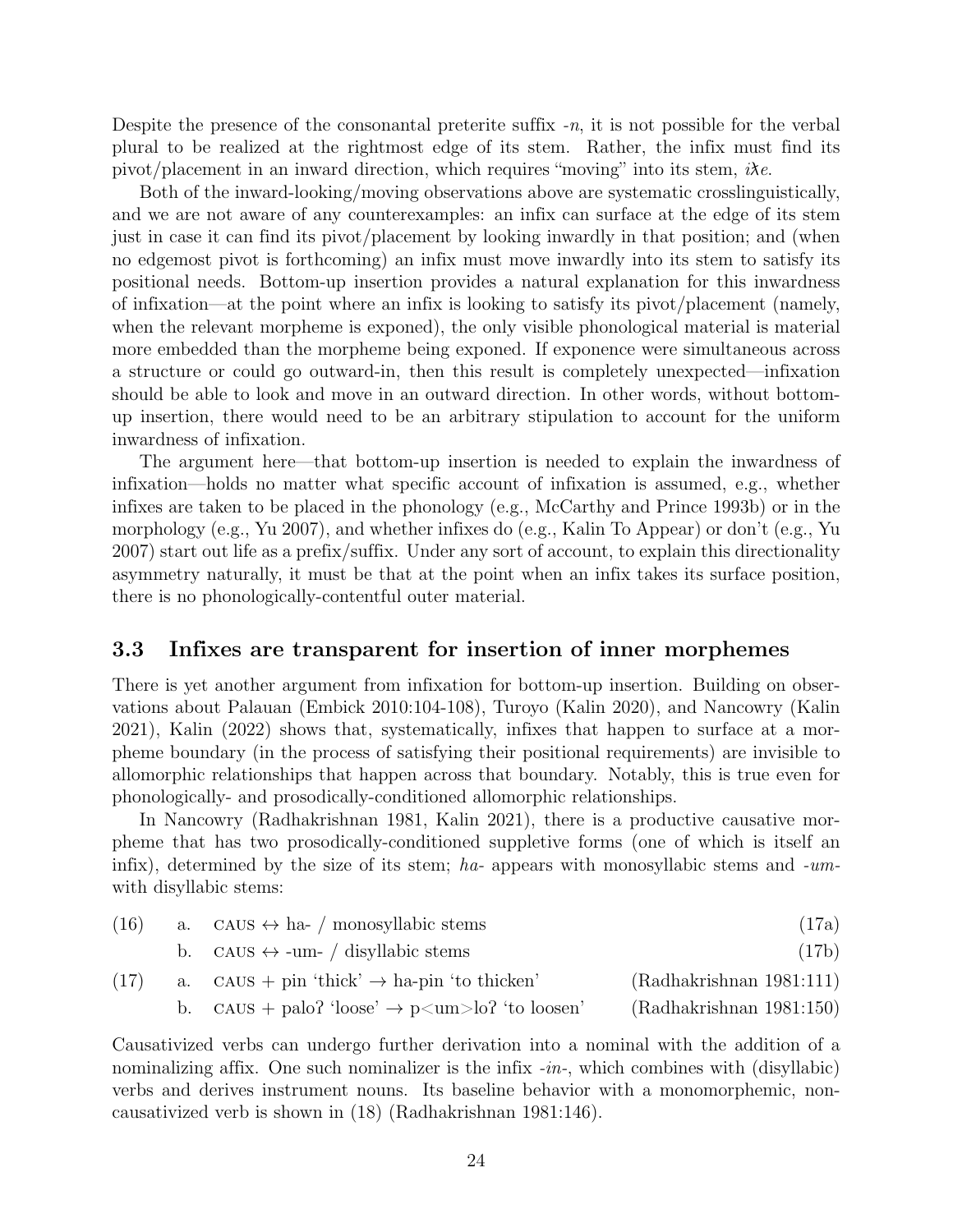(18) -in- (INOM) + calwak (swallow)  $\rightarrow$  c $\langle$ in $>$ lwak 'a throat'

As a phonological sidenote: For both infixes above, (nominalizing  $-in$ - and causative -um-), Kalin (2021) proposes that the pivot/placement of these infixes is that they follow the first vowel of the stem; the resulting vowel hiatus leads to deletion of the stem vowel, with a derivation like that in (19) for (18) (and a comparable one for (17b)):

(19) 
$$
-in
$$
 -  $in$  +  $calmark$   $\rightarrow$   $ca$ **in** $\rightarrow$   $lunk$   $\rightarrow$   $c$ **in** $\rightarrow$   $lunk$ 

The relevant question is what happens when nominalizing -in- combines with a causativized verb. The answer is that  $-in$ -does not disrupt the relationship between the stem of the causative and prosodically-conditioned allomorphy of the causative. In (20a), we see that the choice of causative ha- with a monosyllabic root survives the linear interruption of  $-in$ between the monosyllabic root and causative  $ha$ -; (20b) shows the underlying morphosyntactic structure for clarity (causative inside nominalizer).

(20) a. -in- (INOM) + ha-kuãt (CAUS-curve) 
$$
\rightarrow
$$
 h-*in* >kuãt 'a hook'  
\nb.  
\nINOM  
\n-*in*-  
\nCAUS V  
\nha- *kuãt*  
\ncurve

If the causative morpheme is exponed prior to the exponence/infixation of the instrumental nominalizer, then it is natural that the instrumental nominalizer will not interrupt the moreembedded prosodically-conditioned allomorphy of the causative.

Assuming that inner suppletive allomorphy always survives infixation of an outer morpheme, as borne out by the five other case studies considered by (Kalin 2022), then this furnishes further evidence in favor of bottom-up insertion. This pattern is not predicted under simultaneous or top-down insertion, where infixation would be expected to (at least be able to) bleed such allomorphic relationships.

## 3.4 Tonal overlays are inwards

Another inward phonological phenomenon is replacive grammatical tone. Grammatical tone is "a tonological operation that is not general across the phonological grammar, and is restricted to the context of a specific morpheme or construction, or a natural class of morphemes or constructions" (Rolle 2018:19). Grammatical tone is called replacive when it wipes out the otherwise-expected tone of an item; it is called *concatenative* when it coexists with the otherwise-expected tone of an item.

For example, consider the difference between the following two suffixes in Hausa, (21) (Rolle 2018:9, who cites Newman 1986:252,257). The plural suffix in (21a) introduces a replacive L tone, completely overwriting the underlying tonal pattern of the stem and making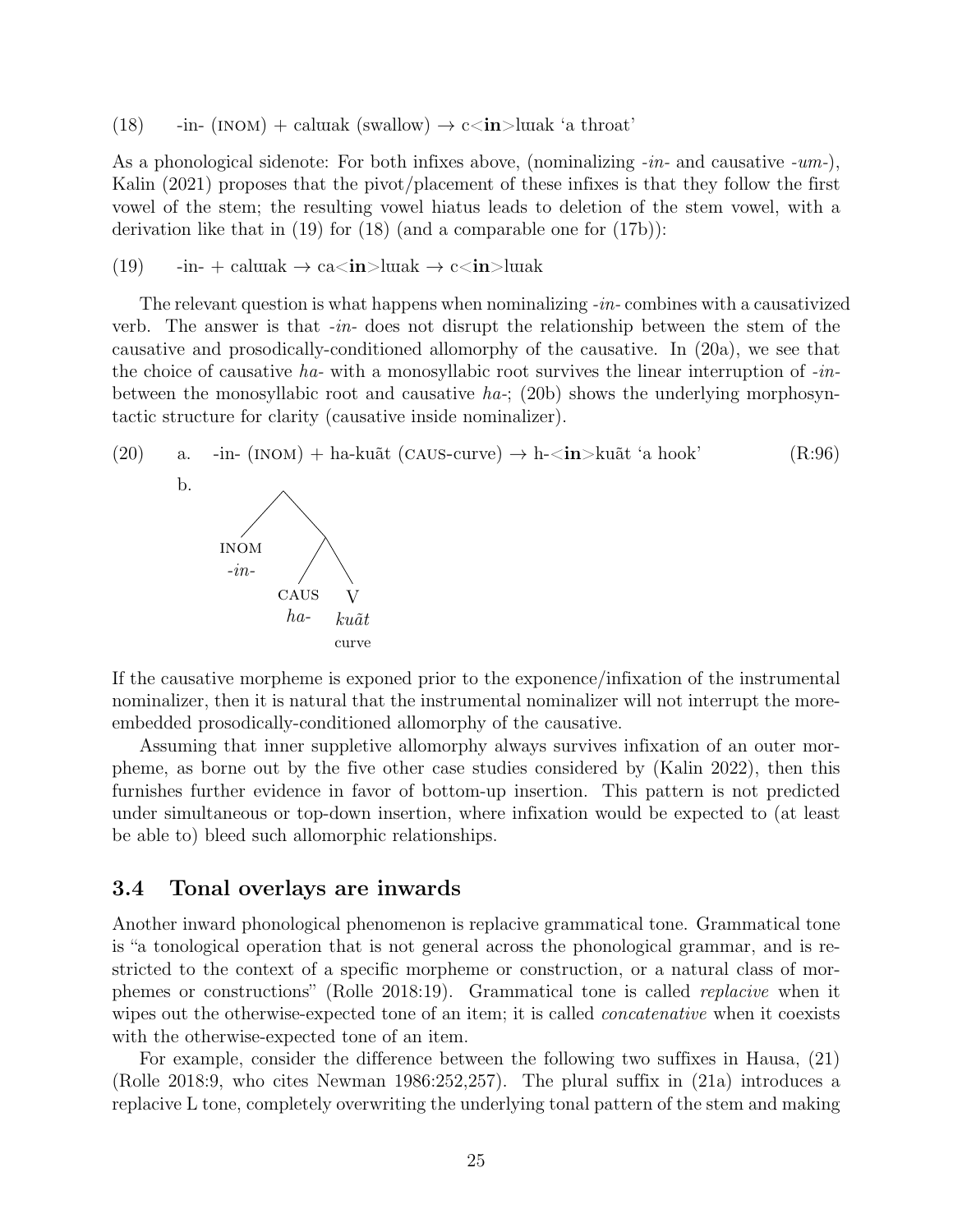it all L. The referential suffix in (21b), on the other hand, introduces a concatenative low tone, that adds onto the pre-existing low-high tonal pattern of the stem, docking on just the stem-final vowel.

(21) a. jimínáá (ostrich) + -
$$
-L\acute{u}\acute{u}
$$
 (PL)  $\rightarrow$  jimin-úú 'ostriches' b. jàakíí (donkey) + - $-Ln$  (REF)  $\rightarrow$  jàakín-n 'the donkey'.

Both the replacive tone and the concatenative tone in (21) are inward, going from an affix to a stem.

Rolle (2018:Ch. 3) observes a typological restriction: replacive grammatical tone is only ever inwards, while concatenative grammatical tone can be inwards (as in (21b)) or outwards. Concatenative grammatical tone docking outwardly is seen in Kabiye (Rolle 2018:95, citing Roberts 2016), where a toneless class/number suffix gets a floating L tone from the right edge of the root, (22).

(22) /púlóL + -ne/  $\rightarrow$  /púló + -nè/ 'drinking trough'

However, there is no language Kabiye-prime, where tone is outward and replacive, i.e., overwriting the underlying tone of a lexical item that is less embedded. This typological finding of a replacive/concatenative asymmetry is consistent with previous work on grammatical tone (Inkelas 1998, 2014, Alderete et al. 1999, McPherson 2014, i.a.).

Under a bottom-up insertion model, this observation is easy to account for: grammatical tone imposed inwardly can change the tone of inner material (overwriting it) because that more-embedded tone is already present (to be able to be modified/overwritten). But grammatical tone cannot be replacive outwardly, because outer phonological material has not yet been exponed, and so there is no tone there to overwrite; rather, outwardly-imposed grammatical tone can only be additive, co-existing alongside outer tonal patterns. Simultaneous insertion models (like Rolle's) and those that allow for top-down insertion can capture this observation through imposed constraints on tone association, but it does not fall out automatically from such models.

## 3.5 Non-local phonological effects

A final empirical domain where we can see the pay-off of bottom-up insertion is in explaining non-local phonological interactions among exponents. It has been observed (by at least Hyman 2000, 2003, Kiparsky 2011, Myler 2013) that "anti-scopal, Mirror-Principle-violating morpheme orders often give rise to non-local morphophonological effects" (Myler 2017:101). And while this has sometimes been used as an argument against (post-)syntactic approaches to morphology, Myler 2017 shows that such effects are actually predicted by bottom-up insertion operating on structures built by phrasal movement.

We will briefly discuss one of Myler's case studies here, that of the Bantu language Nyakusa (data from Hyman 2000, 2003). In Nyakusa, verbs conforming to the well-known CARP template (V-caus-appl-recip-pass) may display non-local phonological interactions just in case the CARP morphological ordering does not correspond to the syntactico-semantic ordering. The phonological interaction of interest is one where the "superhigh" causative suffix  $-i$  triggers spirantization of an eligible preceding consonant, e.g., b changing to f. Now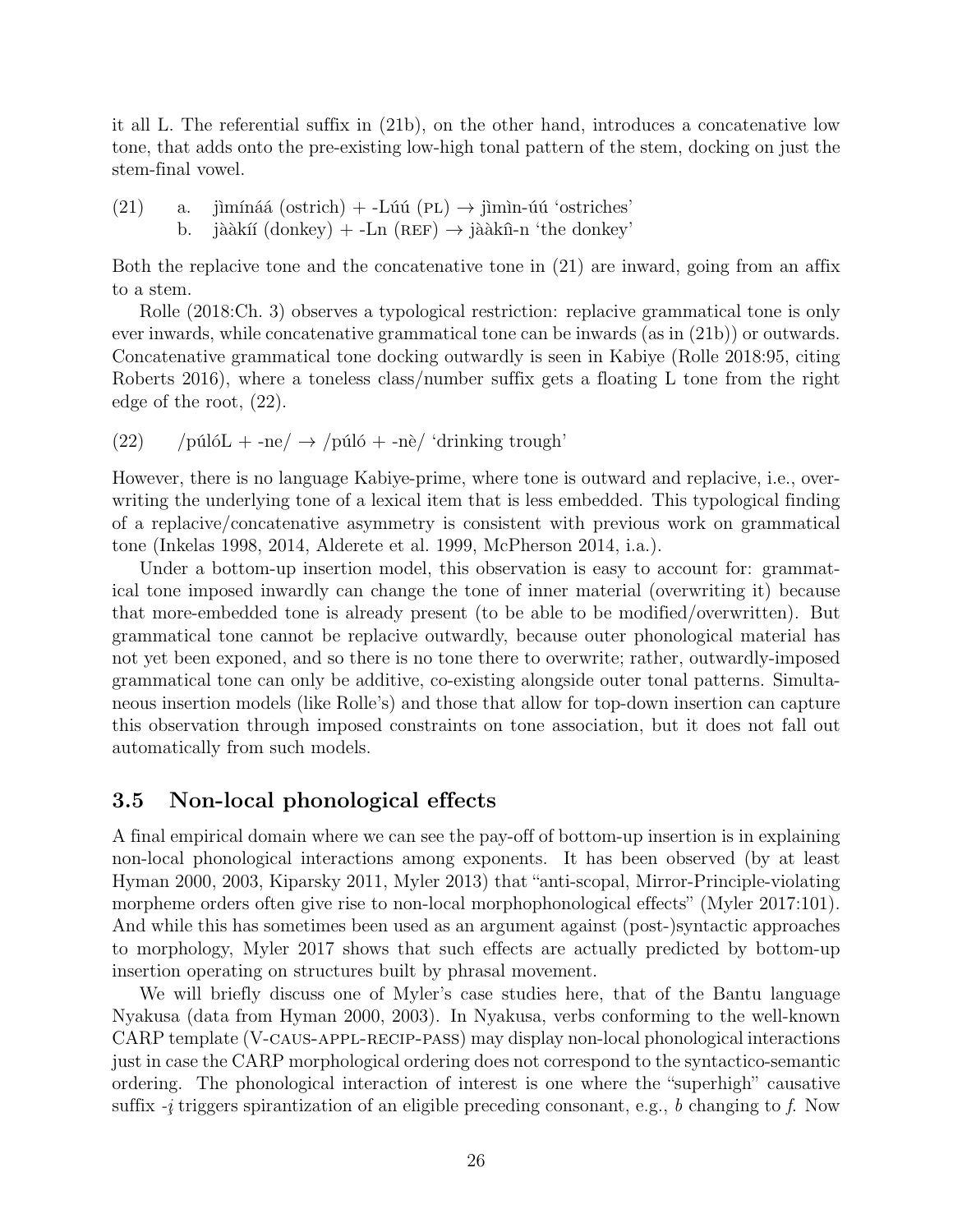consider the contrast between the meanings and forms of (23a) and (23b), based around the verb root sob ('get lost').

(23) a. sob-an-i (get.lost-REC-CAUS) 'get each other lost' =  $CAUS > REC$ b. sof-an-i (get.lost-REC-CAUS) 'lose each other' =  $REC > CAUS$ 

The morpheme order in  $(23a)$  respects the Mirror Principle: CAUS scopes over REC semantically and correspondingly is linearly further from the verb root. The morpheme order in (23b) appears to violate the Mirror Principle, with rec scoping over caus semantically. In the MP-obeying order, (23a), the root-final consonant of sob is not spirantized; in the MP-violating order in  $(23b)$ , the root-final consonant is spirantized (to f), despite not being linearly adjacent to the presumed trigger of spirantization, the causative suffix.

Myler argues for deriving the MP-violating order through phrasal movement of the vP (containing the root) through spec-Caus and into spec-Rec, as shown in (24).





In this structure, applying the embedding calculus described at the outset of §3, both Caus and the verb root count as the most deeply embedded node in their respective sub-structures, and thus both will be ordered as exponed before Rec. (Caus and the verb root are not ordered with respect to each other because neither projection contains the other.) Thus, Caus and the verb root will undergo insertion before the less-embedded Rec node; this early step of insertion is shown in (25), with only Rec awaiting insertion.

(25)



It is at the derivational stage represented in (25) that it is possible for Caus and the verb root to interact phonologically, with Caus triggering spirantization of the root-final consonant (sob to sof, not shown in (25)). When Rec is exponed, (26), it linearly intervenes between Caus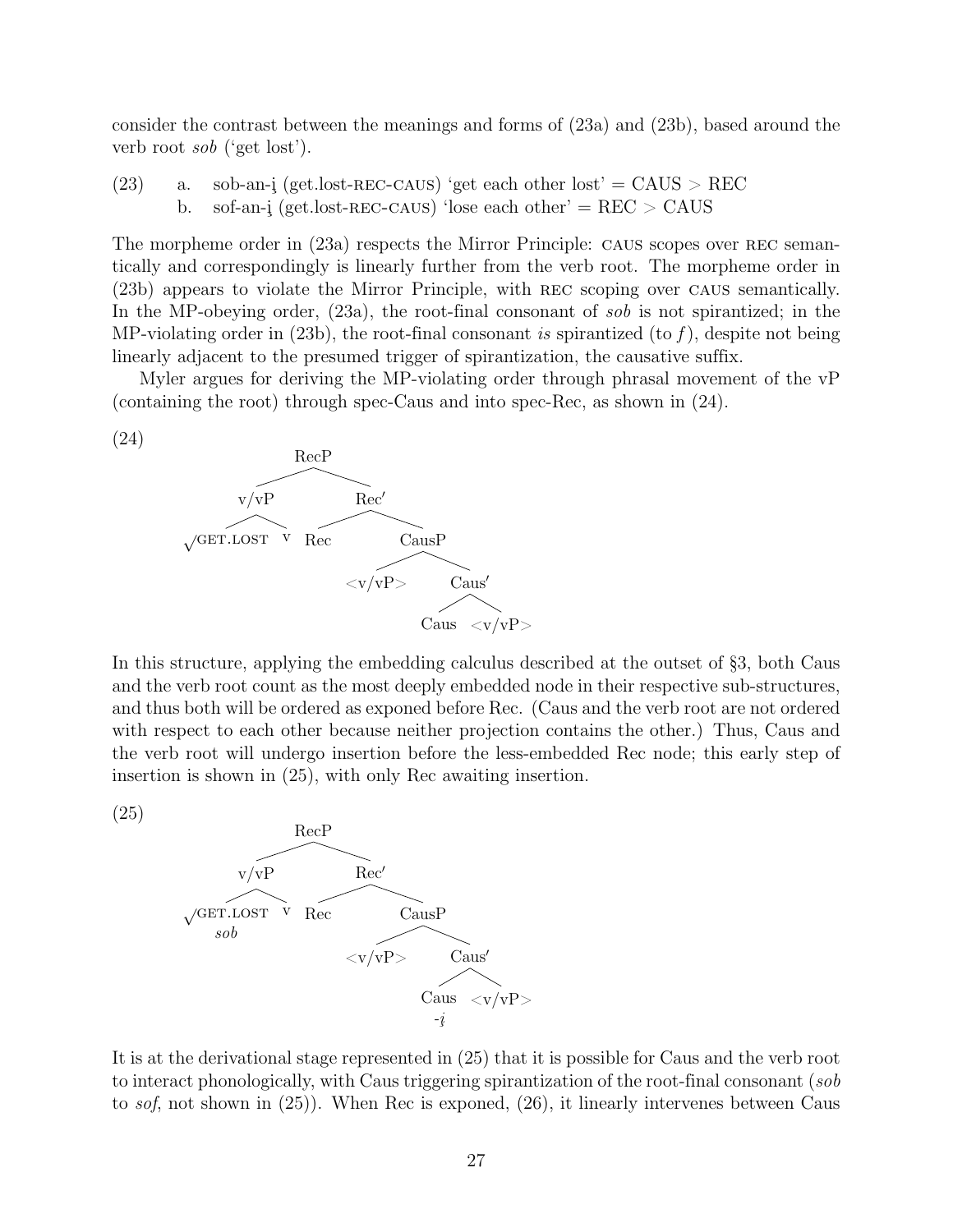and the root; but crucially, the exponent is inserted too late to have blocked spirantization.



In the MP-obeying order, on the other hand, (23a), no such separate substructures are derived, and so the order of insertion is the expected one, where first the root is inserted, then Rec, then Caus; hence, there is no opportunity for spirantization of the root-final consonant.

While bottom-up insertion provides the tools to understand non-local phonological effects in MP-violating morphological orders, simultaneous insertion and top-down insertion afford no such analytical possibilities. The interested reader is referred to Myler 2017 for more detail and further case studies. (See also Gleim et al. to appear for some case studies about nonlocal phonological effects which illustrate the use of bottom-up insertion in a pre-syntactic framework.)

## 3.6 Interim comments

A number of phenomena support the need for bottom-up insertion of exponents. In addition to the types of empirical evidence discussed above, we'd like to draw the reader's attention to recent work on portmanteaus and ellipsis by Banerjee (to appear), who shows that ellipsis also seems to have a bottom-up nature, interspersed with exponent choice. This finding goes naturally hand-in-hand with those discussed here. See also the large body of work on bottom-up cyclicity effects in phonology, including Chomsky and Halle 1968, Kiparsky 1982, and many subsequent works.

Bottom-up insertion is orthogonal to late insertion (§2): a model could have late insertion but simultaneous exponence across the structure being realized (see, e.g., Rolle 2018); or a model could have bottom-up insertion operating over structures formed in the lexicon (see, e.g., Müller 2021); bottom-up insertion is also compatible with (really, built into) incremental theories of morphology. Bottom-up insertion, in a realizational model, has a sort of redundant flavor to it, which Marantz (2010) refers to as "recycling": the morphosyntactic structure is built from the bottom up, and then exponence starts back down at the bottom of the already-built structure. Note, though, that the "bottom" of the structure may be different at the point of realization than the order of syntactic merger, e.g., due to phrasal movement or other pre-insertion morphosyntactic structural changes (see, e.g., Myler 2017, Kalin 2020). We have no deep explanation for why "recycling" is required, but we'd like to suggest that perhaps there is something about how phonological/prosodic words/structure are built that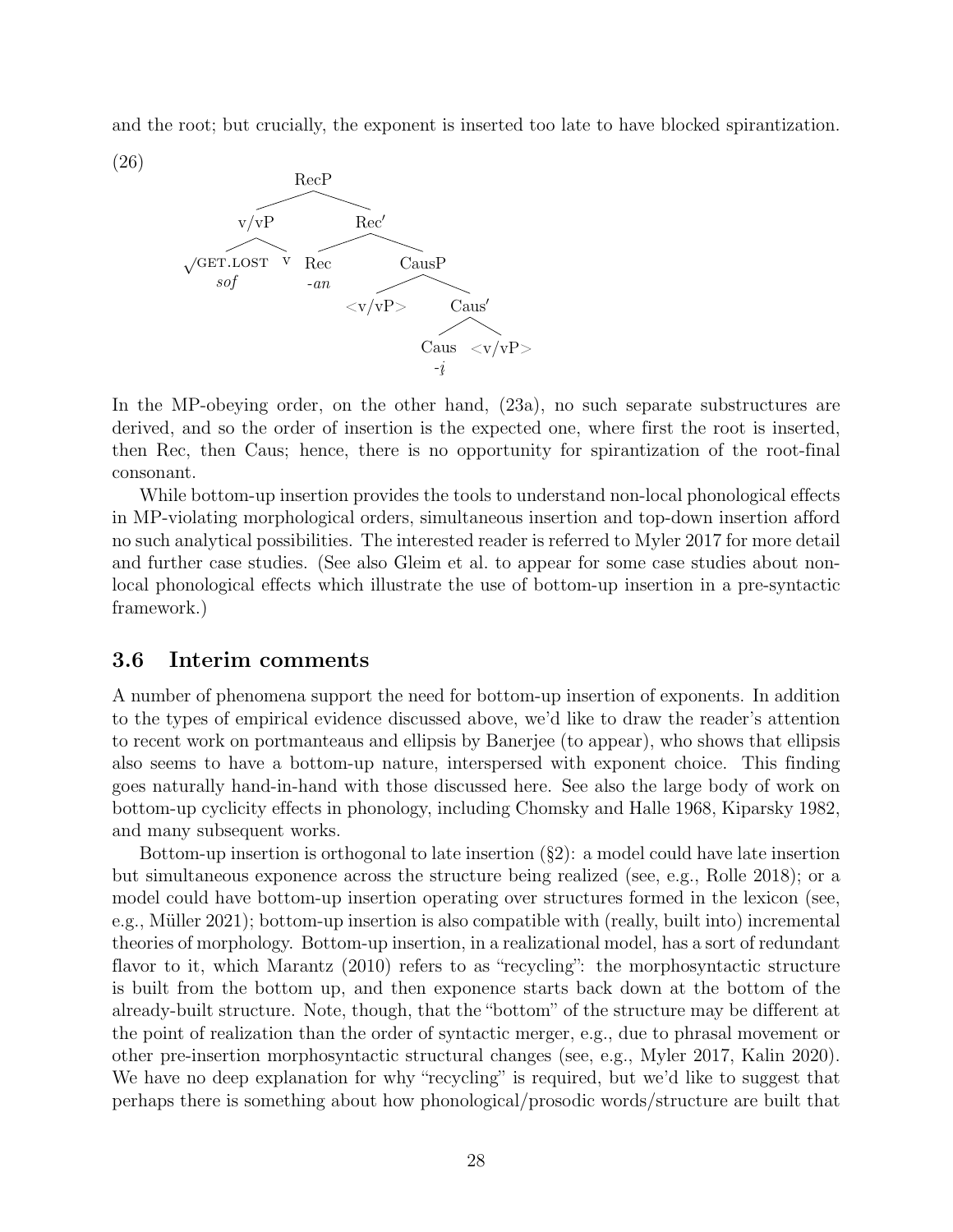can explain it.<sup>29</sup> The only models that lack recycling (but have bottom-up insertion) are incremental models, but those have other empirical issues, as discussed in §2, including requiring a sort of inverse of recycling—anticipation of the syntactic derivation (lookahead).

Finally, we want to note that bottom-up insertion of phonological exponents might have other consequences—in particular, it has been proposed by Bobaljik (2000) that exponent insertion overwrites/erases morphosyntactic features, and so inward sensitivity should only be to phonological form and other non-syntactic, exponent-specific information, like class membership. For discussion of and potential counterexamples to this proposal, see Carstairs-McCarthy 2001, Adger et al. 2003 and Gribanova and Harizanov 2017.

# 4 Cycles and domains

The literature has unearthed a number of robust empirical generalizations that illustrate the utility of cycles and locality domains in constraining morphological realization and processes. So, to wrap up this chapter, we put forward cycles and domains as a candidate for a universal of natural language morphology. (For related topics, see Ch. 15 of this volume, on phases, and Ch. 45, on cyclicity.)

The strictest possible locality condition on morphological processes is immediate adjacency. In this section, we focus on the question of whether morphological processes can be restricted in ways that can't be explained simply with adjacency, but rather require reference to locality domains. Abstractly speaking, arguments for locality domains generally involve the apparent underapplication or misapplication of processes (see e.g. Kiparsky 1973, 2000, Baković  $2011$ , and domains/cycles in morphology are not different in this respect. The two abstract pictures below illustrate the patterns, with a dashed circle surrounding a locality domain:



In (27), we see an abstract underapplication pattern where the node X fails to trigger some process on a head node Y, even though they're adjacent, since they are inside two distinct domains. In (28), we see a misapplication pattern, where a process triggered by X does not only affect its immediately adjacent sister node Y (as we might expect it to) but rather a larger domain that Y is a part of; unlike with an underapplication pattern, with misapplication the process in question actually applies but its target is somewhat different from what might be expected under simple adjacency.

Patterns of underapplication and misapplication can be crosslinguistically systematic (visible at the typological level) and/or language specific (visible within a single language). For example, in the case of underapplication, we might observe that elements of a given

<sup>&</sup>lt;sup>29</sup>We are grateful to Alec Marantz for a very helpful conversation about recycling, and the suggestion that it may have a phonological explanation.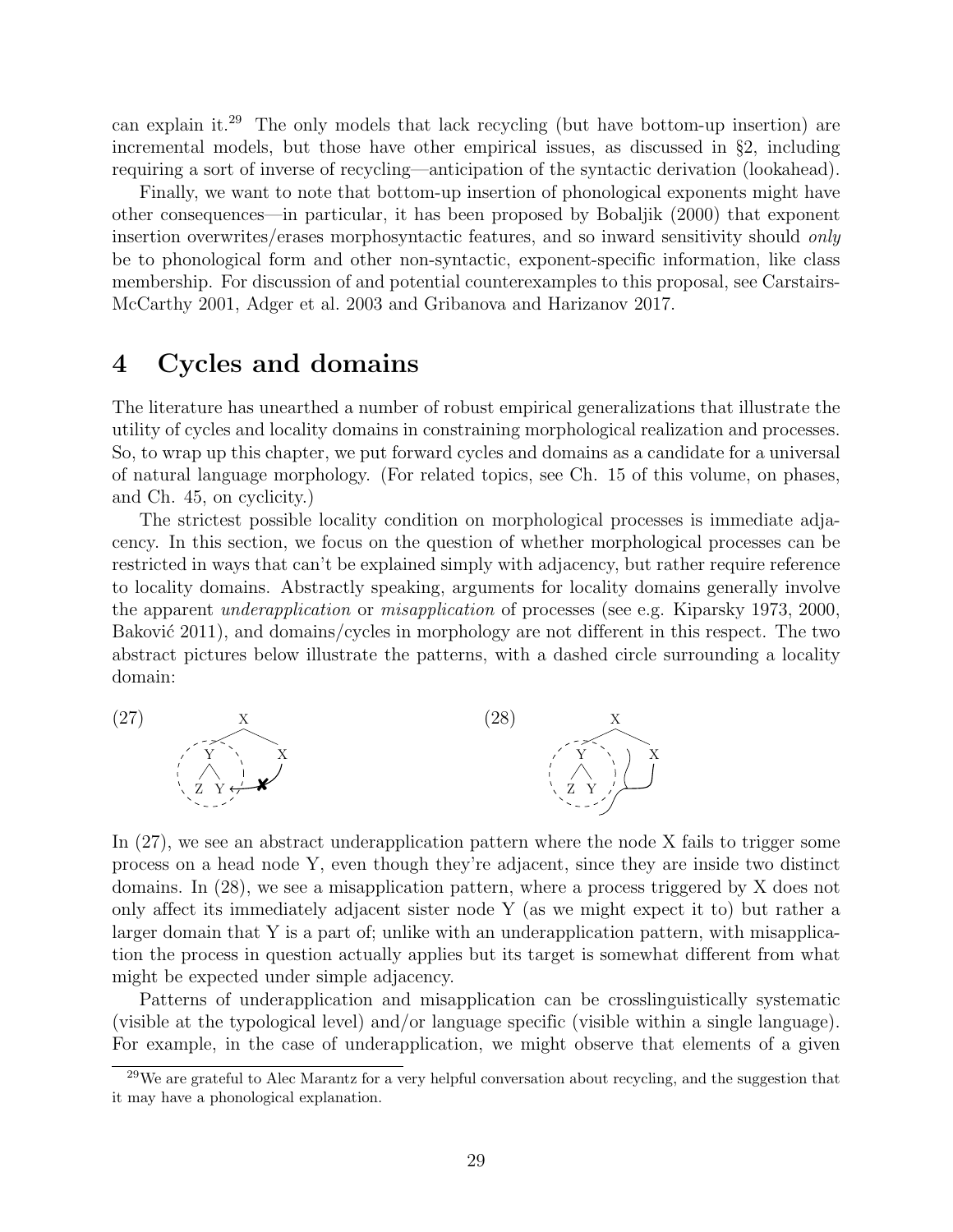type never trigger a certain process crosslinguistically, which may lead us to believe that there is a system-inherent factor that enforces this. Or, we might find that, in a given language, a certain type of element generally triggers a certain process but, in a specific set of configurations, fails to do so. We discuss underapplication in the domains of allomorphy  $(\text{§}4.1)$  and allosemy  $(\text{§}4.2)$ , and misapplication in the domain of clitic displacement  $(\text{§}4.3)$ . We also consider briefly the connection between word-internal and word-external domains (§4.4). As the uses of cycles and locality domains in morphology are just as manifold as the their specific implementations, we can do little more than highlight some examples here to illustrate the general line of argumentation from an abstract perspective.

## 4.1 Domains of allomorphy

It is generally agreed that there is some sort of locality condition on suppletive allomorphy (see §2.3.1), in the sense that the trigger and the target of allomorphy cannot be arbitrarily far away from each other. At a first pass, allomorphy often seems restricted to being conditioned by an immediately adjacent morpheme, with allomorphy blocked under intervention (discussed in works as far back as Aronoff 1976, Siegel 1978, Allen 1979, Carstairs 1987). One prominent set of questions that arises in morphological theories with hierarchically structured words is whether linear adjacency or structural adjacency (or some combination of the two) is the correct adjacency-based locality condition, and, whether there are additional domain-based restrictions as well, e.g., the word or even domains within the word. (For an excellent overview, we refer the reader to Gouskova and Bobaljik to appear.)

Recently, a fruitful way to explore locality conditions on suppletive allomorphy has been found in containment structures. This approach was pioneered by Bobaljik (2012), who showed that (i) the superlative contains the comparative, which in turn contains the adjectival root, (ii) while an adjectival root can supplete in both the comparative and the superlative, it can't supplete in *just* the superlative, and (iii) suppletion of the adjectival root can only be triggered by a morpheme within the same word domain as the root. These findings together argue for a particular locality domain (the word) and some sort of further structural adjacency requirement on allomorphy.

Bobaljik's work is part of (and inspired much of) a lively and ongoing debate about what exactly the right locality conditions are on allomorphy—see, e.g., Embick 2010, Moskal 2015, Merchant 2015, Bermúdez-Otero 2016, Bruening 2017, Deal 2018, Wu 2018, Lee and Amato 2018, Smith et al. 2018, Kalin and Atlamaz 2018, Božič 2019, Choi and Harley 2019, Hardarsson to appear, Middleton 2020, Paparounas 2021. To give one concrete example, Moskal (2015) derives the differences between case-driven suppletion of pronouns (which is common) and case-driven suppletion of lexical nouns (which is unattested with only very few tentative counterexamples) by means of so-called accessibility domains, which are calculated on the basis of category-defining heads (e.g.  $n$ ). For pronouns, which do not need a *n*-head, the case node is inside the relevant accessibility domain, but for lexical nouns, which do have a n head, the case node is outside of the accessibility domain. The systematic absence of case-driven suppletion with lexical nouns instantiates the underapplication pattern in (27).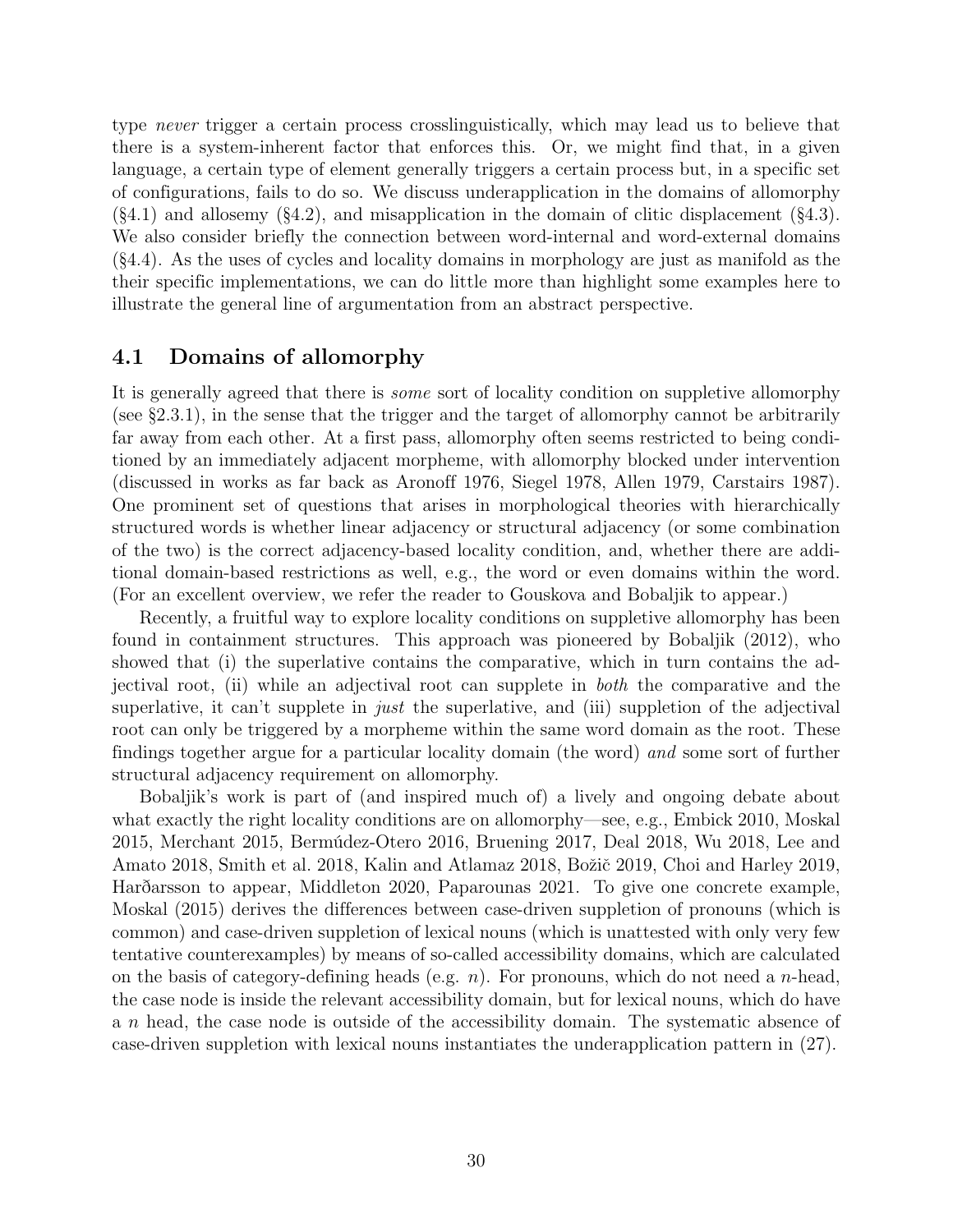### 4.2 Domains of allosemy

A second major morphological phenomenon for which locality domains have been invoked is allosemy, which in many respects shows striking parallels with allomorphy. Allosemy can be defined as local polysemy resolution, i.e., where a polysemous root is fixed to one of its possible meanings depending on its context (Anagnostopoulou and Samioti 2014). Unlike with phrasal idioms (though the division is not always so clear), the resolution of (canonical cases of) allosemy is necessarily much more local. One well-known example is the root globe, which has several readings (e.g., a spherical object, or the earth), but only has one specific reading when the root undergoes derivational word formation with -al, as seen in complex words like *global* and *globalization*, which can only refer to the earth.

In the earliest discussions of allosemy (although not under that name), its existence was taken as evidence for lexicalism, since there seemed to be a special word-internal domain for this semantic narrowing (see, e.g., Wasow 1977, Dubinsky and Simango 1996, Horvath and Siloni 2008). However, as has been shown since then, allosemy can also be accounted for in a non-lexicalist model of morphology by means of locality domains similar to the ones we saw above. Building on earlier work (especially Siegel 1974, Allen 1979, Marantz 1997, 2001), Arad (2003, 2005), Borer (2013) and Anagnostopoulou and Samioti (2014) have all argued that contextually-dependent meaning of linguistic units is constrained by locality domains.

In reference to the two abstract patterns at the outset of this section, the constraints on allosemy instantiate an underapplication pattern, (27): an element X will not be able to trigger a context-specific reading of an element Y if X and Y are contained in two different locality domains. In Arad's (2003, 2005) proposal, it is category-defining heads that determine the upper bound for the assignment of a non-compositional reading of a root. In doing so, she derives the differences between two classes of verbs, which she calls root-derived and noun-derived, and which differ, amongst other things, with respect to semantic flexibility. While roots in root-derived verbs may have a range of different semantic readings, roots in noun-derived verbs are tied to a specific reading, namely the one they were assigned in a previous cycle (when they became a noun). In this theory, it is thus always the first category-assigning head that determines the specific reading of a root.

Borer (2013) criticizes several aspects of Arad's theory as overly restrictive, and argues instead that assignment of a reading may be optional within a cycle, thereby allowing for bigger domains for allosemy. To give a concrete example from Borer 2013: there are internally-complex words that have a very specialized meaning, such as editorial, which refers to a specific type of piece written by an editor (rather than anything an editor could write). Crucially, subsequent derivations building on *editorial*, such as *editorialize*, contain the fixed meaning of editorial. (See also Rasin et al. 2021 for arguments against Arad's generalizations.) While the precise definition of when, where, and how meanings are fixed (of roots or larger structures) is still up for debate, we are still dealing with an underapplication pattern, where a locality domain is used to constrain the ways in which outer elements can lead to new readings of a more deeply-embedded expression.

The relation between domains of allomorphy (§4.1) and domains of allosemy has been investigated by Borer  $(2013)$ , Marantz  $(2013a)$  and Hardarsson (to appear), who arrive at the promising conclusion that the two domains can in many cases be identified with each other. Interestingly, a point made both by Borer (2013) and Hardarsson (to appear) is that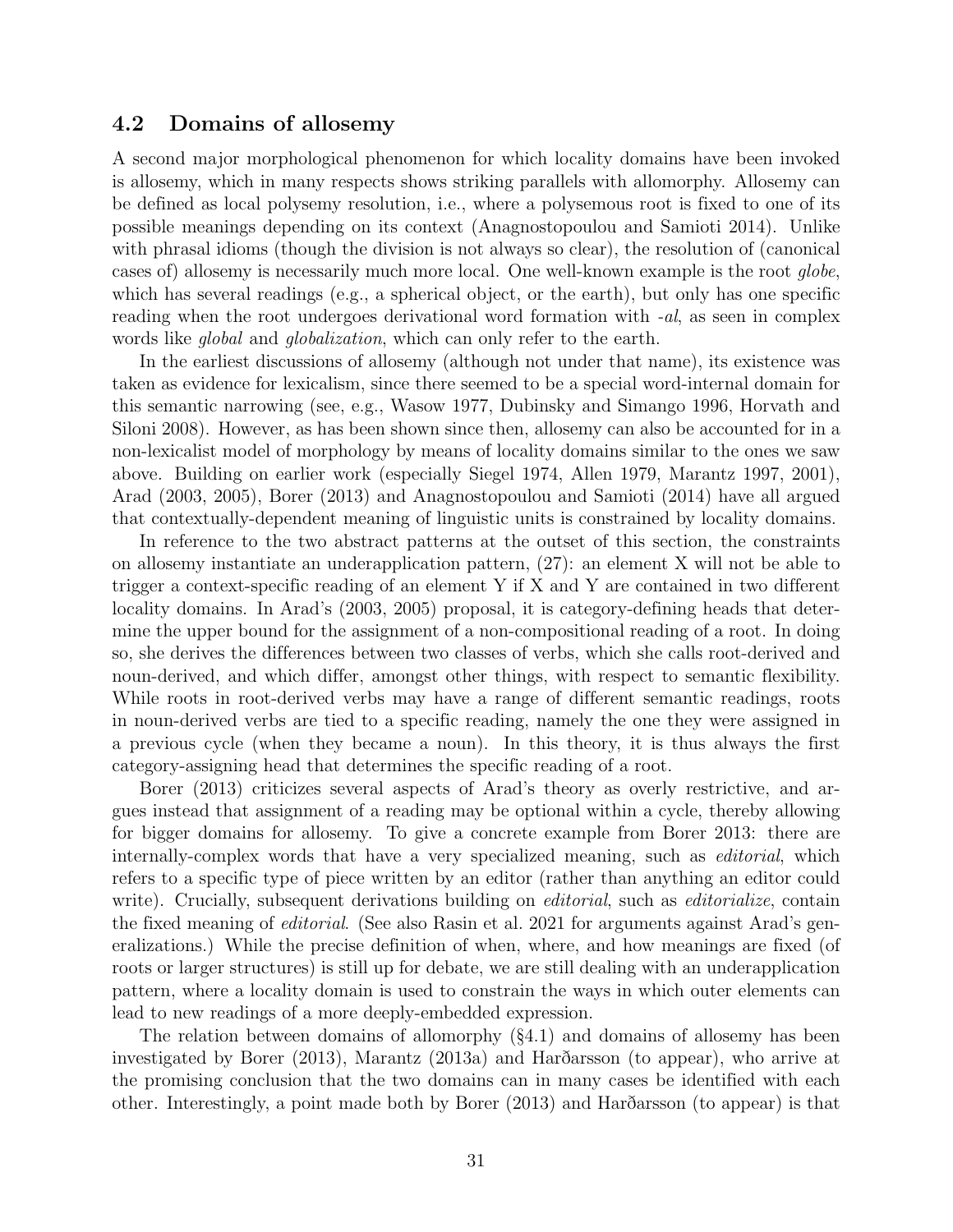we often find mismatches between domains picked out by morphophonological processes on the one hand and allosemy and allomorphy on the other. It remains to be seen how exactly to put all the pieces together.

## 4.3 Clitic displacement

Clitic displacement is another morphosyntactic domain where locality domains have proven to be extremely useful. As is well-known, the placement of clitics often seems to defy the typical syntactic rules of a given language, but is in itself completely regular. Thus, many theories of morphosyntax allow for at least a subset of clitics to be repositioned in some systematic way after the syntactic structure has been built. This is, of course, common in post-syntactic theories of morphology such as DM, but occasionally also invoked for some clitics in other theories (see e.g. Halpern 1995 or Bruening 2017). The general rules determining clitic placement are still poorly understood, and concrete proposals are often language-specific in scope (though there are some counterexamples—see Marantz 1988, Embick and Noyer 2001, 2007, Anderson 2005). As a result, we still don't know much at a typological level about how clitic placement interacts with morphosyntactic locality domains, though there have been a few case studies.

One relevant case study is found in Kramer 2010, which discusses the NP-internal placement of the definite determiner in Amharic. The determiner usually appears right-attached to the first word of the NP, (29a), but appears further rightward in some configurations where the NP-initial constituent is complex, as shown in (29b) (Kramer 2010:198-199):

 $(29)$  a. t'ik'ur-u dimmät black-DEF cat 'the black cat' b. [tinantinna yä-mät't'-a]-w yesterday C-come.PF-3MS-DEF student tämari 'the student who came yesterday'

Kramer analyses this as a late post-syntactic dislocation process in which the determiner, which is base-generated NP-initially, is dislocated to a position to its right. Crucially, this dislocation process is subject to the Phrase Impenetrability Condition (Chomsky 2000, 2001) and, as a result, it has to skip phrases completed in an earlier phase (the bracketed constituent in (29b)). Thus, the determiner dislocates across an entire domain rather than across a simple word. This is an instance of the misapplication pattern in (28): we expect dislocation relative to just the closest word, but instead dislocation applies to a larger constituent because of a domain boundary.

# 4.4 Morphological and syntactic domains

Are word-internal (morphological) and word-external (syntactic) domains the same? One might assume that—given a syntax-based late insertion model—the answer would trivially be yes. But, recent years have seen a number of different formalizations of the idea that, even in a late insertion model, word formation has some properties that should not be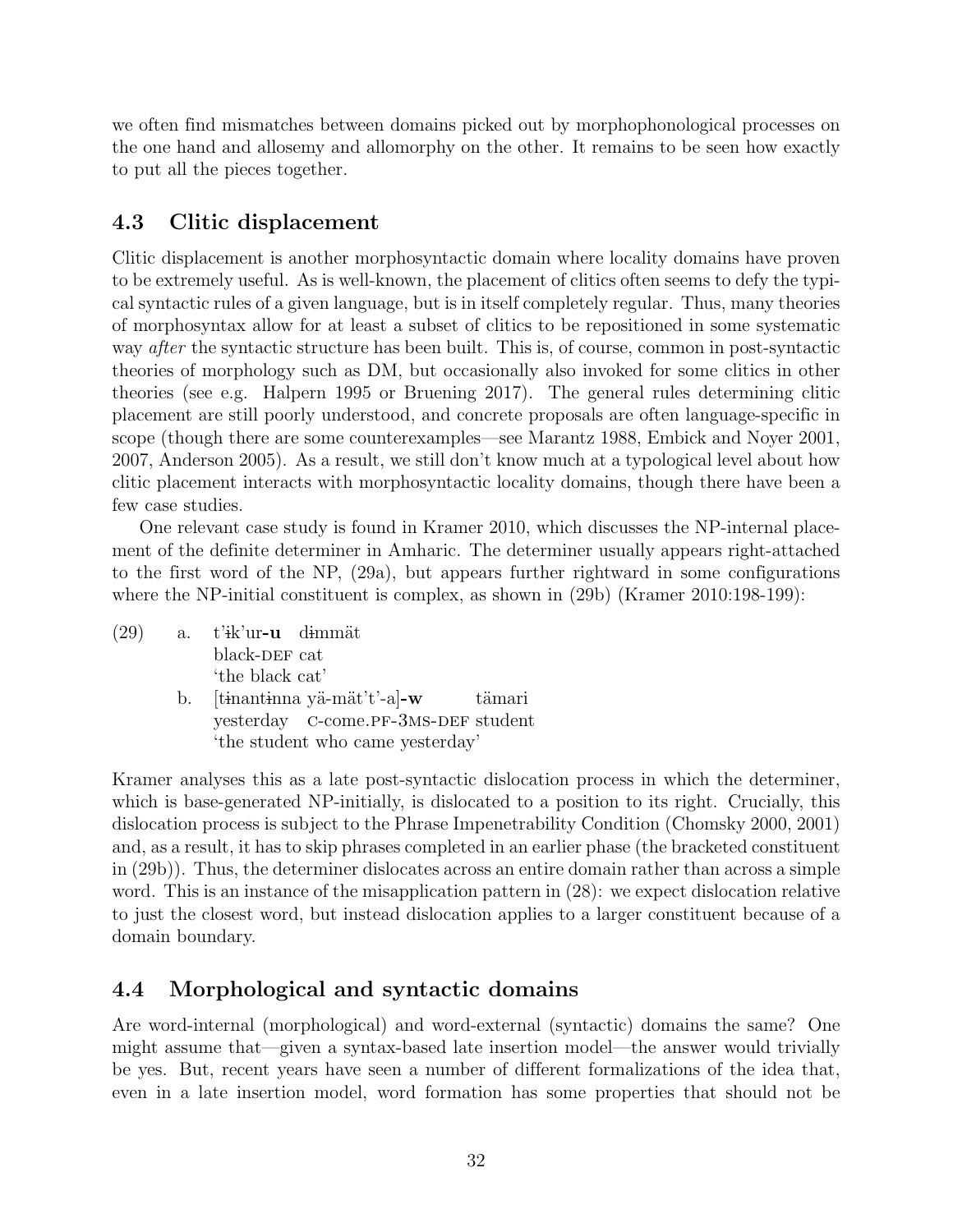dealt with in the syntax proper, at least in some languages (see e.g. Marantz 1988, Embick and Noyer 2001, Compton and Pittman 2010, Harley 2011, Harizanov and Gribanova 2019, Arregi and Pietraszko 2018, Ershova 2020, Fenger 2020, Kalin 2020, Georgieva et al. 2021). If that is correct, then an interesting question concerning locality domains arises: are post-syntactic word-formation processes restricted by the same kind of locality domains as syntactic word-formation processes? A few works have engaged with this question—see Bobaljik and Wurmbrand 2013, Kilbourn-Ceron et al. 2016, Piggott and Travis 2017, Fenger 2020—but it is still an underexplored area.

We will briefly look at the discussion of phases as a relevant notion of word-internal locality domains in Fenger 2020. Fenger observes that several morphosyntactic and morphophonological diagnostics all point to the conclusion that complex verbs in the two headfinal agglutinating languages Turkish and Japanese consist of several domains. On the syntactic side, she notes what looks like one complex verb in a simple case, (30a), consists of several parts that can be coordinated, (30b), separated by a question particle, (30c), or elided (not shown here). On the phonological side, she shows that stress, which usually falls on the last syllable of a word, can fall on an earlier syllable in precisely the types of words with this internally complex behavior, (30d).

| (30)<br>a. kal-iyor-du<br>$\rm{c}$ .         | yakal-1yor=mu-y-du     |
|----------------------------------------------|------------------------|
| stay-PROG-PST                                | $catch-PROG = Q-Y-PST$ |
| 'was staying'                                | 'Was s/he catching it? |
| $[gel-mis]$ ve $[git-mis]$ -ti-m<br>b.<br>d. | kal-'iyor-du           |
| come-PRF and go-PRF-PST-1SG                  | stay-PROG-PST          |
| I had come and gone'                         | 'was staying'          |

The most relevant observation for our purposes here is that the word-internal locality domains which Fenger 2020 identifies are exactly those which are evidenced in clausal phenomena (see Ch. 15 of this volume): while derivational, valency-related, and aspectual affixes are part of the inner domain, tense and agreement affixes are part of the outer domain. This shows a promising path for identifying the same locality domains both within and outside of words.

#### 4.5 Interim comments

The discussion above focused mainly on morphological evidence for domains and cycles, but—as alluded to a number of times throughout this section—one goal of work on morphological locality domains (in particular in late insertion frameworks) is to tie morphological domains to the same notion of the phase as introduced in the MP in Chomsky 2000, 2001 (see Ch. 15 of this volume). It is important to note, though, that not all the accounts here presuppose the same notion of phase, and certainly more research will be required to see whether the different concepts labelled "phase", "spell-out domain", and "accessibility domain" can be made compatible with one another.

A related line of research in recent years investigates in which ways morphosyntactic domains are equivalent to (or at least related to) phonological and prosodic ones. A growing body of work takes a strong stance, that the notion of the syntactic phase is immediately relevant for phonological processes such as stress assignment, vowel harmony, grammatical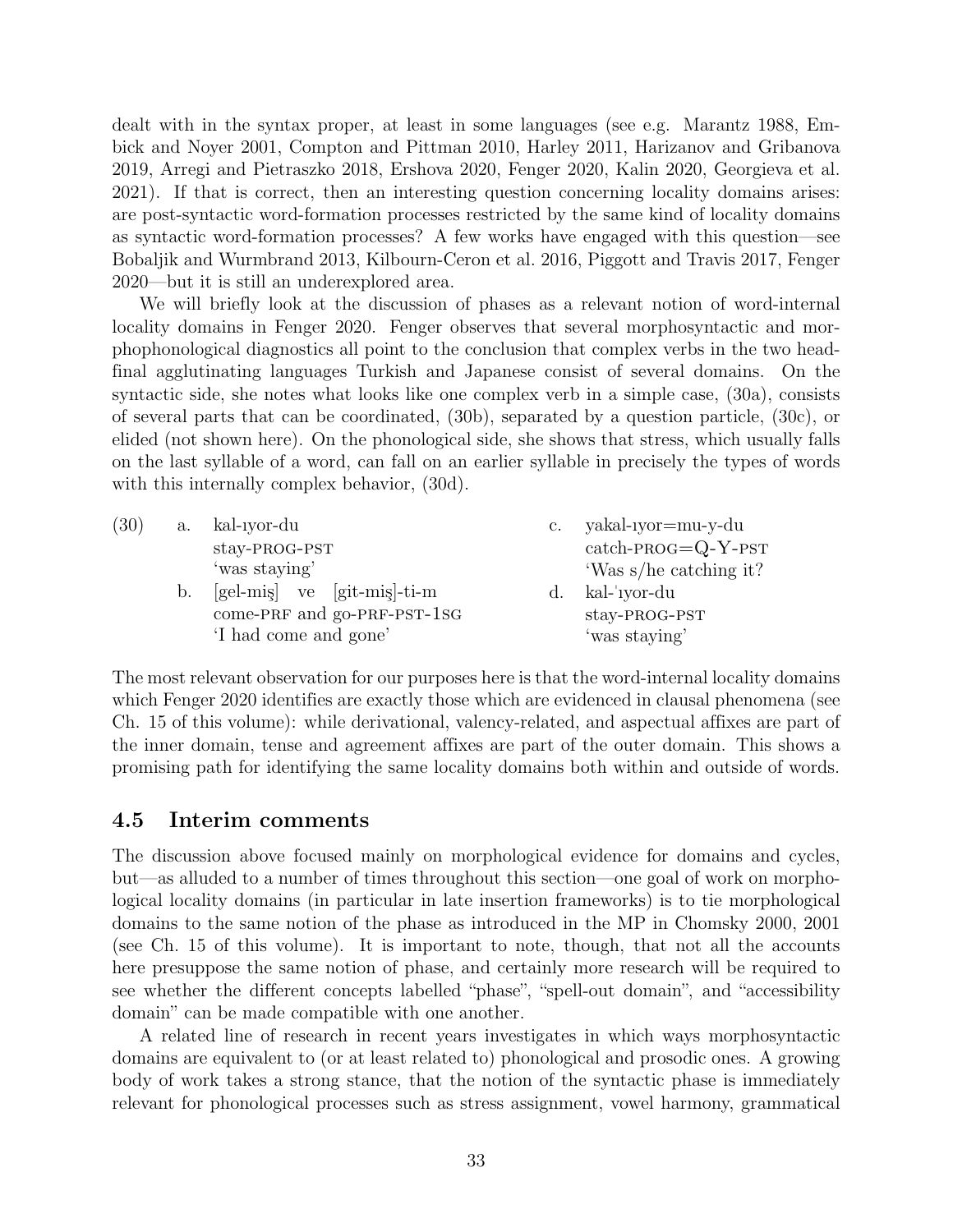tone, etc. (see among many others Pak 2008, Newell 2008, Newell and Piggott 2014, Fenger 2020). The advantages of this approach, as well as its limits (see in particular the paper by D'Alessandro and Scheer 2015, and the response by Bonet et al. 2019), are continuing to be explored, and the findings will of course have a direct impact on the notion of domains and cycles in morphology as well.

On a final note: all of the discussion above ignored the traditional kind of morphological domain inspired by phonology, i.e., strata (see e.g. Siegel 1974, Allen 1979, Kiparsky 2000, Bermúdez-Otero forthcoming). We do not attempt here to explore whether a stratum-based approach would allow us to capture (all or a subset of) the above-mentioned diagnostics for morphological domains in a natural way, nor do we broach the possibility of equating phases and stratum, a challenge well outside the scope of this chapter.

# 5 Conclusion

The framework put forward in the Minimalist Program relies on one or more relatively powerful morphological components of the grammar to explain the form of words, outside of the purview of syntax. While MP, narrowly construed, makes few commitments in the area of morphology, nevertheless MP is compatible with a variety of morphological approaches. In this paper, we have evaluated such approaches in the face of a variety of empirical considerations, arguing for the possibility of three universals of morphological architecture: morphology is realizational and post-syntactic  $(\S 2)$ , realization proceeds from the bottom up  $(\S3)$ , and realization is constrained by domains/cycles  $(\S4)$ .

To conclude the paper, we briefly mention some other potential universals of natural language morphology (§5.1), and we offer a short evaluation of what we have gained in the course of this discussion (§5.2).

## 5.1 Other potential universals

This chapter highlighted a few of the (we think) most prominent and empirically wellsupported candidates for universals of morphology, but it is clear that these are not the only ones we could have discussed. Similar to the empirical and theoretical support for late insertion, §2, there are many benefits of adopting late linearization, i.e., the assumption that syntactic structures are underdetermined with respect to linear order, and that linear order is only calculated after some/all of the syntactic derivation is complete (e.g., Kayne 1994, Chomsky 2007, Idsardi and Raimy 2013; see also Ch. 42-44 of this volume). This direction of inquiry has, in our view, been particularly fruitful in conjunction with late insertion, as many morphological and morphophonological processes make reference to linear order (see Fox and Pesetsky 2005, Marušič et al. 2007, 2015, Bhatt and Walkow 2013, Arregi and Nevins 2012, Smith to appear,  $i.a.$ ).

Another potential area to dig for universals is with respect to potential submodules of morphology, as famously advocated in Arregi and Nevins 2012 (see also Embick and Noyer 2007, Embick 2007, 2010). The argument in these works is that the externalization of syntactic structures (consisting of roots and abstract features) as linearized strings of phonetic elements proceeds in small discrete steps, and that different morphological operations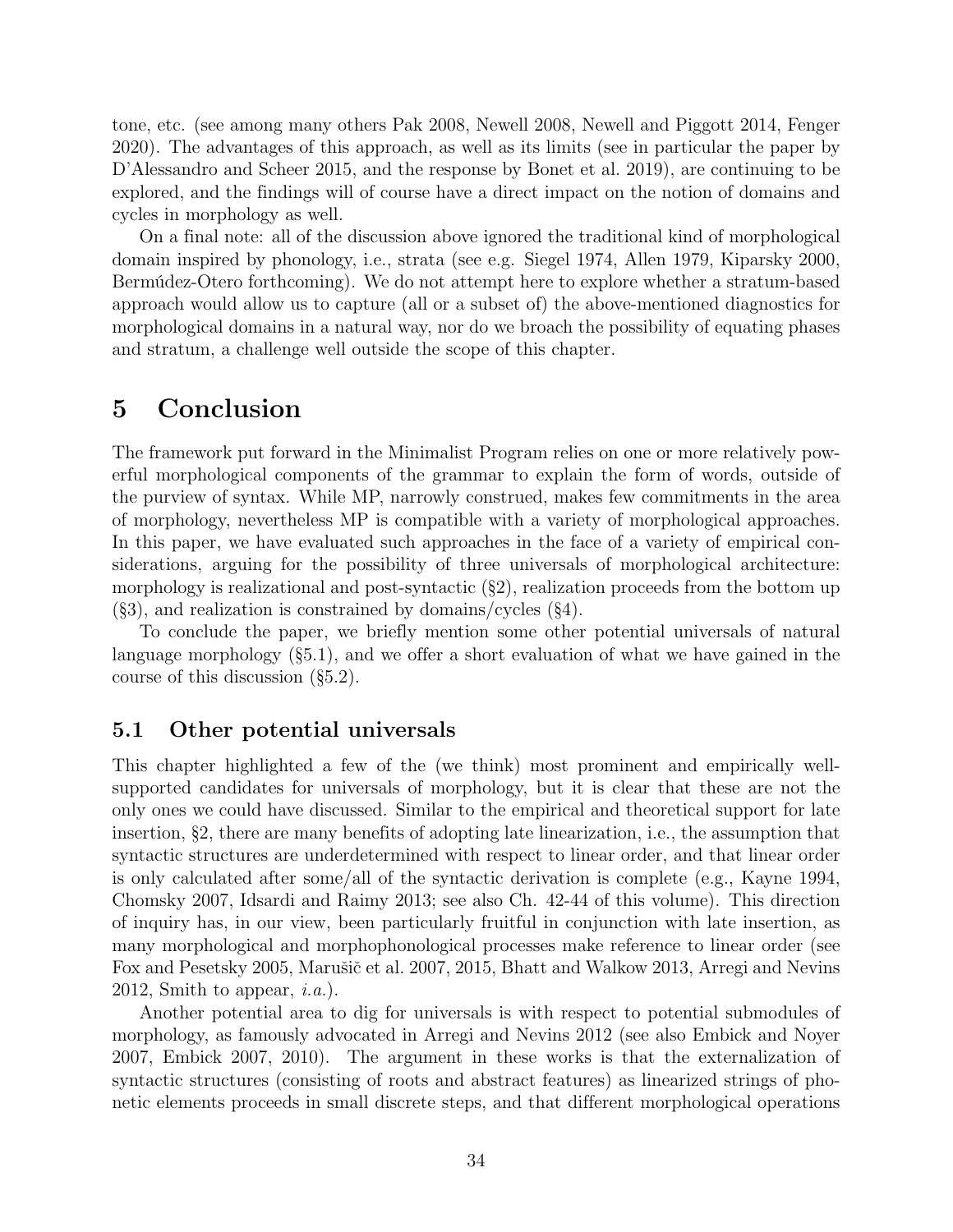have fixed positions in that step-wise derivation. A related question is whether (aspects of) morphology and phonology are in a fixed sequential order (either wholesale, or within smaller interleaved cycles), or alternatively whether morphology and phonology are (at least partially) simultaneous; for differing views and discussion, see, e.g., McCarthy and Prince 1993a,b, Paster 2006, Yu 2007, Wolf 2008, Bermúdez-Otero 2012, Bye and Svenonius 2012, de Belder 2020, Kalin 2020, To Appear, Rolle 2020, Stanton 2020.

Crosslinguistic universals might also be found concerning the featural makeup of morphological categories, as well as the concomitant markedness asymmetries. We find strong tendencies and potentially even exceptionless generalizations as to how languages divide the logical space of grammatical categories, but views differ as to whether this classifies as a universal in the sense used throughout this chapter. On morphological markedness in general, see Moravcsik and Wirth 1986, Battistella 1990, Haspelmath 2006; on morphological markedness in the context of morphological theory see Harley and Ritter 2002, Nevins 2011, Weisser to appear.

Lastly, much of the discussion in this chapter has assumed a morpheme-based approach to morphology, as opposed to a lexeme/stem-based approach; for the latter type of approach, see amongst many others Anderson 1992, Aronoff 1994, Beard 1995, Stump 2001. And for recent discussions of some of the issues at stake, see Marantz 2013b and Leu 2020.

We are sure there are many other areas for potential exploration of universals, but we leave our discussion here.

#### 5.2 What have we gained?

Early Minimalism posited a largely unconstrained morphology, with words able to be formed pre-syntactically, syntactically, and post-syntactically, and the morphological module as a sort of black box, converting simple syntactic structures into complex morphological representations. Alongside developments in theories of morphology, especially in DM, later Minimalism has moved towards a late insertion approach, though still largely stays away from committing to a particular model of the morphological module.

DM's toolbox—i.e., what lurks inside the black box—is rich and not without controversy, including a variety of post-syntactic operations beyond Vocabulary Insertion, commonly the following: Lowering, Local Dislocation, Impoverishment, Morphological Merger, Fusion, and Fission. To the extent that this toolbox can serve to model and constrain "irregularities" in natural language morphology, it relieves the narrow syntax of this burden, facilitating a highly Minimalist syntax indeed.

On a late insertion approach, feeding into syntax is the narrow lexicon, which has itself also been streamlined in recent years. This pre-syntactic lexicon consists of roots and functional morphemes (features and/or feature bundles), without any phonological content. It has also been proposed that semantic content should be divorced from the narrow lexicon and subject to late insertion, leaving us in the end with a truly Minimalist lexicon; see especially Borer 2005, who takes her approach to follow in the footsteps of Harley 1995, van Hout 1996, Kratzer 1996, Marantz 1997, and see also Pietroski 2006, Lohndal 2014, Wood and Marantz 2017, Wood 2020, Preminger in prep.

In this chapter, we have defended three potential universals of the morphological engine of natural languages—insertion of phonological forms is late and proceeds from the bottom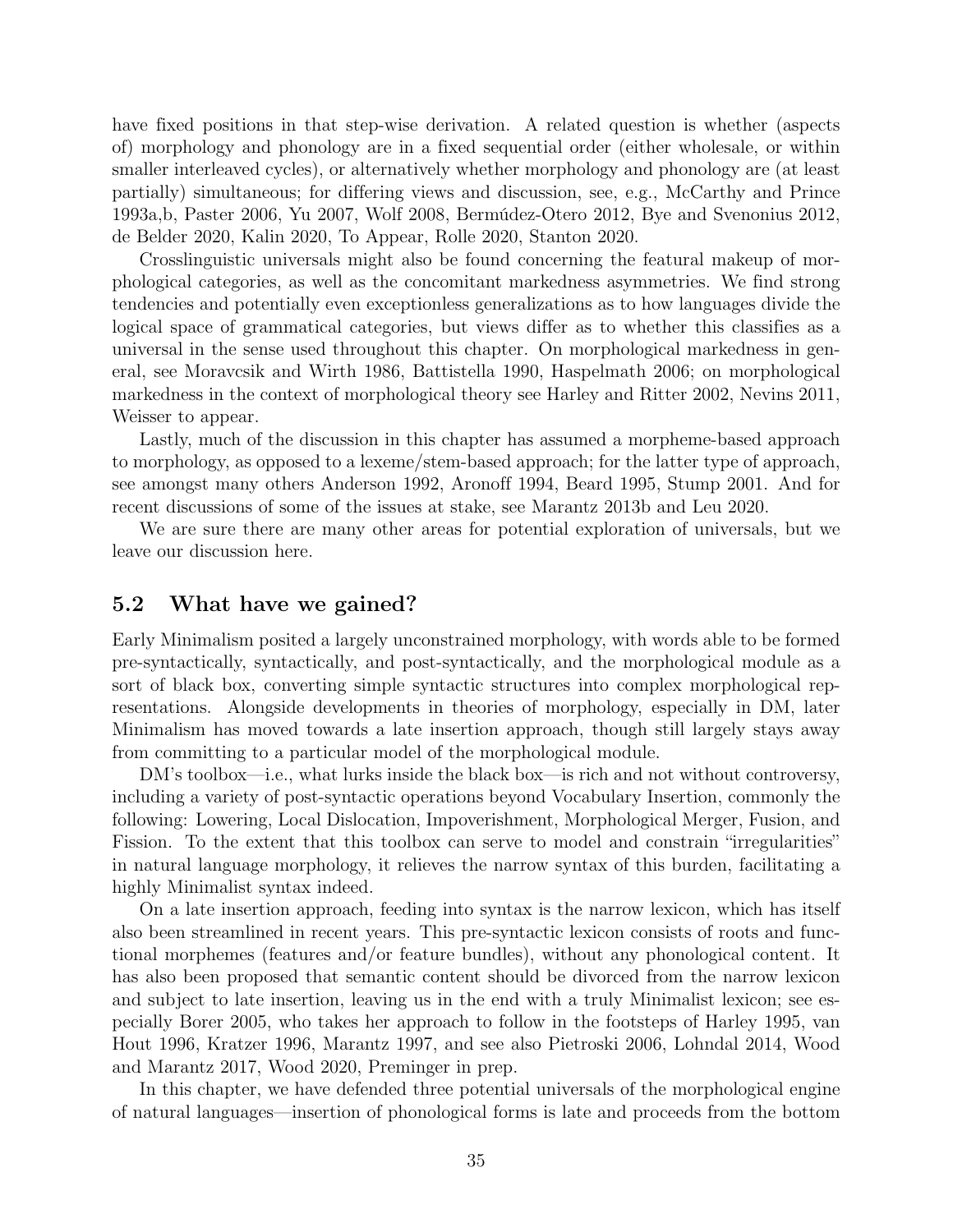up; and morphological processes are constrained by locality and domains. Each of these universals of the grammatical architecture has a variety of convergent evidence in its favor, and thus goes a long way in explaining crosslinguistic morphological facts. We have not, in this chapter, discussed what these universals might stem from—whether they must be attributed to UG, or are attributable to the acquisition process or to third factors, including communicative and (non-linguistic) cognitive pressures. Late insertion might be best seen as a by-product of a pared-down narrow lexicon (the latter constrained by UG, perhaps?). Bottom-up insertion seems non-optimal, in that it requires "recycling", though perhaps it has a phonology-based explanation (see discussion in §3.6). Locality, domains, and the existence of cycles all have potential cognitive explanations, and so may belong more properly to the domain of third factors. But these are mere speculations, and we leave this for future work to investigate.

# References

- Ackema, Peter, and Ad Neeleman. 2004. Beyond morphology: interface conditions on word formation. Oxford University Press.
- Adger, David, Susana Béjar, and Daniel Harbour. 2003. Directionality of allomorphy: a reply to Carstairs-McCarthy. Transactions of the Philological Society 101:109–115.
- Adger, David, and Peter Svenonius. 2011. Features in Minimalist Syntax. In Oxford Minimalist Handbooks, ed. Cedric Boeckx. Oxford University Press.
- Alderete, John, Jill Beckman, Laura Benua, Amalia Gnanadesikan, John McCarthy, and Suzanne Urbanczyk. 1999. Reduplication with fixed segmentism. *Linguistic Inquiry* 30:327–364.
- Allen, Margaret Reece. 1979. Morphological investigations. Doctoral Dissertation, University of Connecticut, Storrs, CT.
- Anagnostopoulou, Elena, and Yota Samioti. 2014. Allosemy, idioms, and their domains. In Syntax and its limits, ed. Raffaella Folli, Christina Sevdali, and Robert Truswell, 218–250. Oxford University Press.
- Anderson, Stephen. 1982. Where's morphology? Linguistic Inquiry 571–612.
- Anderson, Stephen. 1992. A-morphous morphology. Cambridge: Cambridge University Press.
- Anderson, Stephen. 2005. Aspects of the theory of clitics. Oxford studies in theoretical linguistics. Oxford: Oxford University Press.
- Anderson, Stephen. 2008. Phonologically conditioned allomorphy in the morphology of Surmiran (Rumantsch). Word Structure 1:109–134.
- Anttila, Arto, Matthew Adams, and Michael Speriosu. 2010. The role of prosody in the English dative alternation. Language and Cognitive Processes 25:946–981.
- Arad, Maya. 2003. Locality conditions on the interpretation of roots. Natural Language and Linguistic Theory 21:737–787.
- Arad, Maya. 2005. Roots and patterns: Hebrew morphosyntax . Dordrecht: Springer.
- Aronoff, Mark. 1976. Word formation in generative grammar. Linguistic Inquiry Monographs. MIT Press.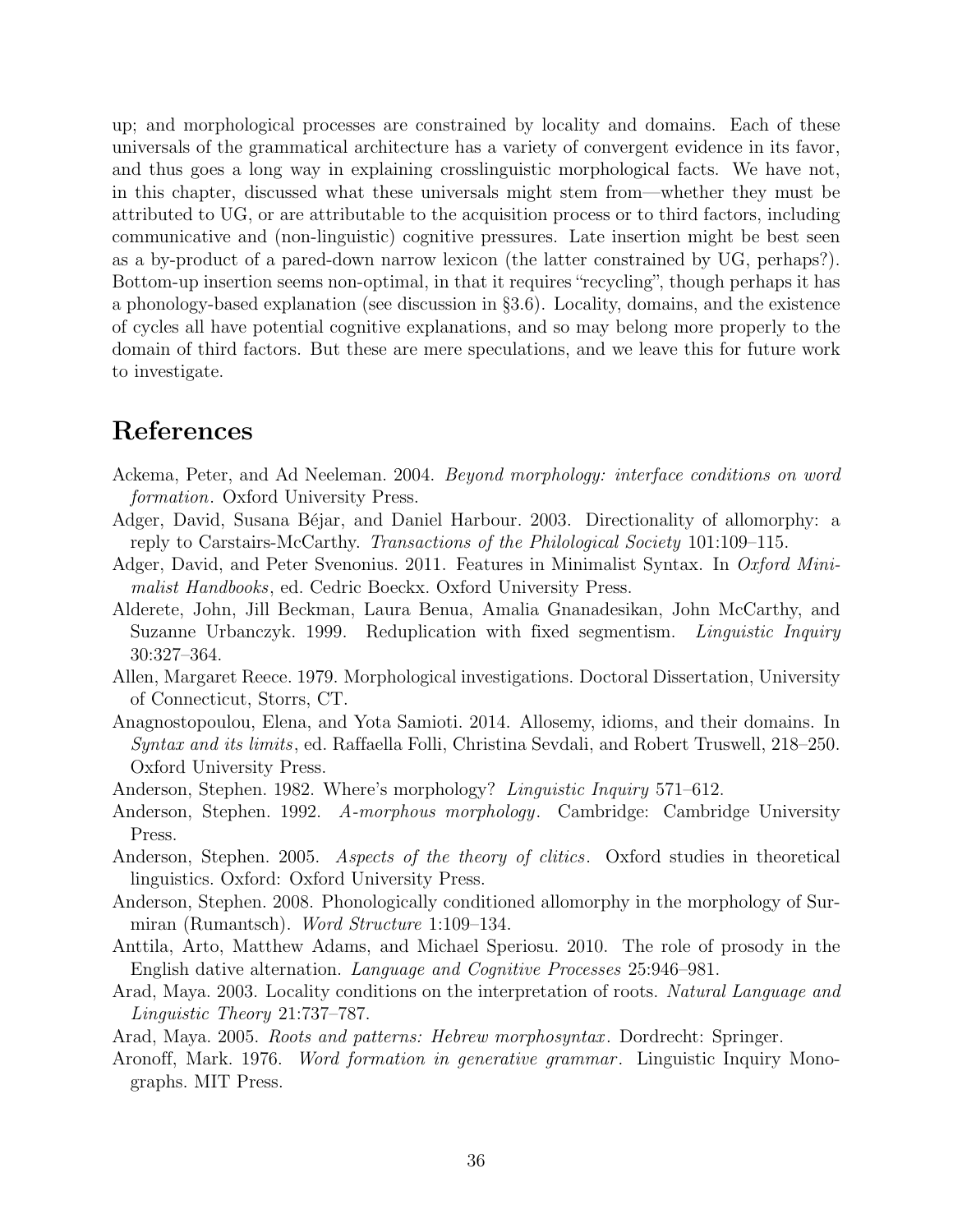- Aronoff, Mark. 1994. Morphology by itself: stems and inflectional classes. Cambridge, MA: MIT Press.
- Arregi, Karlos, and Andrew Nevins. 2012. Morphotactics: Basque auxiliaries and the structure of spellout. Dordrecht: Springer.
- Arregi, Karlos, and Asia Pietraszko. 2018. The ups and downs of head displacement. Linguistic Inquiry .
- Baker, Mark C. 1985. The Mirror Principle and morphosyntactic explanation. Linguistic Inquiry 16:373–415.
- Baker, Mark C. 1988. *Incorporation: A theory of grammatical function changing.* Chicago: University of Chicago Press.
- Baković, Eric. 2011. Opacity and ordering. In The Handbook of Phonological Theory, ed. J.A. Goldsmith, J. Riggle, and A.C.L. Yu, 40–67. Wiley.
- Banerjee, Neil. to appear. Indivisible portmanteaux and the timing of ellipsis. In *Proceedings* of wccfl 39 , ed. Heidi Harley. Cascadilla Press.
- Banker, John, Elizabeth Banker, and Mo. 1979. Bahnar dictionary. Huntington Beach, CA: Summer Institute of Linguistics.
- Barbosa, Pilar. 1996. Clitic placement in European Portuguese and the position of subjects. In Approaching Second. Second Position and Related Phenomena, ed. Aaron Halpern and Arnold Zwicky. CSLI Publications.
- Barnickel, Katja. 2014. On opaque agreement relations in German A-N-N compounds. In Linguistische ArbeitsBerichte 92 , ed. A. Assmann, S. Bank, D. Georgi, T. Klein, P. Weisser, and E. Zimmermann, 305–328. Leipzig.
- Barragan, Luis. 2003. Movement and allomorphy in the Cupeño verb construction. In Studies in Uto-Aztecan, ed. Luis Barragan and Jason Haugen, volume 5 of MIT Working Papers on Endangered and Less Familiar Languages. Cambridge, MA: MIT Department of Linguistics.
- Battistella, Edwin. 1990. Markedness: The evaluative superstructure of language. New York: Oxford University Press.
- Baunaz, Lena, and Eric Lander. 2018. Nanosyntax: The basics. In Exploring nanosyntax, ed. Lena Baunaz, Karen de Clercq, Liliane Haegeman, and Eric Lander, 3–56. Oxford: Oxford University Press.
- Beard, Robert. 1995. Lexeme-morpheme base morphology. Albany: SUNY Press.
- Béjar, Susana. 2003. Phi-syntax: A theory of agreement. Doctoral Dissertation, University of Toronto, Toronto, ON.
- Béjar, Susana, and Milan Rezac. 2003. Person licensing and the derivation of PCC effects. In Romance linguistics: theory and acquisition, ed. Ana Teresa Pérez-Leroux and Yves Roberge, 49–62. John Benjamins.
- de Belder, Marijke. 2020. A split approach to the selection of allomorphs: Vowel length alternating allomorphy in Dutch. Glossa 5(1).
- de Belder, Marijke, and Marjo van Koppen. 2014. One module, different levels of merge: An(n) compounds in dutch. *Studia Linguistica* 70:1–33.
- van den Berg, Helma. 1995. A grammar of Hunzib (with texts and lexicon). Munich and Newcastle: Lincom Europa.
- Bergsma, Fenna. 2019. Mismatches in free relatives–grafting nanosyntactic trees. Glossa 4. Bermúdez-Otero, Ricardo. 2012. The architecture of grammar and the division of labor in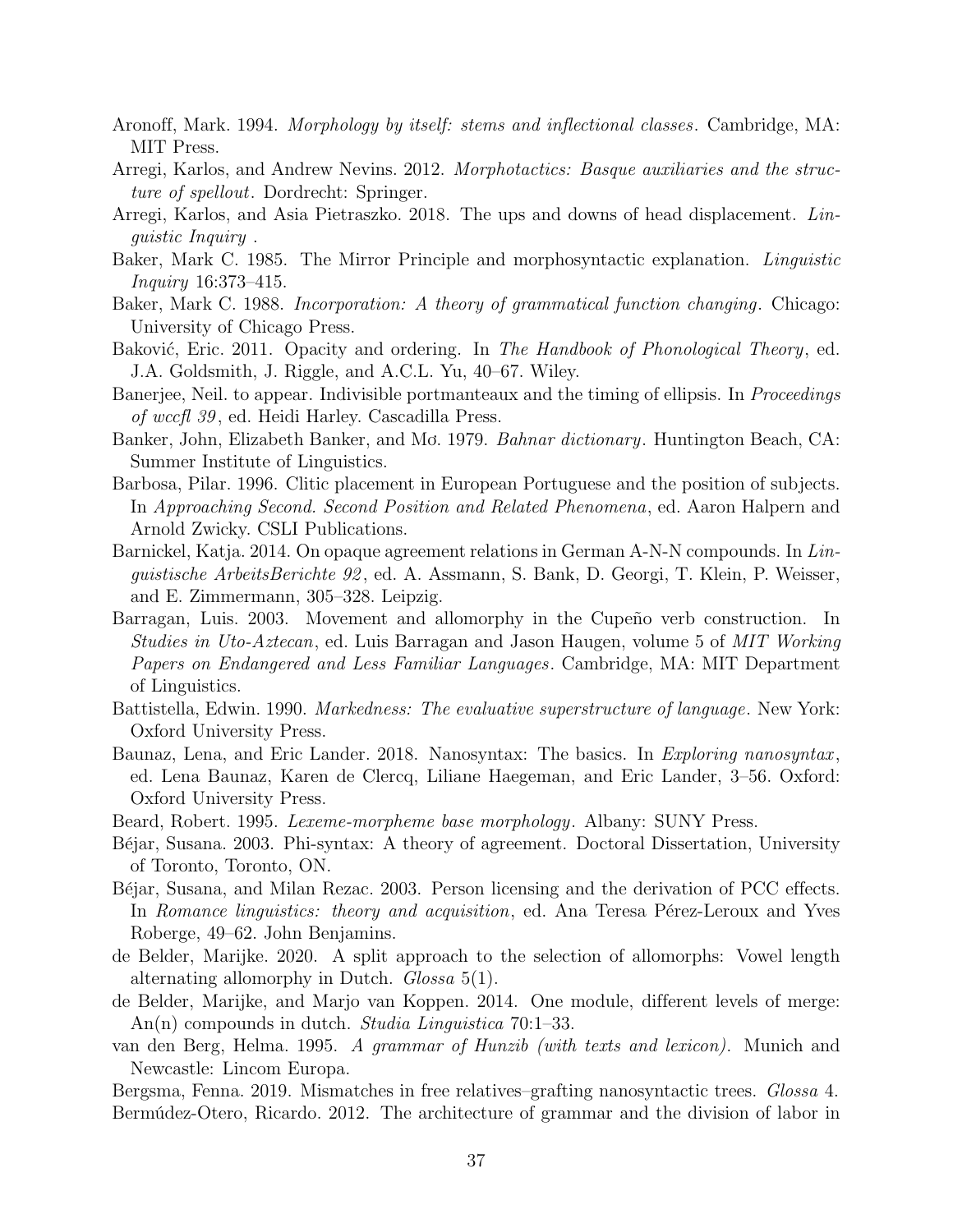exponence. In The morphology and phonology of exponence, ed. Jochen Trommer. OUP.

- Bermúdez-Otero, Ricardo. 2016. We do not need structuralist morphemes, but we do need constituent structure. In Morphological metatheory, ed. Daniel Siddiqi and Heidi Harley. John Benjamins.
- Bermúdez-Otero, Ricardo. forthcoming. Stratal phonology. In The routledge handbook of phonological theory, ed. S.J. Hannahs and Anna Bosch. Routledge.
- Bhatt, Rajesh, and Martin Walkow. 2013. Locating agreement in grammar: an argument from agreement in conjunctions. Natural Language and Linguistic Theory 31:951–1013.
- Bjorkman, Bronwyn. 2021. When syncretism can (and can't) fix feature mismatches. Talk presented at the 2021 Princeton Symposium on Syntactic Theory.
- Blevins, Juliette. 1999. Untangling Leti infixation. Oceanic Linguistics 38.
- Bobaljik, Jonathan. 2000. The ins and outs of contextual allomorphy. In University of Maryland Working Papers in Linguistics, ed. Kleanthes K. Grohmann and Caro Struijke, volume 10, 35–71. College Park: University of Maryland, Dept. of Linguistics.
- Bobaljik, Jonathan. 2003. Syncretism without paradigms: Remarks on williams 1981, 1994. In Yearbook of morphology 2002 , ed. Geert Booij and Jaap van Marle, 53–85. Dordrecht: Kluwer.
- Bobaljik, Jonathan. 2012. Universals in comparative morphology. Cambridge: MIT Press.
- Bobaljik, Jonathan. 2017. Distributed Morphology. https://oxfordre.com/linguistics.
- Bobaljik, Jonathan, and Susi Wurmbrand. 2013. Suspension across domains. In Distributed morphology today, ed. Ora Matushansky and Alec Marantz, 185–198. Cambridge, MA: MIT Press.
- Bonami, Olivier, and Berthold Crysmann. 2016. The role of morphology in constraint-based lexicalist grammars. In Cambridge handbook of morphology, ed. Andrew Hippisley and Gregory Stump, 609–656. Cambridge: Cambridge University Press.
- Bonet, Eulàlia. 1991. Morphology after syntax: Pronominal clitics in Romance languages. Doctoral Dissertation, Massachusetts Institute of Technology, Cambridge, MA.
- Bonet, Eulàlia. 1994. The Person-Case Constraint: a morphological approach. In The morphology-syntax connection, 33–52. Boston, MA: MITWPL 22.
- Bonet, Eulàlia, Lisa Cheng, Laura Downing, and Joan Mascaró. 2019. (In)direct Reference in the Phonology-Syntax Interfaceunder Phase Theory: A Response to "Modular PIC". Linguistic Inquiry 50:751–777.
- Bonet, Eulàlia, and Daniel Harbour. 2012. Contextual allomorphy. In The morphology and phonology of exponence, ed. Jochen Trommer, 195–235. Oxford: Oxford University Press. Borer, Hagit. 1984. *Parametric syntax*. Dordrecht: Foris.
- Borer, Hagit. 2005. Structuring sense, volume 1–2. Oxford: Oxford University Press.
- Borer, Hagit. 2013. Structuring sense: Volume iii taking form. Oxford University Press.
- Bošković, Zeljko. 2001. On the nature of the syntax-phonology interface: Cliticization and related phenomena. Amsterdam: Elsevier.
- Božič, Jurij. 2019. Constraining long-distance allomorphy. The Linguistic Review 36:485– 505.
- Bresnan, Joan. 1982. The passive in lexical theory. In The mental representation of grammatical relations, ed. Joan Bresnan, 3–86. Cambridge, MIT Press.
- Bresnan, Joan, Anna Cueni, Tatiana Nikitina, and Harald Baayen. 2007. Predicting the dative alternation. In *Cognitive foundations of interpretation*, ed. Gerlof Bouma, Irene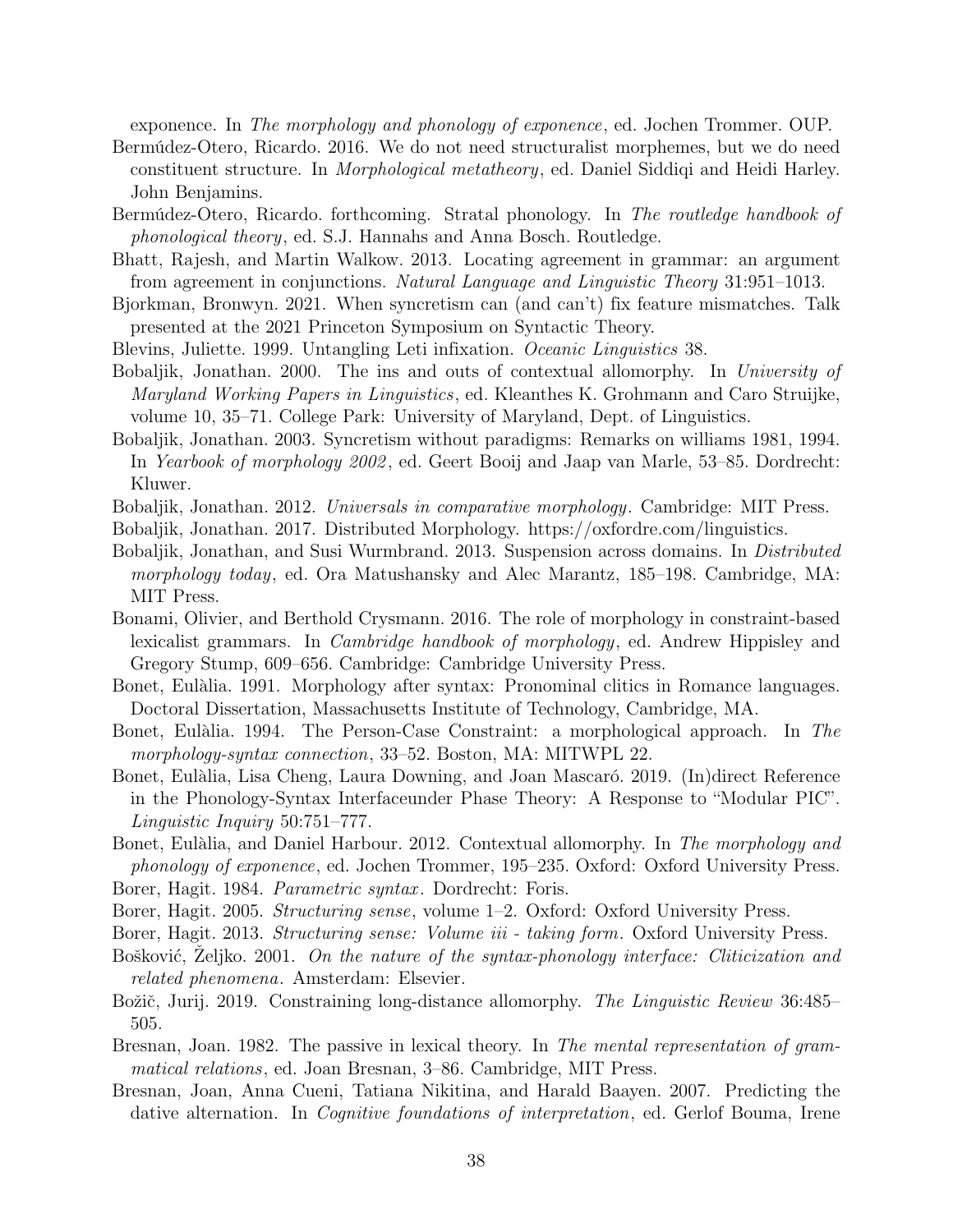Krämer, and Joost Zwarts, 69–94. Chicago: University of Chicago Press.

- Bresnan, Joan, and Sam Mchombo. 1995. The lexical integrity principle: Evidence from bantu. Natural Language and Linguistic Theory 13:181–254.
- Bruening, Benjamin. 2017. Consolidated morphology: A non-distributed, purely syntactic theory of morphology. Ms. University of Delaware.
- Bruening, Benjamin. 2018. The lexicalist hypothesis: Both wrong and superfluous. Language 94:1–42.
- Bye, Patrik, and Peter Svenonius. 2012. Nonconcatenative morphology as epiphenomenon. In The morphology and phonology of exponence: The state of the art, ed. Jochen Trommer, 427–495. Oxford: Oxford University Press.
- Caha, Pavel. 2009. The nanosyntax of case. Doctoral Dissertation, University of Tromsø, Tromsø, Norway.
- Caha, Pavel. 2020. Nanosyntax: some key features. Ms. Masaryk University.
- Carnie, Andrew. 2000. On the definition of  $X^0$  and XP. Syntax 3:59–106.

Carstairs, Andrew. 1987. Allomorphy in inflexion. London: Croom Helm.

- Carstairs, Andrew. 1988. Some implications of phonologically conditioned suppletion. Yearbook of Morphology 67–94.
- Carstairs, Andrew. 1990. Phonologically conditioned suppletion. In Contemporary morphology, ed. Wolfgang Dressler, Hans Luschützky, Oskar Pfeiffer, and John Rennison, 17–23. New York: Mouton de Gruyter.
- Carstairs-McCarthy, Andrew. 1998. Phonological constraints on morphological rules. In The handbook of morphology, ed. Andrew Spencer and Arnold Zwicky, 144–148. Oxford: Blackwell.
- Carstairs-McCarthy, Andrew. 2001. Grammatically conditioned allomorphy, paradigmatic structure, and the ancestry constraint. Transactions of the Philological Society 99:223–245.
- Choi, Jaehoon, and Heidi Harley. 2019. Locality domains and morphological rules: Phases, heads, node-sprouting and suppletion in korean honorification. Natural Language and Linguistic Theory 37:1319–1365.
- Chomsky, Noam. 1957. Syntactic structures. Mouton.
- Chomsky, Noam. 1970. Remarks on nominalization. In Readings in English transformational grammar , ed. Roderick Jacobs and Peter Rosenbaum, 184–221. Waltham, MA: Blaisdell.
- Chomsky, Noam. 1995. The Minimalist Program. Cambridge, MA: MIT Press.
- Chomsky, Noam. 2000. Minimalist inquiries: The framework. In Step by step: Essays on minimalist syntax in honor of Howard Lasnik , ed. Roger Martin, David Michaels, and Juan Uriagereka, 89–155. Cambridge, MA: MIT Press.
- Chomsky, Noam. 2001. Derivation by phase. In Ken Hale: A life in language, ed. Michael Kenstowicz, 1–52. Cambridge, MA: MIT Press.
- Chomsky, Noam. 2007. Approaching UG from below. In *Interfaces + recursion = language?* Chomsky's minimalism and the view from syntax-semantics, ed. Uli Sauerland and Hans-Marting Gärtner, 1–29. Berlin: Mouton de Gruyter.
- Chomsky, Noam. 2014. The Minimalist Program, 20th Anniversary Edition. Cambridge, MA: MIT Press.
- Chomsky, Noam. 2020. The UCLA lectures. Transcription of lectures delivered at UCLA, April 29–May 2, 2019.
- Chomsky, Noam, and Morris Halle. 1968. The sound pattern of English. New York: Harper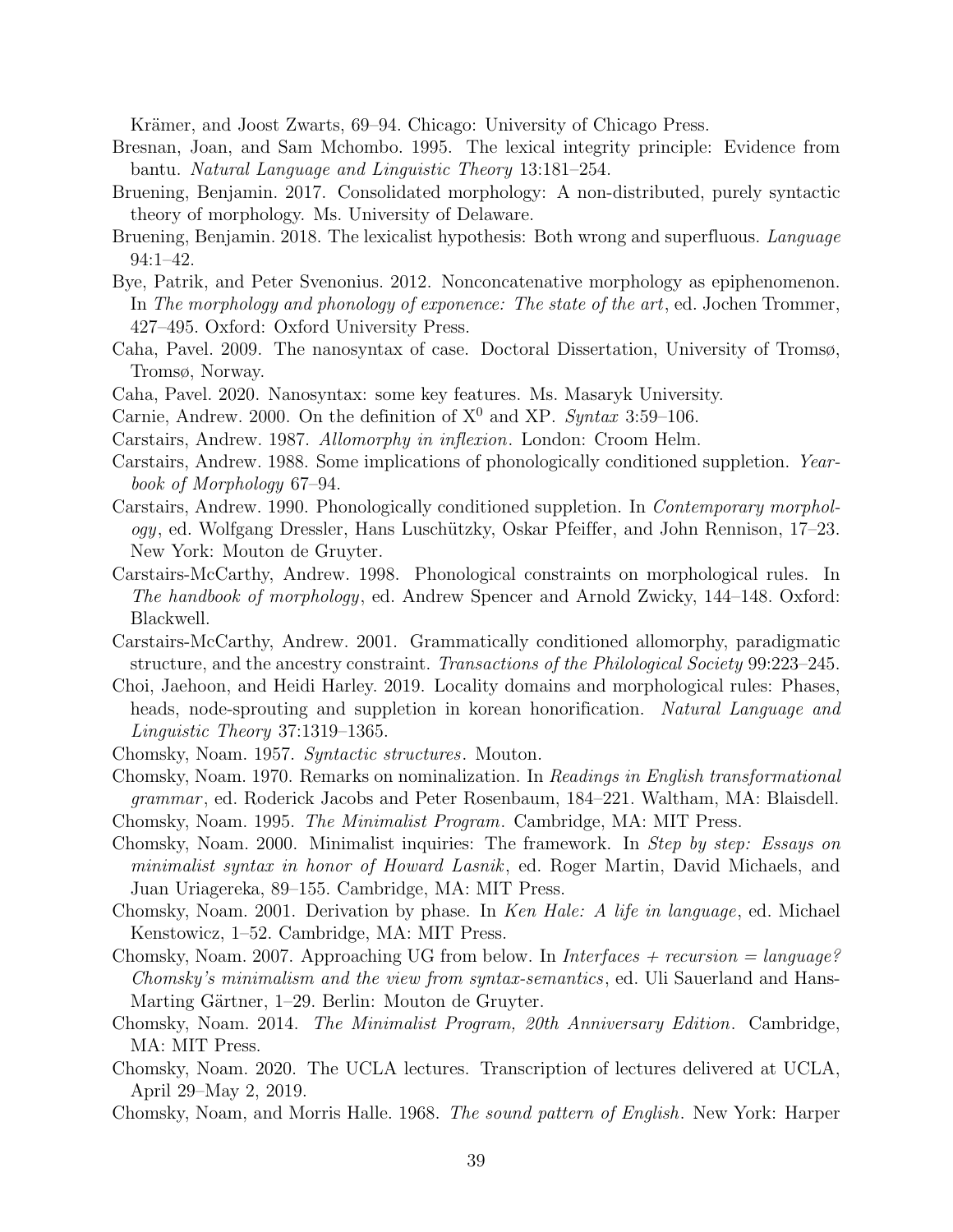and Row.

- Chung, Sandra. 2003. The syntax and prosody of weak pronouns in Chamorro. LI 34:547– 599.
- Cinque, Guglielmo. 2005. Deriving Greenberg's Universal 20 and Its Exceptions. Linguistic Inquiry 36:315–332.
- Collins, Chris, and Richard Kayne. 2021. Towards a theory of morphology as syntax. Ms. New York University.
- Compton, Richard. 2017. Polysynthetic adjuncts as a diagnostic of Inuit word-formation. In The structure of words at the interfaces, ed. Heather Newell, Maire Noonan, Glynn Piggott, and Lisa deMena Travis. Oxford University Press.
- Compton, Richard, and Christine Pittman. 2010. Word-formation by phase in inuit. Lingua 120:2167–2192.
- Crysmann, Berthold. 2000. Clitics and coordination in linear structure. In Clitics in phonology, morphology and syntax , ed. Birgit Gerlach and Janet Grijzenhout, 121–159. John Benjamins.
- D'Alessandro, Roberta, and Tobias Scheer. 2015. Modular PIC. *Linguistic Inquiry* 46:593– 624.
- Deal, Amy Rose. 2018. Locality in allomorphy and presyntactic bundling: A case of tense and aspect. Snippets 34.
- Deal, Amy Rose, and Matthew Wolf. 2017. Outwards-sensitive phonologically-conditioned allomorphy in Nez Perce. In The morphosyntax-phonology connection: Locality and directionality at the interface, ed. Vera Gribanova and Stephanie Shih, 29–60. Oxford University Press.
- Demirdache, Hamida, and Myriam Uribe-Etxebarria. 2000. The primitives of temporal relations. In Step by step, ed. Roger Martin, David Michaels, and Juan Uriagereka, 157– 186. Cambridge, MA: MIT Press.
- Dixon, R.M.W. 2009. *Basic linguistic theory 2: grammatical topics*. Oxford University Press.
- Dixon, R.M.W., and A. Aikhenvald. 2002. Introduction. In *Changing valency, case studies* in transitivity, 1–29. Cambridge University Press.
- Dolbey, Andrew. 1997. Output optimization and cyclic allomorph selection. In *Proceedings* of the 15th west coast conference on formal linguistics, 97–112. CSLI.
- Dubinsky, Stanley, and Ron Silvester Simango. 1996. Passive and stative in chichewa: evidence for the modular distinctions in grammar. Language 72:749–781.
- Elordieta, Gorka. 2014. The word in phonology. In To be or not to be a word: New reflections on the definition of word, ed. I. Ibarretxe-Antuñano and J. Mendívil-Giro, 6–68. Cambridge University Press.
- Embick, David. 2007. Linearization and local dislocations, derivational mechanics and interactions. Linguistic Analysis 33.
- Embick, David. 2010. Localism versus globalism in morphology and phonology . Cambridge, MA: MIT Press.
- Embick, David, and Rolf Noyer. 2001. Movement operations after syntax. Linguistic Inquiry 555–595.
- Embick, David, and Rolf Noyer. 2007. Distributed Morphology and the syntax/morphology interface. In The Oxford handbook of linguistic interfaces, ed. Gillian Ramchand and Charles Reiss, 289–324. Oxford University Press.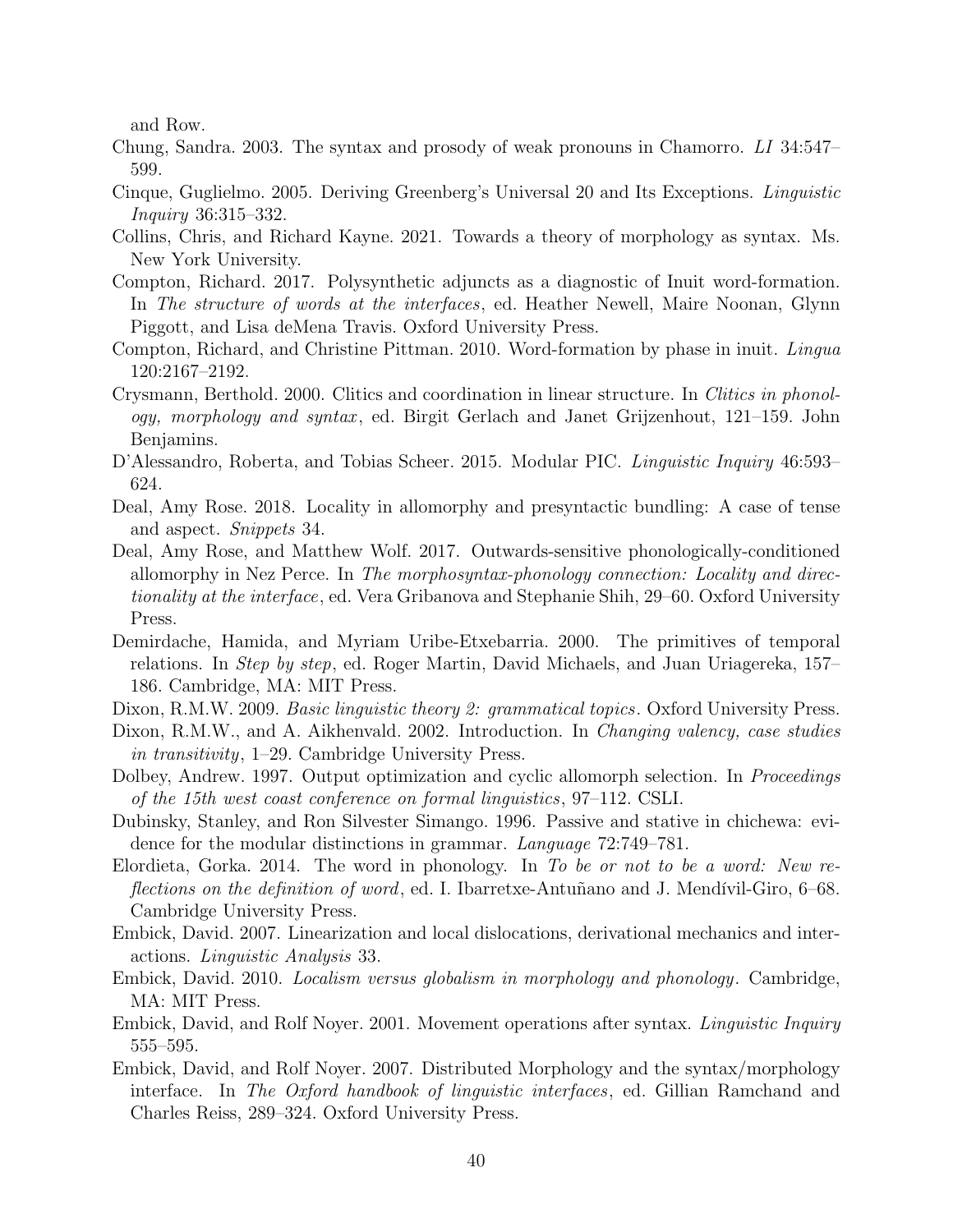- Ershova, Ksenia. 2020. Two paths to polysynthesis: Evidence from West Circassian nominalizations. Natural Language and Linguistic Theory 38:425–475.
- Erteschik-Shir, Nomi. 2005. Sound patterns of syntax: object shift. Theoretical Linguistics 31:47–93.
- Fábregas, Antonio, and Michael Putnam. 2020. Passives and Middles in Mainland Scandinavian: Microvariation Through Exponency. Berlin: Mouton de Gruyter.
- Fenger, Paula. 2020. Words within words: The internal syntax of verbs. Doctoral Dissertation, University of Connecticut.
- Fox, Danny, and David Pesetsky. 2005. Cyclic linearization of syntactic structure. Theoretical Linguistics 31:1–45.
- Frampton, John. 2002. Syncretism, impoverishment, and the structure of person features. In CLS 38: The Main Session. Papers from the 38th Meeting of the Chicago Linguistic Society, ed. Mary Andronis, Erin Debenport, Anne Pycha, and Keiko Yoshimura, volume 1, 207–222. Chicago: University of Chicago, Chicago Linguistic Society.

Franks, Steven. 2017. Syntax and Spell-Out in Slavic. Bloomington: Slavica Publishers.

- Georgieva, Ekaterina, Martin Salzmann, and Philipp Weisser. 2021. Negative verb clusters in Mari and Udmurt and why they require postsyntactic top-down word-formation. Natural Language & Linguistic Theory 39:457–503.
- Gleim, Daniel, Gereon Müller, Mariia Privitsentseva, and Sören Tebay. to appear. Reflexes of Exponent Movement in Inflectional Morphology. A Study in Harmonic Serialism. Natural Language and Linguistic Theory .
- Gouskova, Maria, and Jonathan Bobaljik. to appear. Allomorphy and Vocabulary Insertion. In Cambridge Handbook of Distributed Morphology , ed. Artemis Alexiadou, Ruth Kramer, Alec Marantz, and Isabel Oltra-Massuet. Cambridge University Press.
- Gribanova, Vera, and Boris Harizanov. 2017. Locality and directionality in inward-sensitive allomorphy: Russian and Bulgarian. In The morphosyntax-phonology connection: Locality and directionality at the interface, ed. Vera Gribanova and Stephanie Shih, 61–90. Oxford University Press.
- Grimshaw, Jane. 2005. Words and structure. Stanford: Center for the Study of Language and Information.
- Groos, Anneke, and Henk van Riemsdijk. 1981. Matching effects in free relatives: A parameter of core grammar. In Theory of markedness in generative grammar: proceedings of the 1979 GLOW Conference, ed. Adriana Belletti, Luciana Brandi, and Luigi Rizzi, 171–216. Pisa: Scoula Normale Superiore di Pisa.
- Guseva, Elina, and Philipp Weisser. 2018. Postsyntactic Reordering in the Mari Nominal Domain - Evidence from Suspended Affixation. Natural Language  $\mathcal B$  Linguistic Theory 36.
- Halle, Morris. 1997. Distributed morphology: Impoverishment and fission. MIT Working Papers in Linguistics 30:425–449.
- Halle, Morris, and Alec Marantz. 1993. Distributed Morphology and the Pieces of Inflection. In The view from building 20 , ed. Kenneth Hale and Samuel Jay Keyser, 111–176. Cambridge, Massachusetts: MIT Press.
- Halle, Morris, and Alec Marantz. 1994. Some key features of Distributed Morphology. In MITWPL 21: Papers on phonology and morphology, ed. Andrew Carnie, Heidi Harley, and Tony Bures, 275–288. Cambridge, MA: MIT Working Papers in Linguistics.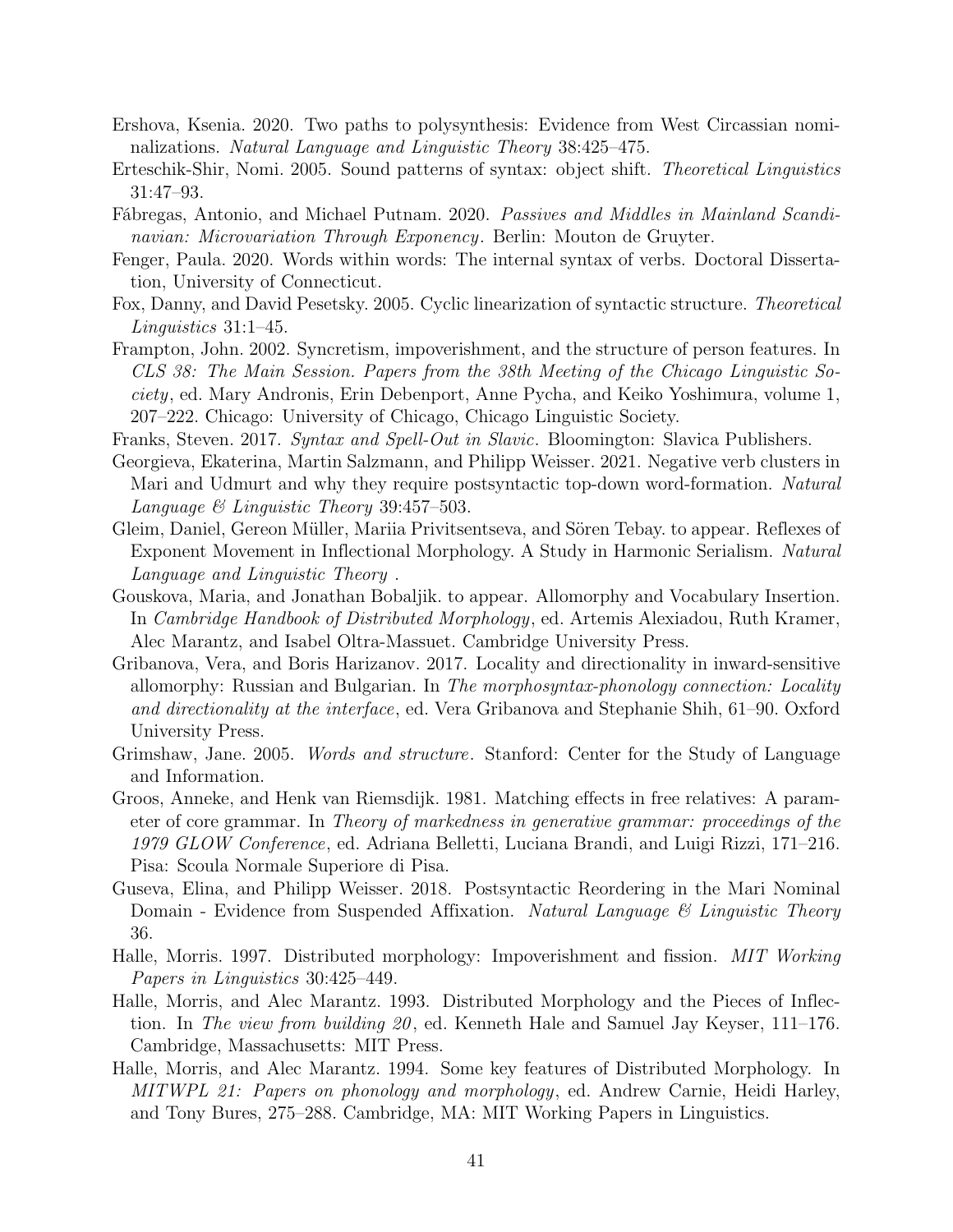- Halpern, Aaron. 1995. On the morphology and the placement of clitics. Stanford: CSLI Publications.
- Hannahs, S. J., and Maggie Tallerman. 2006. At the interface: selection of the Welsh definite article. Linguistics 44:781–816.
- Harizanov, Boris. 2014. The role of prosody in the linearization of clitics: Evidence from Bulgarian and Macedonian. In Formal approaches to Slavic linguistics 22: The McMaster Meeting 2013 , ed. C. Chapman, O. Kit, and I. Kucerova. Michigan Slavic Publications.
- Harizanov, Boris, and Vera Gribanova. 2019. Whither head movement? Natural Language & Linguistic Theory 37:461–552.
- Harley, Heidi. 1995. Subjects, events and licensing. Doctoral Dissertation, MIT, Cambridge, MA.
- Harley, Heidi. 2008. The importance of impoverishment. In *Phi theory: Phi features across* interfaces and modules, ed. Daniel Harbour, Daniel Adger, and Susana Béjar, 251–294. Oxford: Oxford University Press.
- Harley, Heidi. 2011. Affixation and the Mirror Principle. In Interfaces in linguistics, ed. Rafaella Folli and Christiane Ullbricht, 166–186. Oxford: Oxford University Press.
- Harley, Heidi. 2013. Getting morphemes in order: Merger, affixation, and head movement. In Diagnosing syntax, ed. Lisa Lai-Shen Cheng and Norbert Corver, 44–74. Oxford University Press.
- Harley, Heidi. 2014. On the identity of roots. Theoretical Linguistics 40:225–276.
- Harley, Heidi, and Elizabeth Ritter. 2002. Person and number in pronouns: A featuregeometric analysis. Language 78:482–526.
- Harris, James. 1993. The morphology of Spanish clitics. Ms. MIT.
- Harris, James, and Morris Halle. 2005. Unexpected plural inflections in Spanish: Reduplication and metathesis. Linguistic Inquiry 36:196–222.
- Harðarsson, Gísli Rúnar. to appear. On the domains of allomorphy, allosemy and morphophonology in compounds. Natural Language and Linguistic Theory .
- Haspelmath, Martin. 2006. Against markedness (and what to replace it with). Journal of Linguistics 42:25–70.
- Hein, Johannes. 2018. Verbal fronting: Typology and theory. Leipzig University Dissertation.
- Hein, Johannes, and Philipp Weisser. to appear. Syncretism recurring patterns. In The Wiley Blackwell Companion to Morphology, ed. Peter Ackema, Sabrina Bendjaballah, Eulália Bonet, and Antonio Fábregas. Wiley.
- Henze, Daniela, and Eva Zimmermann. 2011. Collatoral feature discharge. In *Proceedings* of the Sixteenth Workshop on the Structure and Constituency of the Languages of the Americas (WSCLA 16), ed. Alexis Black and Meagan Louie, 74–91. Vancouver, Canada: UBC Working Papers in Linguistics.
- Hetzron, Robert. 1972. Phonology in syntax. Journal of Linguistics 8:251–266.
- Himmelreich, Anke. 2017. Case Matching Effects in Free Relatives and Parasitic Gaps: A Study on the Properties of Agree. Doctoral Dissertation, Leipzig University, Leipzig.
- Holmberg, Anders. 1999. Remarks on Holmberg's Generalization. Studia Linguistica 53:1–39.
- Horvath, Julia, and Tal Siloni. 2008. Active lexicon: adjectival and verbal passives. In Current issues in hebrew linguistics, ed. S.Armon-Lotem, G. Danon, and S.Rothstein, 107–122. Amsterdam: Benjamins.
- van Hout, Angeliek. 1996. Event semantics of verb frame alternations. Doctoral Dissertation,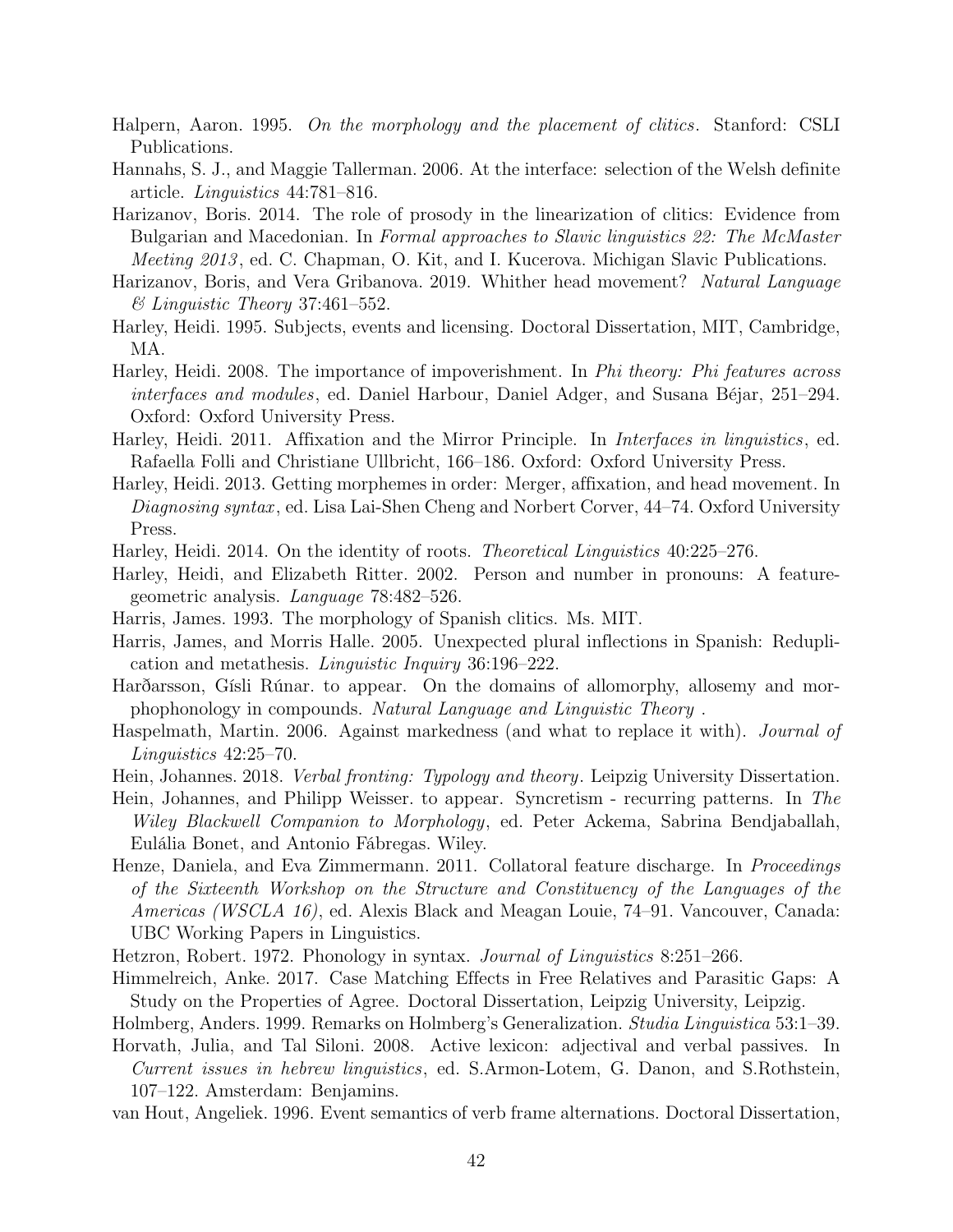Tillburg University, Tillburg.

- Hyman, Larry. 2000. Bantu suffix ordering and its phonological consequences. Paper presented at the University of California, Berkeley.
- Hyman, Larry. 2003. Suffix ordering in Bantu: A morphocentric approach. In Yearbook of morphology 2002 , 245–281. Dordrecht: Springer.
- Idsardi, William, and Eric Raimy. 2013. Three types of linearization and the temporal aspects of speech. In Challenges to linearization, ed. Theresa Biberauer and Ian Roberts, Studies in Generative Grammar, 31–56. Mouton de Gruyter.
- Inkelas, Sharon. 1990. Prosodic constituency in the lexicon. New York/London: Garland.
- Inkelas, Sharon. 1998. The theoretical status of morphologically conditioned phonology: a case study of dominance effects. In Yearbook of morphology 1997 , ed. Geert Booij and Jaap van Marle, 121–155. Dordrecht: Springer.
- Inkelas, Sharon. 2014. The interplay of morphology and phonology. Oxford: Oxford University Press.
- Inkelas, Sharon, and Draga Zec. 1990. The phonology–syntax connection. University of Chicago Press.
- Jackendoff, Ray. 1972. *Semantic interpretation in generative grammar*. MIT Press.
- Jastrow, Otto. 1993. Laut- und Formenlehre des neuaramäischen Dialekts von M $\bar{i}$ din im Tür ˙ 'Abdin, volume Semitica Viva 9. Wiesbaden: Harrassowitz Verlag.
- Jónsson, Jóhannes Gísli. 2009. The new impersonal as a true passive. In Advances in comparative germanic syntax , ed. A. Alexiadou, J. Hankamer, T. McFadden, J. Nuger, and F. Schäfer, 281–306. John Benjamins.
- Julien, Marit. 2002. Syntactic heads and word formation. Oxford: Oxford University Press.
- Kaisse, Ellen. 1985. *Connected speech: The interaction of syntax and phonology*. Academic Press.
- Kalin, Laura. 2020. Morphology before phonology: A case study of Turoyo (Neo-Aramaic). Morphology 30:135–184.
- Kalin, Laura. 2021. Prosodically-conditioned infix allomorphy: A unique window into the morphology-phonology interface. Ms. Princeton University.
- Kalin, Laura. 2022. On the (non-)transparency of infixes that surface at a morpheme juncture: Bottoms up! Ms., Princeton University.
- Kalin, Laura. To Appear. Infixes really are (underlyingly) prefixes/suffixes: Evidence from allomorphy on the fine timing of infixation. Language .
- Kalin, Laura, and Umit Atlamaz. 2018. Reanalyzing Indo-Iranian "stems": A case study of Adıyaman Kurmanji. In Proceedings of the first workshop on Turkish, Turkic and the languages of Turkey, ed. Faruk Akkuş, Isa Kerem Bayırlı, and Deniz Ozyıldız, 85–98. Amherst, MA: GLSA.
- Kandybowicz, Jason. 2009. Demystifying the predicate cleft construction. In Proceedings of GLOW in ASIA VII, ed. Rajat Mohanty and Mythili Menon, 139–160. Hyderabad: EFL University Press.
- Kayne, Richard. 1994. *The antisymmetry of syntax*. Cambridge, MA: MIT Press.
- Keine, Stefan, and Gereon Müller. To appear. Impoverishment. In *Cambridge handbook of* distributed morphology, ed. Artemis Alexiadou, Ruth Kramer, Alec Marantz, and Isabel Oltra-Massuet. Cambridge: Cambridge University Press.
- Kilbourn-Ceron, Oriana, Heather Newell, Máire Noonan, and Lisa deMena Travis. 2016.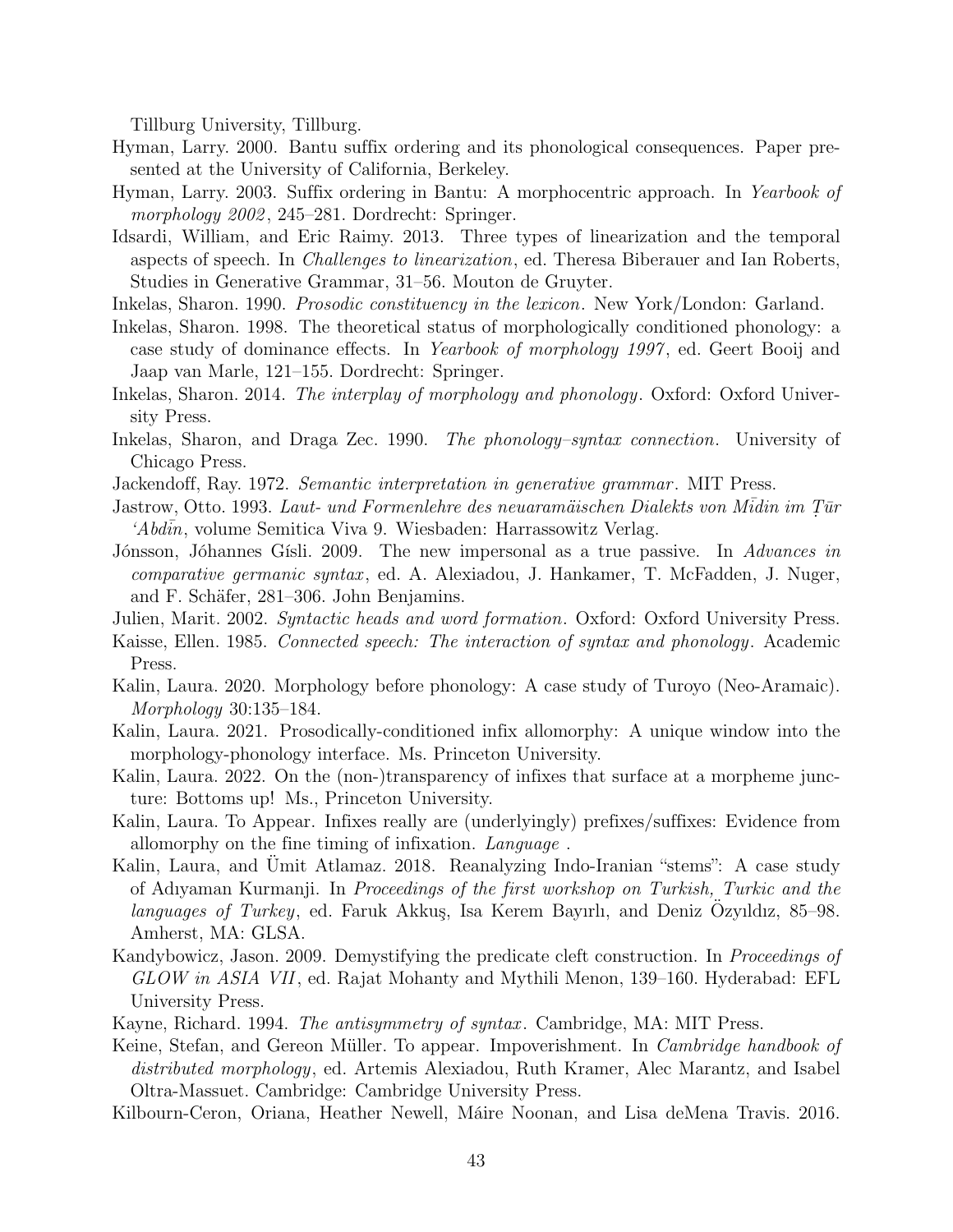Phase domains at PF: Root suppletion and its implications. In *Morphological metatheory*, ed. Heidi Harley and Daniel Siddiqi, 121–162. Amsterdam: John Benjamins.

- Kiparsky, Paul. 1973. Abstractness, Opacity and Global Rules. In Three Dimensions in Linguistic Theory, ed. O. Fujimura, 57–86. TEC, Tokyo.
- Kiparsky, Paul. 1982. Lexical morphology and phonology. In Linguistics in the morning calm, 3–92. Seoul: Hanshin Publishing.
- Kiparsky, Paul. 2000. Opacity and cyclicity. The Linguist Review 17:351–365.
- Kiparsky, Paul. 2011. Morpheme order, constituency and scope. Paper presented at Oxford University.
- Kiparsky, Paul. to appear. Phonology to the rescue: Nez Perce morphology revisited. The Linguistic Review .
- Klavans, Judith. 1985. The independence of syntax and phonology in cliticization. Language 61:85–120.
- Klavans, Judith. 1995. On clitics and cliticization: The interaction of morphology, phonology, and syntax. New York Garland.
- Koopman, Hilda. 2017. A note on Huave morpheme ordering: Local dislocation or generalized U20? In Perspectives on the Architecture and Acquisition of Syntax: Essays in Honour of R. Amritavalli, ed. Gautam Sengupta, Shruti Sircar, Gayatri Raman, and Rahul Balusu, chapter 2. Dordrecht: Springer.
- Kramer, Ruth. 2009. Definite markers, phi-features, and agreement: a morphosyntactic investigation of the Amharic DP. Doctoral Dissertation, University of California, Santa Cruz, Santa Cruz, CA.
- Kramer, Ruth. 2010. The Amharic definite marker and the syntax-morphology interface. Syntax 13:196–240.
- Kramer, Ruth. 2016. Syncretism in Paradigm Function Morphology and Distributed Morphology. In Morphological metatheory, ed. Daniel Siddiqi and Heidi Harley, 95–120. Amsterdam/Philadelphia: John Benjamins.
- Kratzer, Angelika. 1996. Severing the External Argument from its Verb. In Phrase structure and the lexicon, ed. Johan Rooryck and Laurie Zaring, 109–137. Dordrecht Kluwer.
- Lapointe, Andrew. 1980. A theory of grammatical agreement. Doctoral Dissertation, University of Massachuesetts Amherst.
- Lee, Hyunjung, and Irene Amato. 2018. A hybrid locality constraint on allomorphy: Evidence from Korean. Snippets 34.
- Legate, Julie Ann. 2008. Warlpiri and the theory of second position clitics. NLLT 26.
- Leu, Thomas. 2020. The status of the morpheme. In *Oxford research encyclopedia of mor*phology, ed. Sabine Arndt-Lappe Rochelle Lieber, Antonio Fàbregas, Christina Gagné, and Francesca Masini. Oxford: Oxford University Press.
- Lieber, Rochelle. 1980. On the organization of the lexicon. Doctoral Dissertation, Massachusetts Institute of Technology, Cambridge, MA.
- Lieber, Rochelle. 1992. Deconstructing morphology: Word formation in syntactic theory. University of Chicago Press.
- Lohndal, Terje. 2014. *Phrase structure and argument structure*. Oxford: Oxford University Press.

López, Luis. 2007. Locality and the architecture of syntactic dependencies. Palgrave.

Luís, Ana, and Ricardo Bermúdez-Otero, ed. 2016. The morphome debate. Oxford: Oxford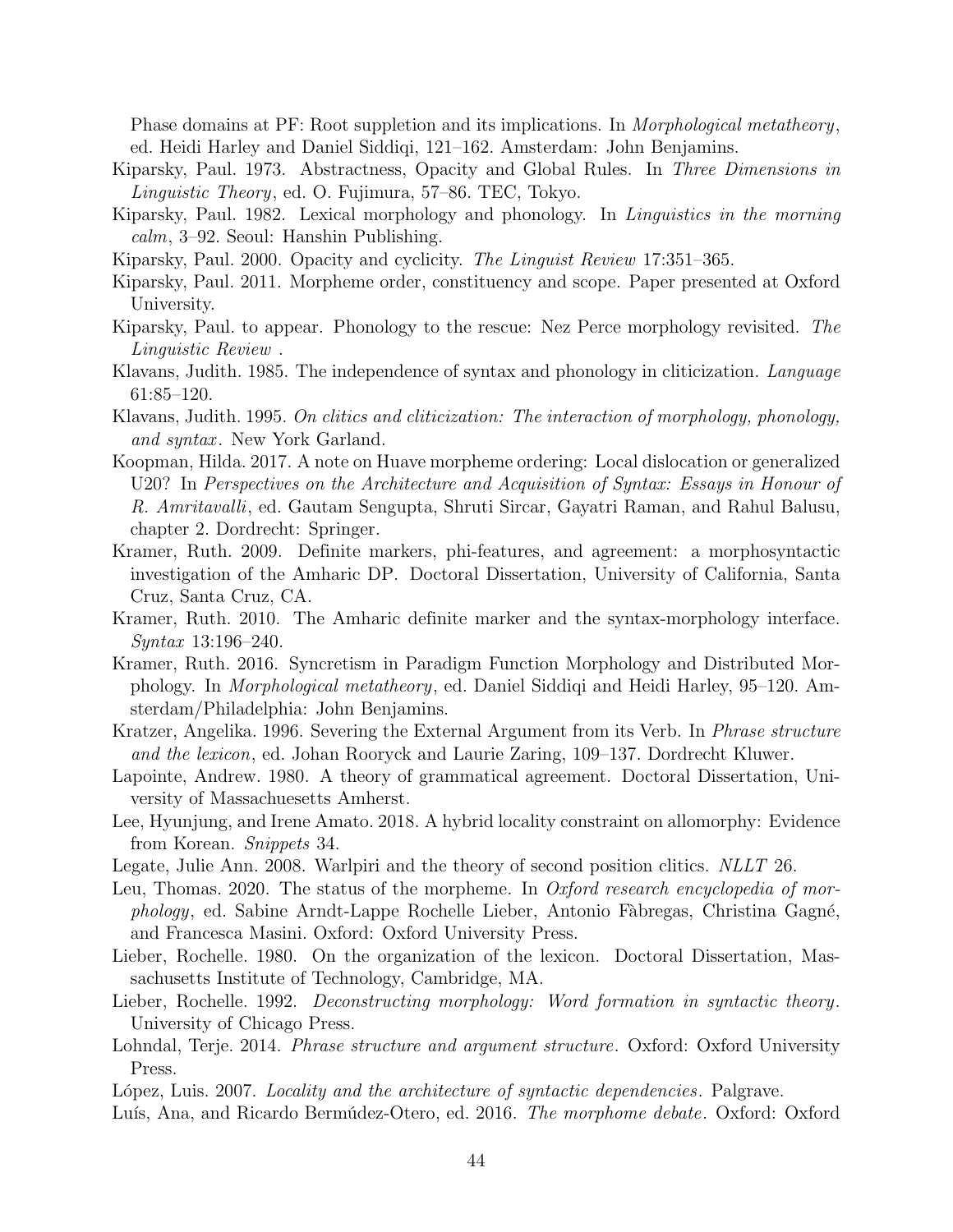University Press.

- Marantz, Alec. 1988. Clitics, Morphological Merger, and the mapping to phonological structure. In Theoretical morphology, ed. Michael Hammond and Michael Noonan, 253–270. San Diego: Brill Academic Press.
- Marantz, Alec. 1997. No escape from syntax: Don't try morphological analysis in the privacy of your own lexicon. In Proceedings of the 21st annual penn linguistics colloquium, ed. Alexis Dimitriadis, Laura Siegel, Clarissa Surek-Clark, and Alexander Williams, volume 4.2, 201–225. Philadelphia, PA: University of Pennsylvania Working Papers in Linguistics.
- Marantz, Alec. 2001. Words. Handout from the West Coast Conference on Formal Linguistics, University of Southern California.
- Marantz, Alec. 2010. Locality domains for contextual allosemy in words. Handout of a talk given at the University of California, Santa Cruz.
- Marantz, Alec. 2013a. Locality domains for contextual allomorphy across the interfaces. In Distributed Morphology today: Morphemes for Morris Halle, ed. Ora Matushansky and Alec Marantz. MIT Press.
- Marantz, Alec. 2013b. No escape from morphemes in morphological processing. Language and cognitive processes 28:905–916.
- Marlett, Stephen A., and Joseph P. Stemberger. 1983. Empty consonants in Seri. *Linguistic* Inquiry 14:617–639.
- Martinović, Martina. 2019. Interleaving syntax and postsyntax: Spellout before syntactic movement. Syntax 22:378–418.
- Marušič, Franc, Andrew Nevins, and William Badecker. 2015. The grammars of conjunction agreement in Slovenian. Syntax 18:39–77.
- Marušič, Franc, Andrew Nevins, and Amanda Saksida. 2007. Last-conjunct agreement in Slovenian. In Formal Approaches to Slavic Linguistics  $\#15$ : The Toronto Meeting 2006, ed. Richard Compton, Magdalena Goledzinowska, and Ulyana Savchenko, 210–227.
- Mascaró, Joan. 1996. External allomorphy as emergence of the unmarked. In Current trends in phonology: Models and methods, ed. Jacques Durand and Bernard Laks, 473– 483. Salford, Manchester: University of Salford, European Studies Research Institute.
- Matthews, Peter. 1991. Morphology. Cambridge University Press.
- Matthews, Peter. 2002. What can we conclude? In *Word: A cross-linguistic typology*, ed. R.M.W. Dixon and A. Aikhenvald, 266–281. Oxford University Press.
- McCarthy, John, and Alan Prince. 1993a. Generalized alignment. *Yearbook of Morphology* 1993:79–153.
- McCarthy, John, and Alan Prince. 1993b. Prosodic morphology: Constraint interaction and satisfaction. University of Massachusetts, Amherst and Rutgers University.
- McPherson, Laura. 2014. Replacive grammatical tone in the Dogon languages. Doctoral Dissertation, University of California Los Angeles, Los Angeles.
- Merchant, Jason. 2015. How much context is enough? Two cases of span-conditioned stem allomorphy. Linguistic Inquiry 46:273–303.
- Mester, Armin R. 1994. The quantitative trochee in Latin. Natural Language and Linguistic Theory 12:1–61.
- Middleton, Hannah Jane. 2020. \*ABA syncretism patterns in pronominal morphology. Doctoral Dissertation, University College London.
- Miller, Philip. 1992. Clitics and Constituents In Phrase Structure Grammar. Doctoral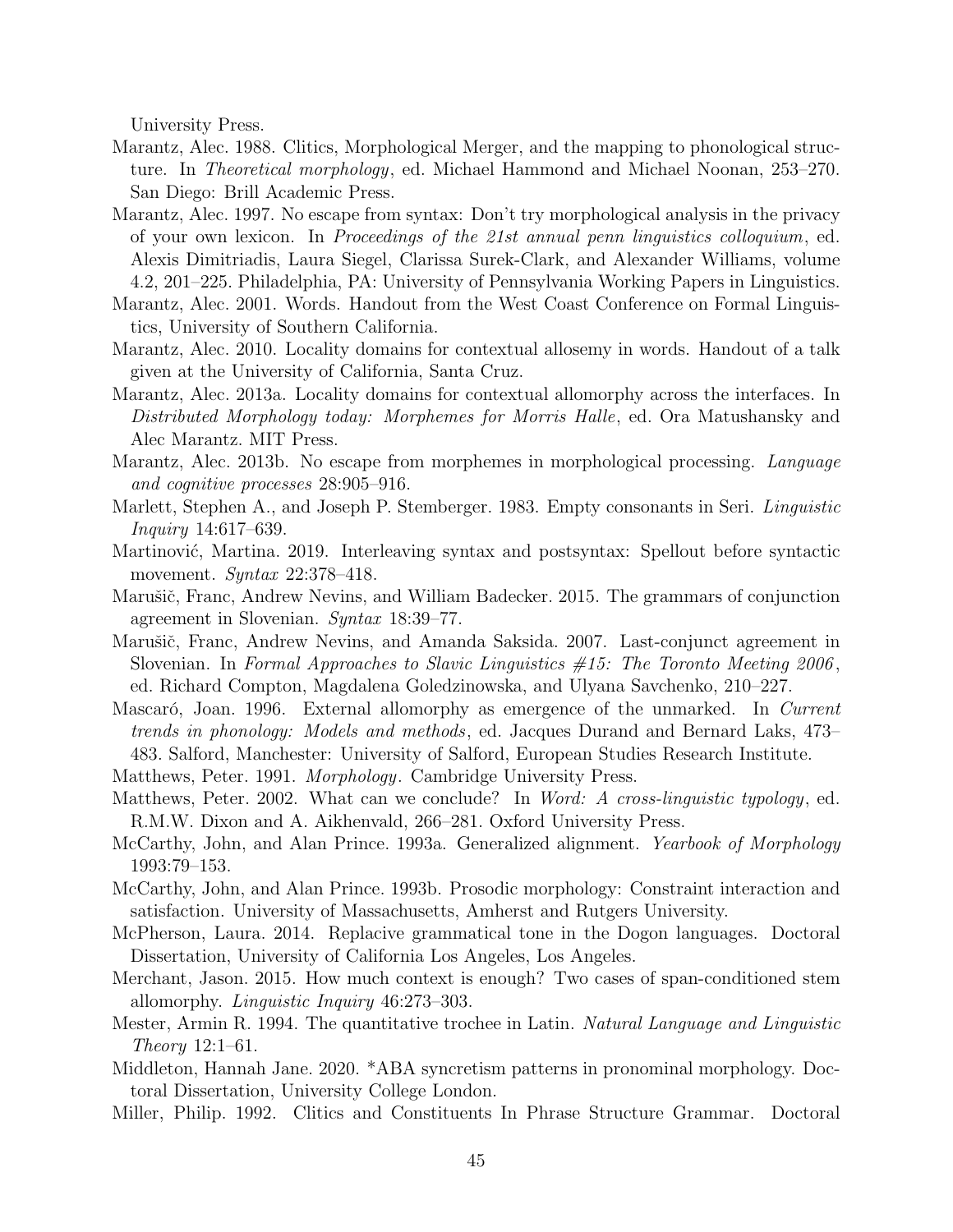Dissertation, University of Utrecht.

- Miller, Philip, Geoffrey Pullum, and Arnold Zwicky. 1997. The Principle of Phonology-Free Syntax: four apparent counterexamples in French. Journal of Linguistics 33:67–90.
- Miller, Philip, and Ivan Sag. 1997. French clitic movement without clitics or move-ment. Natural Language and Linguistic Theory 15:573–639.
- Miller, Taylor. 2018. The phonology-syntax interface and polysynthesis: a study of kiowa and saulteaux ojibwe. Doctoral Dissertation, University of Delaware.
- Monachesi, Paola. 1996. The Syntax of Italian Clitics. Doctoral Dissertation, University of Tilburg.
- Moravcsik, Edith, and Jessica Wirth. 1986. Markedness an overview. In Markedness, ed. F. R. Eckmann, E. Moravcsik, and J. Wirth, 1–11. New York: Plenum Press.
- Moskal, Beata. 2015. Domains on the border: Between morphology and phonology. Doctoral Dissertation, UConn, Storrs, CT.
- Murugesan, Gurujegan. 2019. Predicting the anaphor agreement effect and its violations. Doctoral Dissertation, Universität Leipzig.
- Murugesan, Gurujegan. 2022. Deriving the anaphor agreement effect and its violations. Syntax 25.
- Muysken, Pieter. 1981a. Quechua causatives and Logical Form: A case study in markedness. In Theory of markedness in generative grammar: Proceedings of the 1979 GLOW conference, ed. Adriana Belletti, Luciana Brandi, and Luigi Rizzi, 445–473. Pisa: Scuola Normale Superiore di Pisa.
- Muysken, Pieter. 1981b. Quechua word structure. In Binding and filtering, ed. Frank Heny, 279–327. Cambridge, MA: MIT Press.
- Myler, Neil. 2013. Linearization and post-syntactic operations in the Quechua DP. In Challenges to linearization, ed. Theresa Biberauer and Ian Roberts, 171–210. Berlin: Mouton de Gruyter.
- Myler, Neil. 2017. Exceptions to the Mirror Principle and morphophonological 'action at a distance'. In The structure of words at the interfaces, ed. Heather Newell, Máire Noonan, Glyne Piggott, and Lisa deMena Travis, 100–125. Oxford: Oxford University Press.
- Müller, Gereon. 2021. *Inflectional Morphology in Harmonic Serialism*. Equinox Publishing.
- Müller, Stefan. 2018. The end of lexicalism as we know it? Language  $94:54-66$ .
- Nevins, Andrew. 2007. The representation of third person and its consequences for personcase effects. Natural Language and Linguistic Theory 25:273–313.
- Nevins, Andrew. 2011. Multiple agree with clitics: Person complementarity vs. omnivorous number. Natural Language and Linguistic Theory 29:939–971.
- Nevins, Andrew. 2012. Haplological dissimilation at distinct stages of exponence. In The morphology and phonology of exponence, ed. Jochen Trommer, Oxford Studies in Theoretical Linguistics 41. Oxford: Oxford University Press.
- Newell, Heather. 2008. Aspects of the morphology and phonology of phases. Doctoral Dissertation, McGill University, Montreal.
- Newell, Heather, and Glyne Piggott. 2014. Interactions at the syntax-phonology interface: Evidence from Ojibwe. Lingua 150.
- Newman, Paul. 1986. Tone and affixaiton in Hausa. Studies in African linguistics 17:249– 267.
- Noyer, Rolf. 1992. Features, positions and affixes in autonomous morphological structure.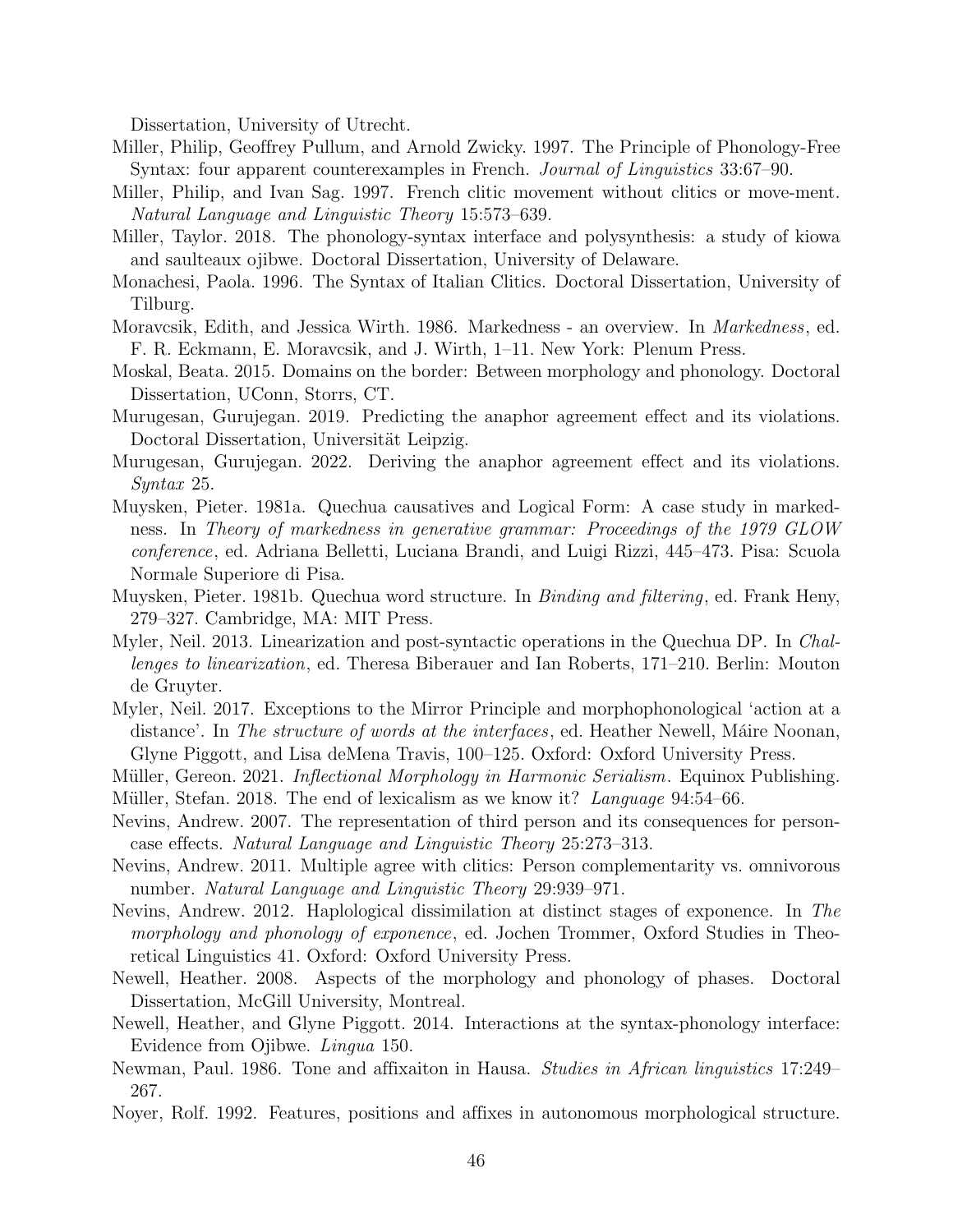Doctoral Dissertation, Massachusetts Institute of Technology, Cambridge, MA.

- Noyer, Rolf. 1998. Impoverishment theory and morphosyntactic markedness. In Morphology and its relation to syntax, ed. Steven Lapointe, Diane Brentari, and Patrick Farrell, 264– 285. Stanford, CA: CSLI Publications.
- Nunes, Jairo, and Cynthia Zocca. 2005. Morphological identity in ellipsis. In Leiden papers in linguistics 2.2 , ed. Noureddine Elouazizi, Frank Landsbergen, Mika Poss, and Martin Salzmann, 29–42. Leiden: LUCL.
- Pak, Marjorie. 2008. The postsyntactic derivation and its phonological reflexes. Doctoral Dissertation, University of Pennsylvania, Philadelphia.
- Paparounas, Lefteris. 2021. Default by intervention: Allomorphy and locality in the Modern Greek verb. Proceedings of the Linguistic Society of America 6:499–513.
- Paster, Mary. 2005. Subcategorization vs. output optimization in syllable-counting allomorphy. In Proceedings of the 24th West Coast Conference on Formal Linguistics, ed. John Alderete, Chung-Hye Han, and Alexei Kochetov, 326–333. Somerville, MA: Cascadilla Proceedings Project.
- Paster, Mary. 2006. Phonological conditions on affixation. Doctoral Dissertation, University of California, Berkeley.
- Paster, Mary. 2009. Explaining phonological conditions on affixation: Evidence from suppletive allomorphy and affix ordering. Word Structure 2:18–47.
- Perlmutter, David. 1968. Deep and surface structure constraints in syntax. Doctoral Dissertation, Massachusetts Institute of Technology, Cambridge, MA.
- Perlmutter, David M. 1970. Surface structure constraints in syntax. *Linguistic Inquiry* 1:187–255.
- Pietroski, Paul. 2006. Events and semantic architecture. Oxford: Oxford University Press.
- Pietroski, Paul M. 2018. Conjoining meanings. Oxford: Oxford University Press.
- Piggott, Glyne, and Lisa Travis. 2017. Wordhood and word-internal domains. In The structure of words at the interfaces, ed. Heather Newell, Máire Noonan, Glyne Piggott, and Lisa deMena Travis, Oxford Studies in Theoretical Linguistics, 41–73. Oxford: Oxford University Press.
- Preminger, Omer. 2011. Agreement as a fallible operation. Doctoral Dissertation, Massachusetts Institute of Technology, Cambridge, MA.
- Preminger, Omer. 2014. Agreement and its failures. Linguistic Inquiry monographs. Cambridge, MA: MIT Press.
- Preminger, Omer. in prep. Natural language without semiosis. ms., University of Maryland (available as slides).
- Prince, Alan, and Paul Smolensky. 1993. Optimality Theory: constraint interaction in generative grammar. Piscataway, NJ: Rutgers University Center for Cognitive Science.
- Pustejovsky, James, and Olga Batiukova. 2019. The lexicon. Cambridge: Cambridge University Press.
- Radhakrishnan, Ramaswami. 1981. The Nancowry word: phonology, affixal morphology and roots of a Nicobarese language. Carbondale, Illinois: Linguistic Research.
- Ramchand, Gillian. 2008. Verb meaning and the lexicon. Cambridge: Cambridge University Press.
- Rasin, Ezer, David Pesetsky, and Omer Preminger. 2021. A re-evaluation of Arad's argument for roots. Handout at WCCFL 39 (Tucson, AZ).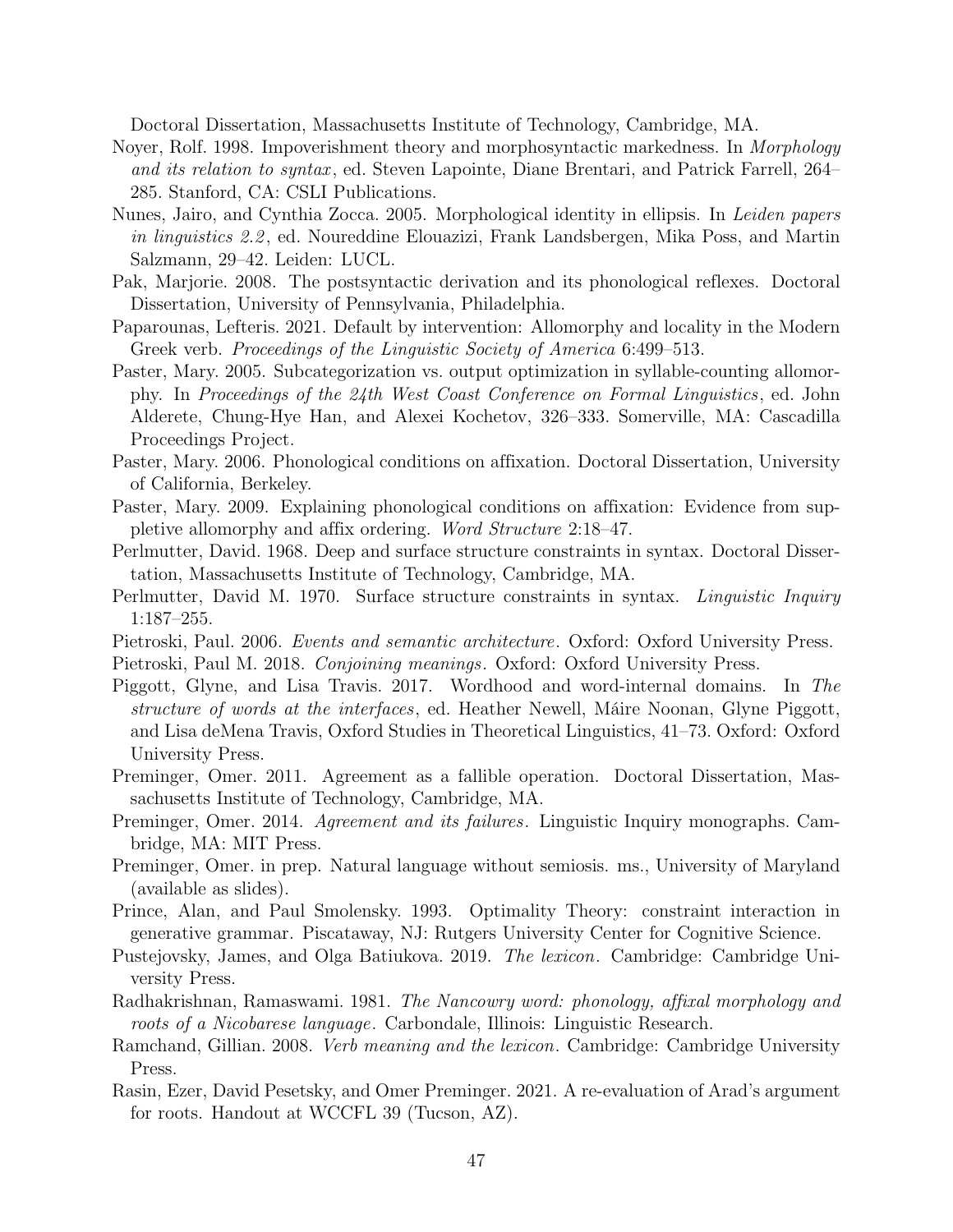- Rice, Keren. 1993. The structure of the Slave (Nothern Athabaskan) Verb. Phonetics and Phonology 145–171.
- Rice, Keren. 2000. Morpheme order and semantic scope: Word formation in the Athapaskan verb. Cambridge: Cambridge University Press.
- Rizzi, Luigi. 1990. On the anaphor agreement effect. Rivista di linguistica 2:27–42.
- Roberts, David. 2016. Word tone and tonal overwriting in Kabiye nouns. Journal of African Languages and Linguistics 37:131–160.
- Roeper, Tom, and Muffy Siegel. 1978. A lexical transformation for verbal compounds. Linguistic Inquiry 9:199–260.
- Rolle, Nicholas. 2018. Grammatical tone: Typology and theory. Doctoral Dissertation, University of California, Berkeley, Berkeley, CA.
- Rolle, Nicholas. 2020. In support of an OT-DM model: Evidence from clitic distribution in Degema serial verb constructions. Natural Language and Linguistic Theory 38:201–259.
- Rolle, Nicholas, and Lee S. Bickmore. 2020. Outward-looking phonologically-conditioned allomorphy versus first-last tone harmony in Cilungu. Ms. ZAS-Berlin and University at Albany.
- Samuels, Bridget. 2011. Phonological architecture: A biolinguistic approach. Oxford University Press.
- Schütze, Carson. 1997. INFL in child and adult language: Agreement, case and licensing. Doctoral Dissertation, Massachusetts Institute of Technology, Cambridge, MA.
- di Sciullo, Anna-Maria, and Edwin Williams. 1987. On the definition of word. MIT Press.
- Shwayder, Kobey. 2015. Words and subwords: Phonology in a piece-based syntactic morphology. Doctoral Dissertation, University of Pennsylvania.
- Siddiqi, Daniel. 2009. Syntax within the word: Economy, allomorphy, and argument selection in Distributed Morphology. Amsterdam: John Benjamins.
- Siegel, Dorothy. 1974. Topics in English morphology. Doctoral Dissertation, Massachusetts Institute of Technology.
- Siegel, Dorothy. 1978. The adjacency constraint and the theory of morphology. In Proceedings of NELS 8 , ed. Mark J. Stein, 189–197. Amherst, MA: GLSA.
- Sigurðsson, Halldor Armand. 1996. Icelandic finite verb agreement. Working Papers in Scandinavian Syntax .
- Smith, Pete. to appear. DM and Minimalism. In The Cambridge Handbook of Distributed Morphology, ed. Alec Marantz, Isabel Oltra-Massuet, Ruth Kramer, and Artemis Alexiadou. Cambridge University Press.
- Smith, Peter, Beata Moskal, Ting Xu, Jungmin Kang, and Jonathan Bobaljik. 2018. Case and Number Suppletion in Pronouns. Natural Language and Linguistic Theory 37:1029– 1101.
- Speas, Peggy. 1991. Functional heads and the mirror principle. Lingua 84:181–214.
- Spencer, Andrew. 1991. Morphological theory. Blackwell.
- Stanton, Juliet. 2020. Allomorph selection precedes phonology: Evidence from the Yindjibarndi locative. M.s. New York University.
- Starke, Michal. 2009. Nanosyntax: A short primer to a new approach to language. Nordlyd 36:1–6.
- Stewart, Thomas. 2016. Contemporary morphological theories: A user's guide . Edinburgh University Press.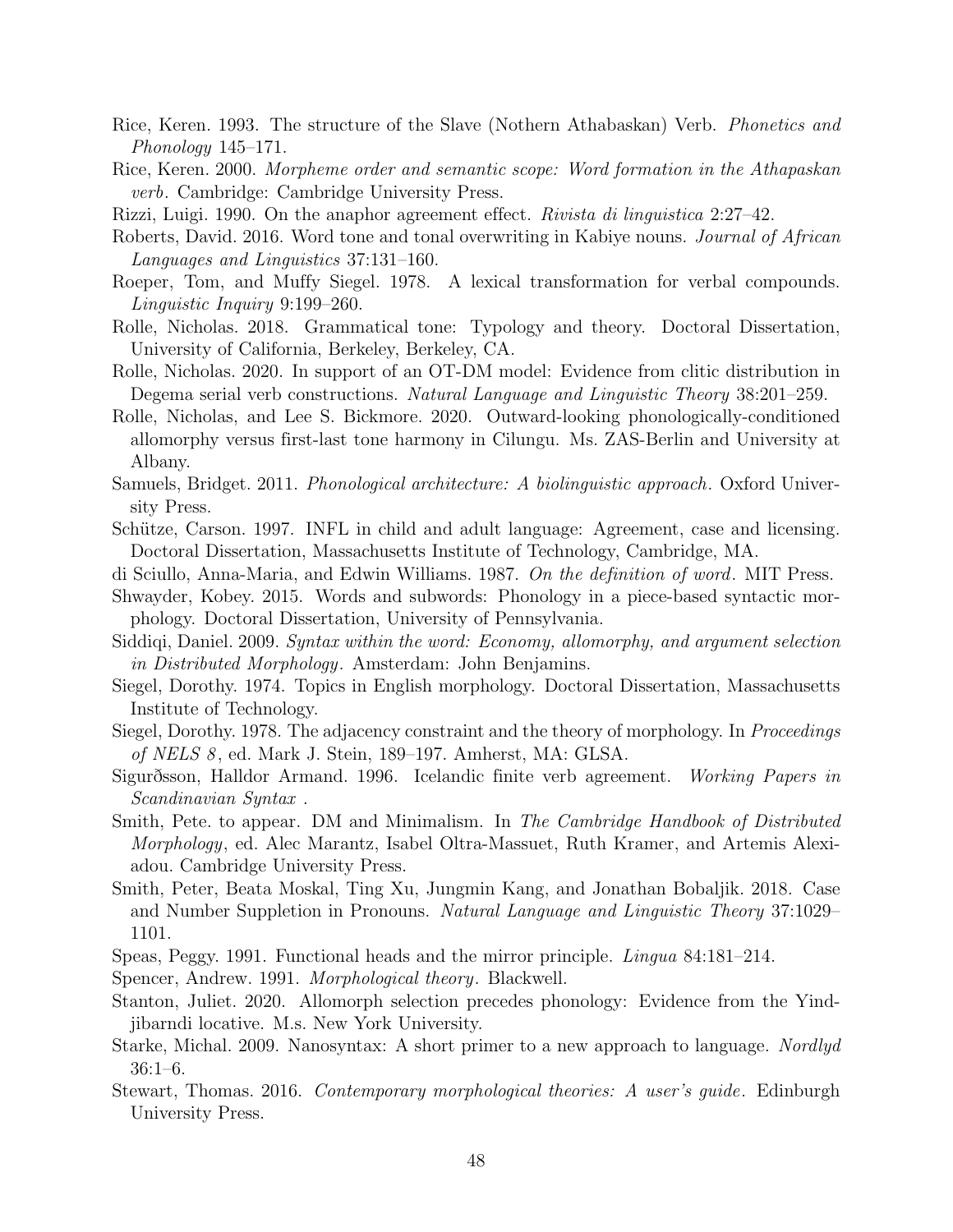- Stewart, Thomas, and Gregory Stump. 2007. Paradigm function morphology and the morphology-syntax interface. In *Linguistic interfaces*, ed. Gillian Ramchand and Charles Reiss, 383–421. Oxford: Oxford University Press.
- Stiebels, Barbara. 2002. Typologie des Argumentlinkings: Okonomie und Expressivität. Studia Grammatica 54. Akademie Verlag.
- Stump, Gregory. 2016. Inflectional paradigms: content and form at the syntax-morphology interface. Cambridge University Press.
- Stump, Gregory T. 2001. Infectional morphology: A theory of paradigm structure. Cambridge: Cambridge University Press.
- Svenonius, Peter. 2012. Spanning. Ms., University of Tromsø, CASTL.
- Svenonius, Peter. 2016. Spans and words. In Morphological metatheory, ed. Daniel Siddiqi and Heidi Harley, 201–222. Amsterdam/Philadelphia: John Benjaminsn.
- Svenonius, Peter. 2019. Merge and Features: The Engine of Syntax. In A Companion to Chomsky, ed. Nicholas Allott, Terje Lohndal, and Georges Rey, 140–157. Wiley Blackwell.
- Tallmann, Adam. 2020. Beyond grammatical and phonological words. Language and Linguistics Compass 14.
- Thorvaldsdóttir, Thorbjorg. 2019. Agreement with conjoined singular noun phrases in Icelandic. Glossa: A journal of general linguistics. 4.
- Torrence, Harold. 2021. The syntax of factive relative clauses in Wolof. Ms. UCLA.
- Trommer, Jochen. 2016. A postsyntactic morphome cookbook. In Morphological metatheory, ed. Daniel Siddiqi and Heidi Harley, 59–94. Amsterdam/Philadelphia: John Benjamins.
- Veselinova, Ljuba N. 2006. Suppletion in verb paradigms: Bits and pieces of the puzzle . Amsterdam: John Benjamins.
- Vogel, Ralf. 2002. Free relative constructions in OT syntax. In Resolving conflicts in grammars: Optimality Theory in syntax, morphology, and phonology , ed. Gisbert Fanselow and Caroline Féry. Hamburg: Helmut Buske Verlag.
- Walkow, Martin. 2012. Goals, big and small. Doctoral Dissertation, University of Massachusetts, Amherst, Amherst, MA.
- Wasow, Thomas. 1977. Transformations and the lexicon. In Formal syntax, ed. Peter Culicover, Thomas Wasow, and Adrian Akmajian, 327–360. Academic Press.
- Weisser, Philipp. 2020. How Germans move their 'but's: A case of prosodic inversion across phrases. In Proceedings of NELS 50 , ed. Mariam Asatryan, Yixiao Song, and Ayana Whitmal, online. GLSA, Amherst.
- Weisser, Philipp. to appear. Markedness. In The Cambridge Handbook of Distributed Morphology, ed. Alec Marantz, Isabel Oltra-Massuet, Ruth Kramer, and Artemis Alexiadou. Cambridge University Press.
- Williams, Edwin. 1981. On the notions 'lexically related' and 'head of a word'. *Linguistic* Inquiry 12:245–274.
- Williams, Edwin. 1994. Remarks on lexical knowledge. Lingua 7–34.
- Wolf, Matthew. 2008. Optimal interleaving: Serial phonology-morphology interaction in a constraint-based model. Doctoral Dissertation, University of Massachusetts Amherst.
- Wood, Jim. 2020. Icelandic nominalizations and allosemy. Manuscript. Under revision. Available at lingbuzz/005004.
- Wood, Jim, and Alec Marantz. 2017. The interpretation of external arguments. In The verbal domain, ed. Irene Franco In Roberta D'Alessandro and Angel J. Gallego, 255–278.